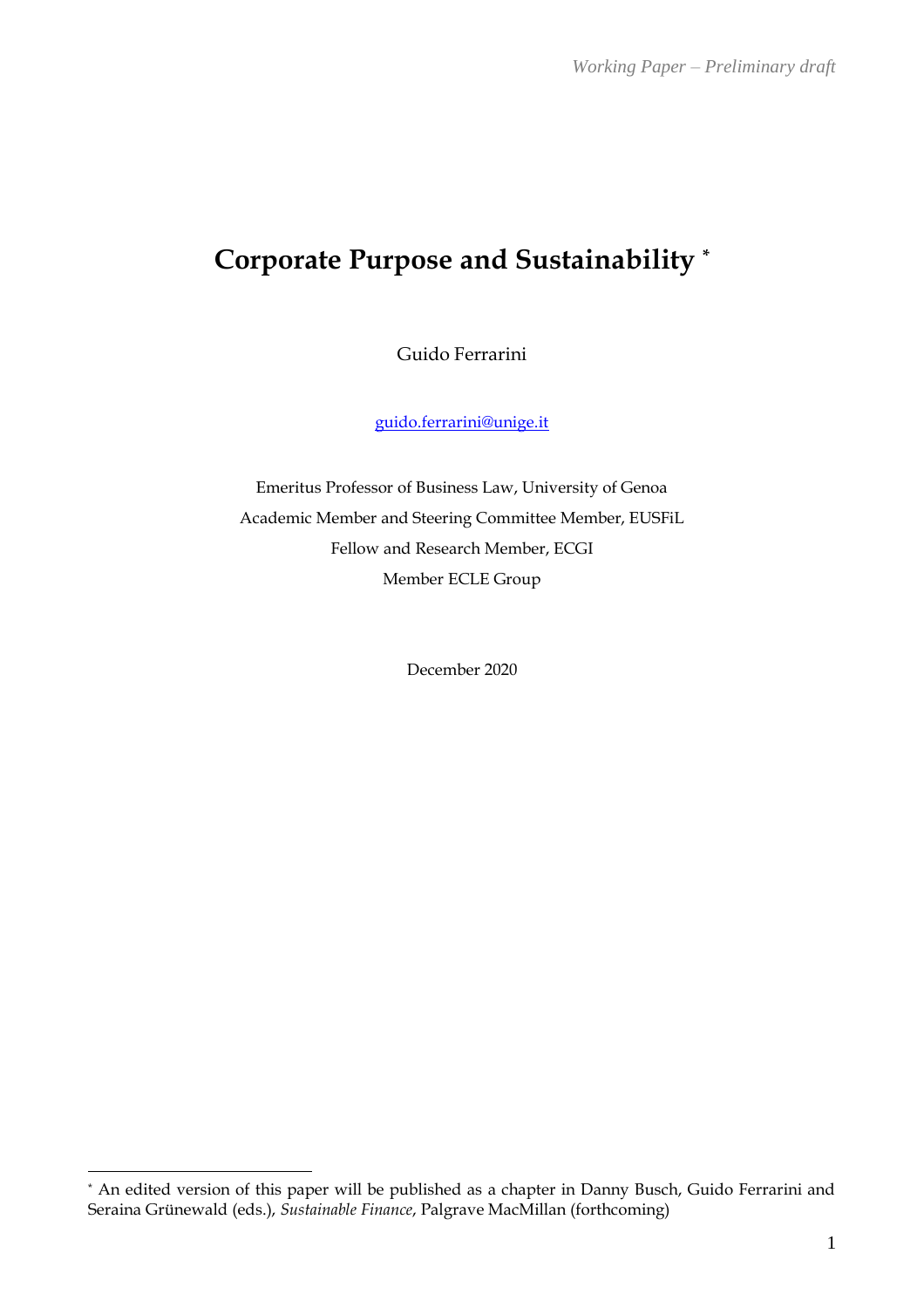#### **ABSTRACT**

An increasing number of firms make reference to the pursuit of environmental and social goals in the definition of their purpose. This raises important issues with respect to the way in which the trade-offs between profit maximization and social value are solved. As I show in this chapter, there are different perspectives that can be adopted to this end depending on the field of scholarship selected: economics, finance, management and law. Each perspective offers different nuances as to the way in which corporate purpose is defined and the conflict between the pursuit of profit and social value is dealt with.

In section II of this chapter, I argue that a broader concept of corporate purpose has gradually emerged over the years in economics, finance and management studies, as a result of various approaches to corporations such as corporate social responsibility (CSR) and stakeholder theory, which have been gradually integrated into the corporate governance framework. Environmental and social sustainability have come to characterize most of the instances of CSR and some core aspects of stakeholder governance, without discarding the pursuit of corporate profits as a longterm goal of the corporation. At the start of this century, sustainability concerns have entered into the area of finance studies through the theory of "enlightened shareholder value" (ESV) and its homologues like "shared value".

In section III I argue, from a comparative law perspective, that corporate purpose has been variously defined in different jurisdictions, while European laws often consider the company's interest rather than corporate purpose. However, corporate purpose is generally identified in practice with the pursuit of corporate profits, albeit with variations concerning the relevance of given stakeholders and social values in corporate governance. In general, legal definitions of corporate purpose are flexible and allow for different types of solution of the conflict between economic value and social value at firm level and within a given system.

In section IV I critically analyse recent economics and management studies which argue that corporate purpose should be modified to reflect the prevalence of social value over shareholder value, and that the latter should be pursued by managers only derivatively, as a result of prostakeholders actions directed to increase the "total pie". I object to this recent trend from a law and finance perspective and show my preference for keeping the relevant discussion within the confines of ESV theory. However, I admit that corporate purpose should be larger than profit from a behavioural perspective if we want to motivate people to perform outstandingly and sustainably in organizations.

In section V, I emphasize the mounting role of regulatory and ethical constraints to business conduct deriving from sustainability concerns. These constraints go beyond the mere calculus required by ESV, which asks management to pursue stakeholder interests only to the extent that this increases the long-term value of the firm. Indeed, ethical considerations as reflected by international standards and consolidated best practices should apply to the running of businesses without necessarily requiring a prior analysis of their precise impact on financial performance.

Keywords: Corporate purpose – corporate governance – corporate social responsibility shareholder primacy – shareholder value – shared value - social value - stakeholder theory – stakeholder governance – stakeholder capitalism - sustainability

JEL Classifications: G30, G32, G38, K20, K32, L21, M14, P12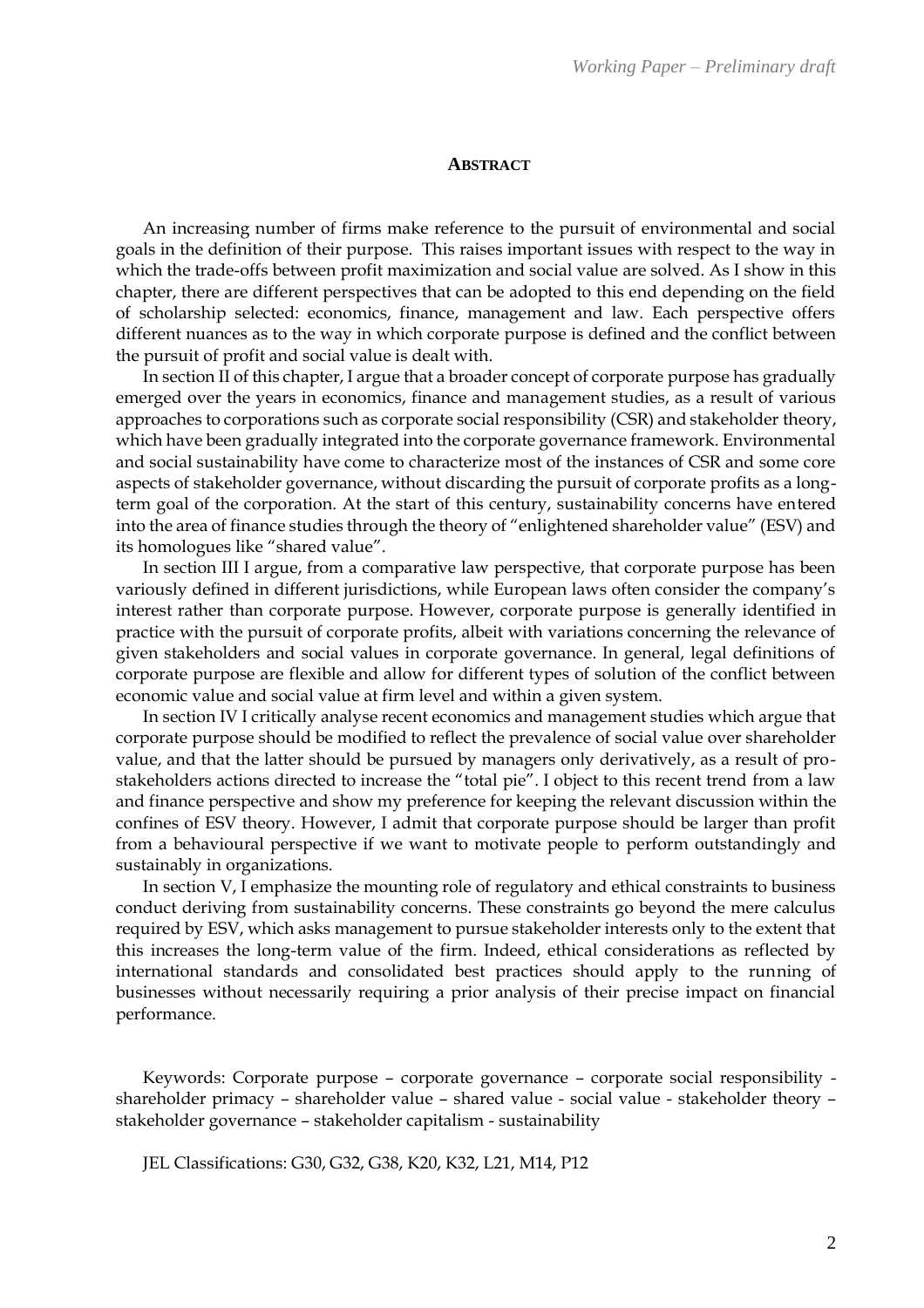- I. INTRODUCTION
	- 1. Scope and aims of the chapter
	- 2. A new stakeholderist credo?
	- 3. Narratives of corporate purpose in business practice
	- 4. The impact of Covid-19
- II. THE EVOLUTION OF CORPORATE PURPOSE IN ECONOMICS AND FINANCE
	- 5. 20th Century approaches
		- 5.1. Milton Friedman on the social responsibility of business
		- 5.2. The rise and success of CSR
		- 5.3. Advances in stakeholder theory
	- 6. Combining value maximization with stakeholder theory
		- 6.1.Michael Jensen on "enlightened shareholder value"
		- 6.2.Michael Porter and Mark Kramer on "shared value"
		- 6.3.Oliver Hart and Luigi Zingales on "shareholder welfare"
- III. THE COMPARATIVE LAW OF CORPORATE PURPOSE
	- 7. Continental Europe
		- 7.1.The German pluralist approach
		- 7.2.French new legislation and the *raison d'être* of companies
		- 7.3.From shareholder value to sustainable success in Italian corporate governance
	- 8. UK and US
		- 8.1.Enlightened shareholder value in the UK Companies Act
		- 8.2.US Law
		- 8.3.A brief comparison
- IV. SOCIAL VALUE ACOLYTES V. SHAREHOLDER VALUE PURISTS
	- 9. Colin Mayer on "Prosperity" and corporate purpose
		- 9.1.Commitment to corporate purpose
		- 9.2.Governance of purpose
		- 9.3.Our view
	- 10. Alex Edmans's "Pieconomics"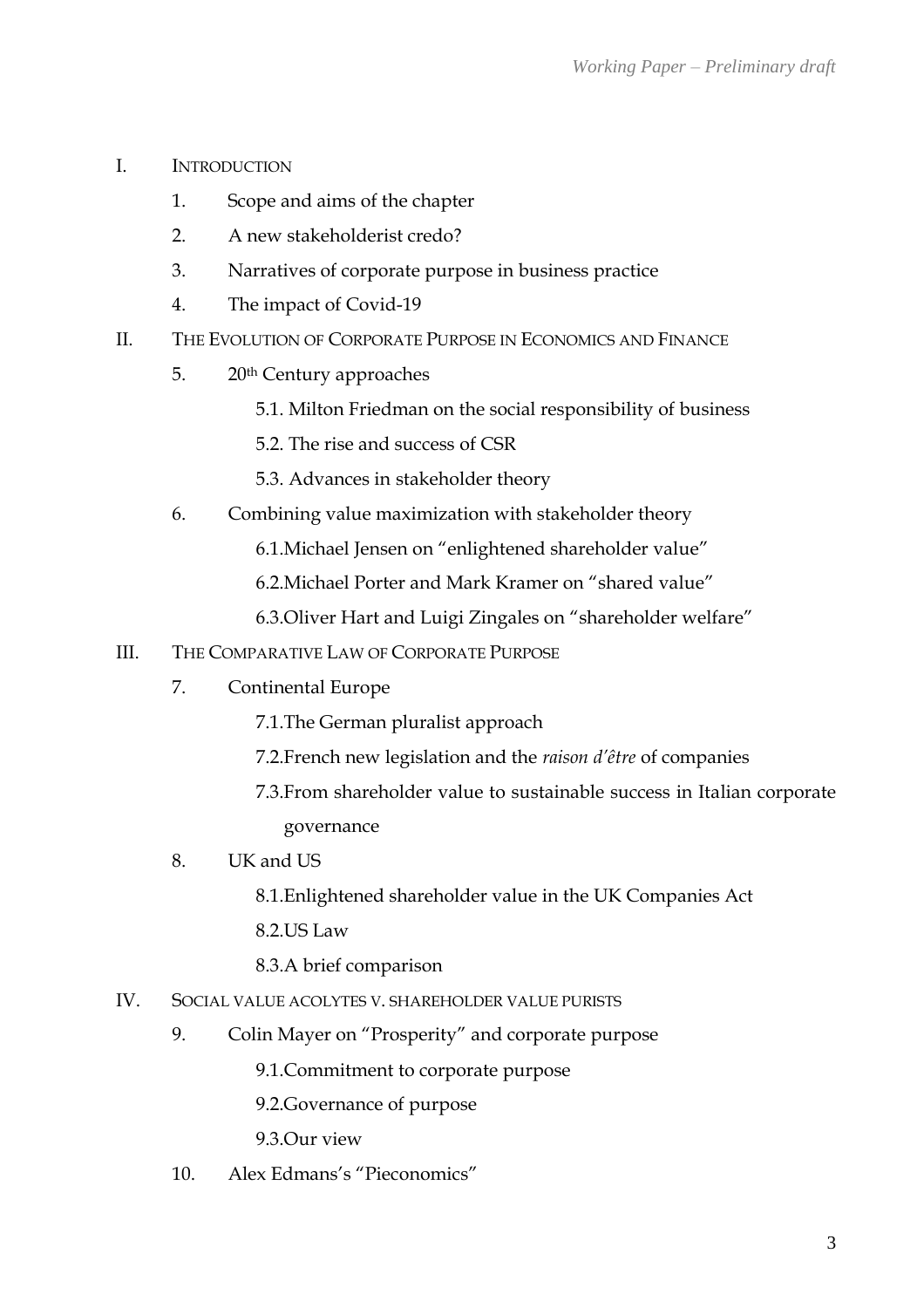- 10.1. Pie-splitting v. pie-growing
- 10.2. Comparison with ESV
- 10.3. Assessment
- 11. Rebecca Henderson on Reimagining Capitalism
	- 11.1. The promise and limits of shared value
	- 11.2. Organizational purpose as key to change
	- 11.3. Comparative assessment
- 12. Lucian Bebchuk and Roberto Tallarita on "stakeholderism"
	- 12.2. Is ESV different to traditional shareholder value?
	- 12.3. Limits of the pluralistic approach
- V. REDEFINING CORPORATE PURPOSE
	- 13. A holistic view of corporate purpose
		- 10.1. The multiple uses of corporate purpose
		- 10.2. Enhancing firm value under regulatory and ethical constraints
		- 10.3. Sustainability as a game changer
	- 14. Towards a sustainable purpose
		- 11.1. Are firms and CEOs credible?
		- 11.2. Should corporate purpose be specified in the charter?
		- 11.3. Should company law serve sustainability goals?
	- 15. Concluding remarks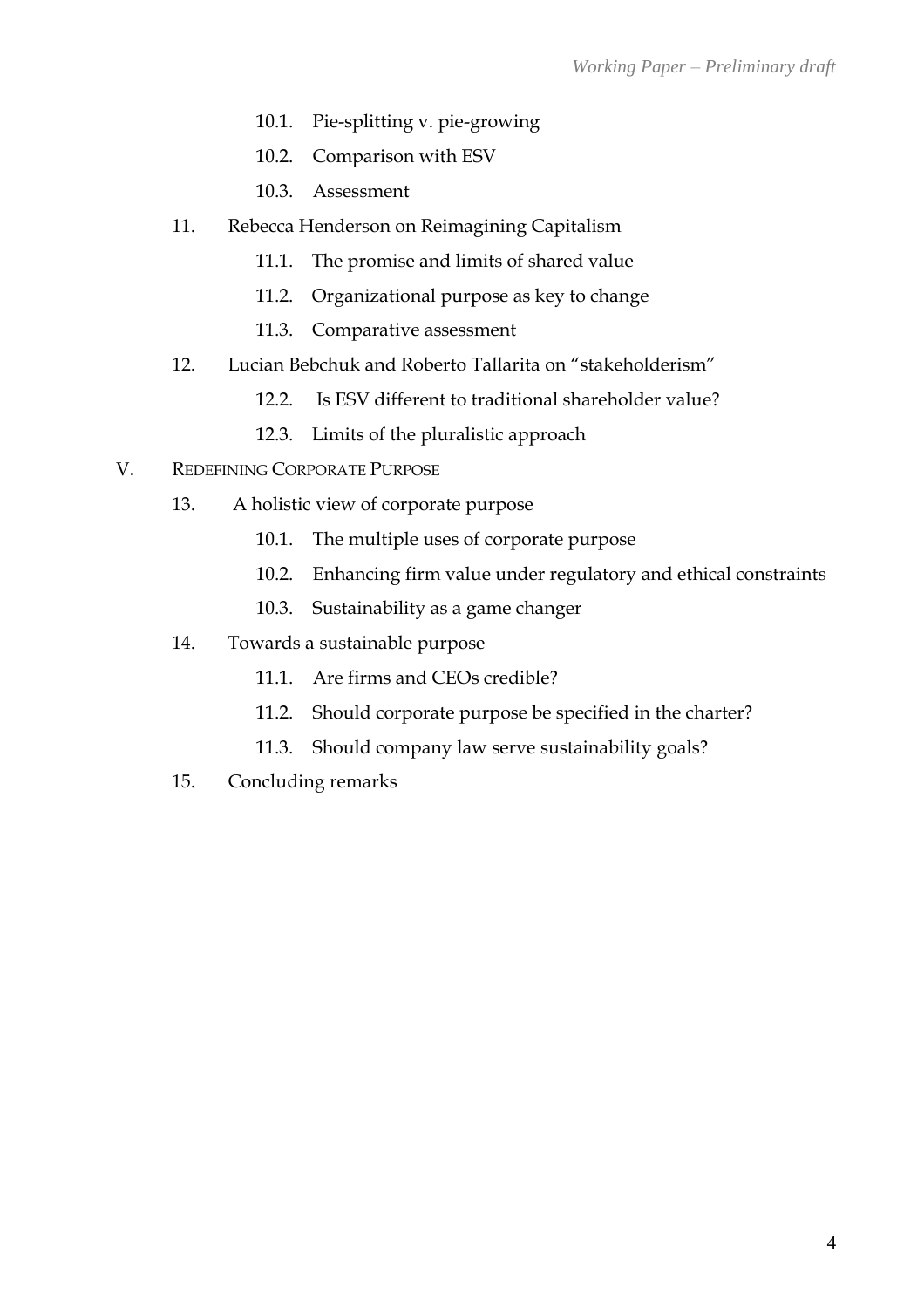#### **I. Introduction**

The concept of corporate purpose is often articulated in today's business practice to underline that companies should not only pursue profits, but also other objectives concerning the firm's stakeholders, the environment and other public interests, including those of future generations. In this introductory section, I define the present chapter's scope and offer some practical guidance as to the current understanding of corporate purpose also in the light of the current COVID-19 crisis.

#### 1. *Scope and aims of the chapter*

Corporate purpose is a central corporate governance theme, $1$  even though its definition and role are still widely debated amongst lawyers, economists and management scholars.<sup>2</sup> Possibly no other concept of corporate law better reflects the social norms and political ideologies prevalent in each society at a given time. Also the practical relevance of this concept is widely discussed and often put into doubt by scholars showing that definitions of corporate purpose are of no consequence for individual corporations and their leaders. Two US legal scholars have even asked, as a research question, whether corporations should have a purpose, <sup>3</sup> whereas a UK economist suggested that corporations should be required by law to articulate their purpose in the charter along the model of benefit corporations (para. 9 below). A similar direction has been followed by the French legislator that has allowed companies to specify their purpose in the charter (para. 7.2).

An increasing number of firms, particularly the largest ones, make reference to the pursuit of environmental and social goals in the definition of their purpose. This raises important issues with respect to the way in which the trade-offs between profit maximization and social value are solved in capitalist systems. These trade-offs are

<sup>1</sup> J. Fish and S. Davidoff Solomon, 'Should Corporations Have a Purpose?', ECGI Law Working Paper 510/2020,<https://ecgi.global/working-paper/should-corporations-have-purpose>, 3, define it as "the hottest topic in corporate governance".

<sup>2</sup> E. Rock, 'For Whom is the Corporation Managed in 2020: The Debate over Corporate Purpose', ECGI Law Working Paper 515/2020, [https://ecgi.global/working-paper/whom-corporation-managed-2020](https://ecgi.global/working-paper/whom-corporation-managed-2020-debate-over-corporate-purpose) [debate-over-corporate-purpose.](https://ecgi.global/working-paper/whom-corporation-managed-2020-debate-over-corporate-purpose)

<sup>3</sup> J. Fish and S. Davidoff Solomon, note 1.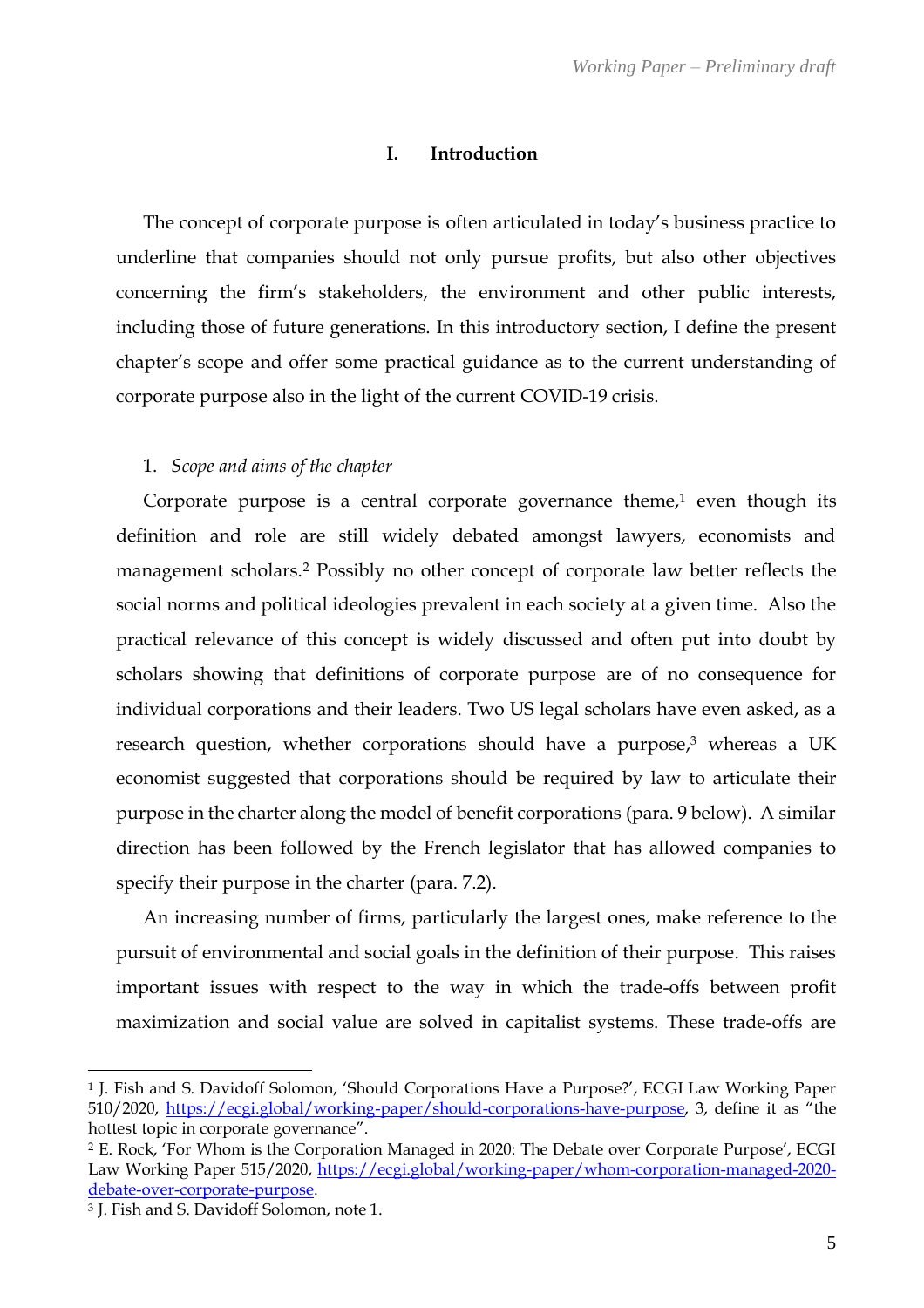treated differently depending on the corporate governance system concerned and the type of industry in which the individual firm operates. Their solution also depends on the perspective from which the relevant questions are asked. As I show in this chapter, there are different perspectives that can be adopted with respect to corporate purpose depending on the field of scholarship chosen: economics, finance, management and law. Each perspective offers different nuances as to the way in which corporate purpose is defined and the conflict between the pursuit of profit and social value is dealt with.

In section II below, I show that a broader concept of corporate purpose has gradually emerged over the years in economics, finance and management studies, as a result of various approaches to corporations such as corporate social responsibility (CSR) and stakeholder governance, which have been gradually integrated into the corporate governance framework. Environmental and social sustainability have come to characterize most of the instances of CSR and some core aspects of stakeholder governance, without discarding the pursuit of corporate profits as a long-term goal of the corporation.

In section III I argue, from a comparative law perspective, that corporate purpose is an old concept, which has been variously defined in different jurisdictions without determining great variations in practice. Continental European laws often consider the company's interest rather than the corporate purpose, i.e. the interest that a company should pursue and which may belong either to the company as such or to its shareholders. However, legal definitions have little relevance in practice, where corporate purpose is generally identified across jurisdictions with the pursuit of corporate profits, albeit with variations concerning the relevance of given stakeholders and social values in corporate governance. A distinction is made in this respect between shareholder governance and stakeholder governance, depending on whether shareholder primacy is the rule or a pluralist approach is followed in which at least some stakeholders are elevated to prominence, as happens for instance with employees under the German codetermination system. In general, legal definitions of corporate purpose are flexible and allow for different types of solution of the conflict between economic value and social value at firm level and within a given system.

In section IV I critically analyse the recent economic theories and policy perspectives which either reformulate stakeholder governance more radically or try to restore

6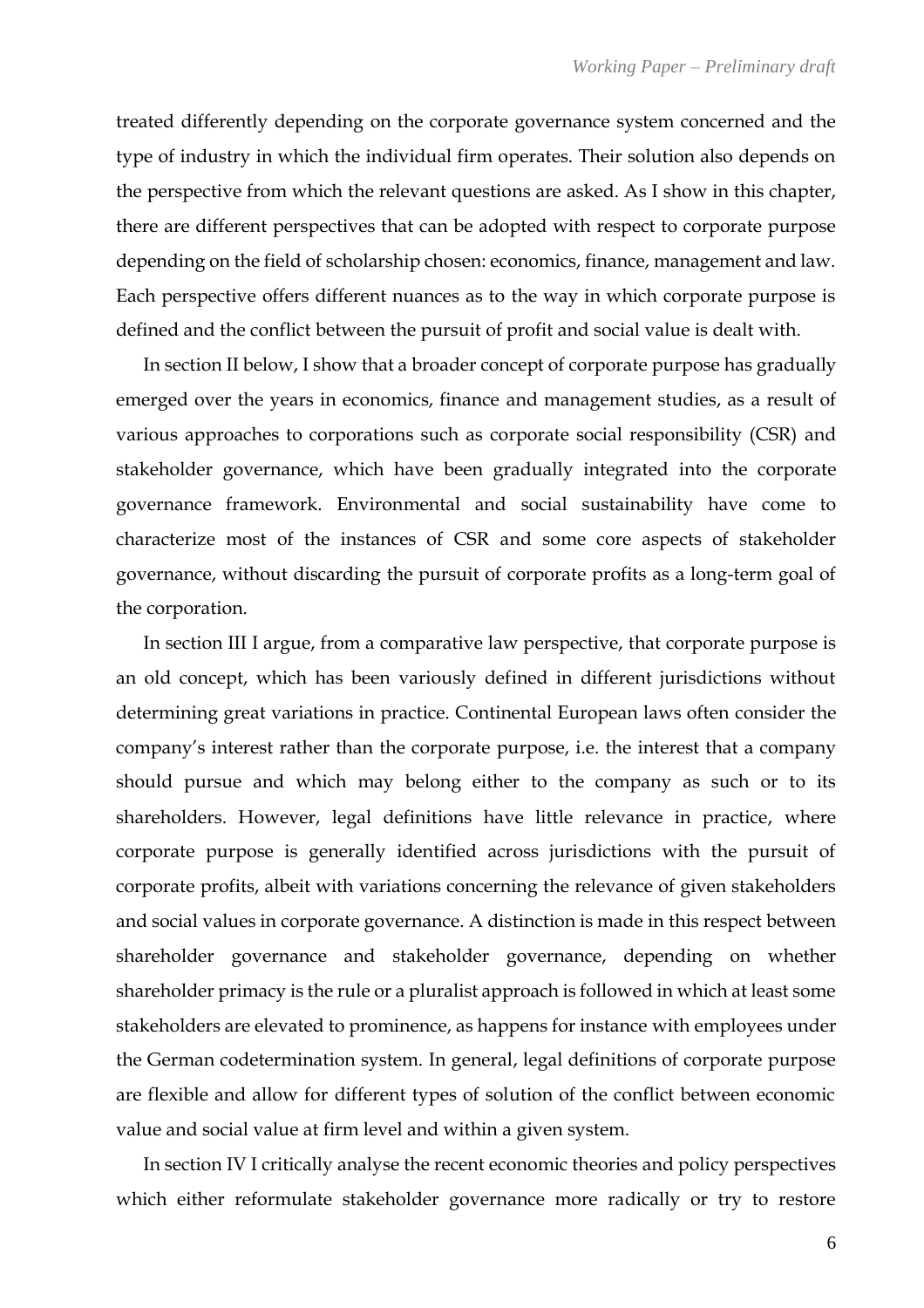shareholder primacy in its widest possible meaning. The former have been suggested by "social value acolytes", who argue that firms should firstly maximize social value and secondly corporate profits, which shall naturally derive from businesses that excel in innovation and compliance with ethical standards. The latter have been suggested by "shareholder value purists" arguing that stakeholders' interest should be taken into account by corporate leaders only to the extent that this is instrumental to shareholder wealth maximization. For example, employees should be offered either higher salaries or better welfare only if a similar action increases the value of the corporation in the long run. An intermediate position that I will also consider suggests that a distinction should be made between shareholder value and social value from the perspective of behavioural theory, with particular regard to the distinction between extrinsic and intrinsic motivation of the people working in an organization.

In section V I present a holistic view of corporate purpose based on the comments developed throughout the chapter, including my preference for the enlightened shareholder value (ESV) approach as proposed by Michael Jensen and followed by some legislators when defining corporate purpose. However, I suggest that Jensen's approach should be specified today in the sense that stakeholders' interests are met not only when they are strictly instrumental to the maximization of firm value, but also when required by regulation or recommended by ethical standards that firms are expected to follow quite apart from their impact on corporate profit. In the same section, I also consider ways to promote corporate purpose in practice through official statements, corporate charter provisions and company law. I conclude in the last paragraph of section V summarising the main outcomes of the present chapter.

## 2. *The new stakeholderist credo*

The new credo of large corporations and institutional investors as to corporate purpose is largely reflected in the official pronouncements of national trade associations – like the US Business Roundtable - and of international bodies, like The World Economic Forum (WEF) which recently adopted the Davos Manifesto 2020. The Manifesto opens with the following statement: "The purpose of a company is to engage all its stakeholders in shared and sustained value creation. In creating such value, a company serves not only its shareholders, but all its stakeholders – employees,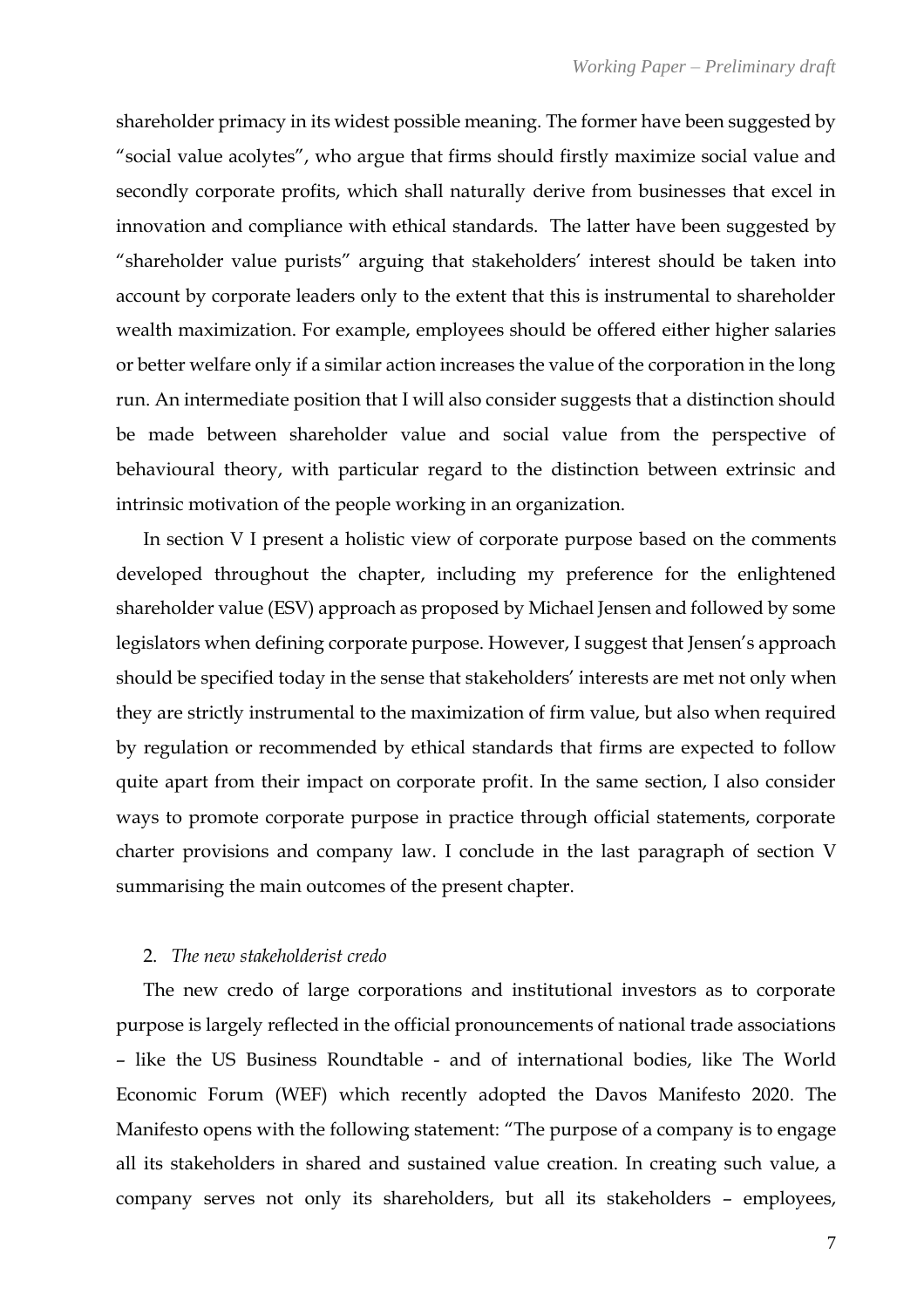customers, suppliers, local communities and society at large. The best way to understand and harmonize the divergent interests of all stakeholders is through a shared commitment to policies and decisions that strengthen the long-term prosperity of a company."<sup>4</sup> The economic and management theories reviewed below in section II shed light on the origins and meaning of this statement, which reflects the rise of corporate social responsibility and stakeholder theory in the last decades, and the diffusion of relatively new concepts such as that of "shared value" to express the broadening of corporate purpose.

In commenting the Manifesto Klaus Schwab, the founder of WEF, underlined that shareholder capitalism is currently the dominant model, which first gained ground in the US in the 1970s and then extended its influence globally.<sup>5</sup> However, the "singleminded focus" on profits and short-term results caused this type of capitalism "to become increasingly disconnected from the real economy". As a consequence, attitudes of the public have begun to change thanks to Greta Thunberg and other climate change activists reminding us of environmental unsustainability. Moreover, younger generations "no longer want to work for, invest in, or buy from companies that lack values beyond maximizing shareholder value". In addition, "executives and investors have started to recognize that their own long-term success is closely linked to that of their customers, employees, and suppliers". As a result, stakeholder capitalism is quickly gaining ground, as also shown by the US Business Roundtable's announcing this year that it would formally embrace it, while "impact investing" rises to prominence "as more investors look for ways to link environmental and societal benefits to financial returns".<sup>6</sup>

<sup>4</sup> Davos Manifesto 2020: The Universal Purpose of a Company in the Fourth Industrial Revolution, [https://www.weforum.org/agenda/2019/12/davos-manifesto-2020-the-universal-purpose-of-a](https://www.weforum.org/agenda/2019/12/davos-manifesto-2020-the-universal-purpose-of-a-company-in-the-fourth-industrial-revolution)[company-in-the-fourth-industrial-revolution.](https://www.weforum.org/agenda/2019/12/davos-manifesto-2020-the-universal-purpose-of-a-company-in-the-fourth-industrial-revolution) Th[e Manifesto](http://wef.ch/manifesto) adds inter alia that companies should pay their fair share of taxes, show zero tolerance for corruption, uphold human rights throughout their global supply chains, and advocate for a competitive level playing field.

<sup>5</sup> Why we need the 'Davos Manifesto' for a better kind of capitalism [https://www.weforum.org/agenda/2019/12/why-we-need-the-davos-manifesto-for-better-kind-of](https://www.weforum.org/agenda/2019/12/why-we-need-the-davos-manifesto-for-better-kind-of-capitalism/)[capitalism/.](https://www.weforum.org/agenda/2019/12/why-we-need-the-davos-manifesto-for-better-kind-of-capitalism/)

<sup>6</sup> See the BRT's Statement on the Purpose of a Corporation, at [https://opportunity.businessroundtable.org/ourcommitment/.](https://opportunity.businessroundtable.org/ourcommitment/) The CEOs of large corporations who subscribed to it committed to delivering value to their customers; investing in their employees; dealing fairly and ethically with their suppliers; supporting the communities in which they work; respecting the people in their communities and protect the environment by embracing sustainable practices across their businesses;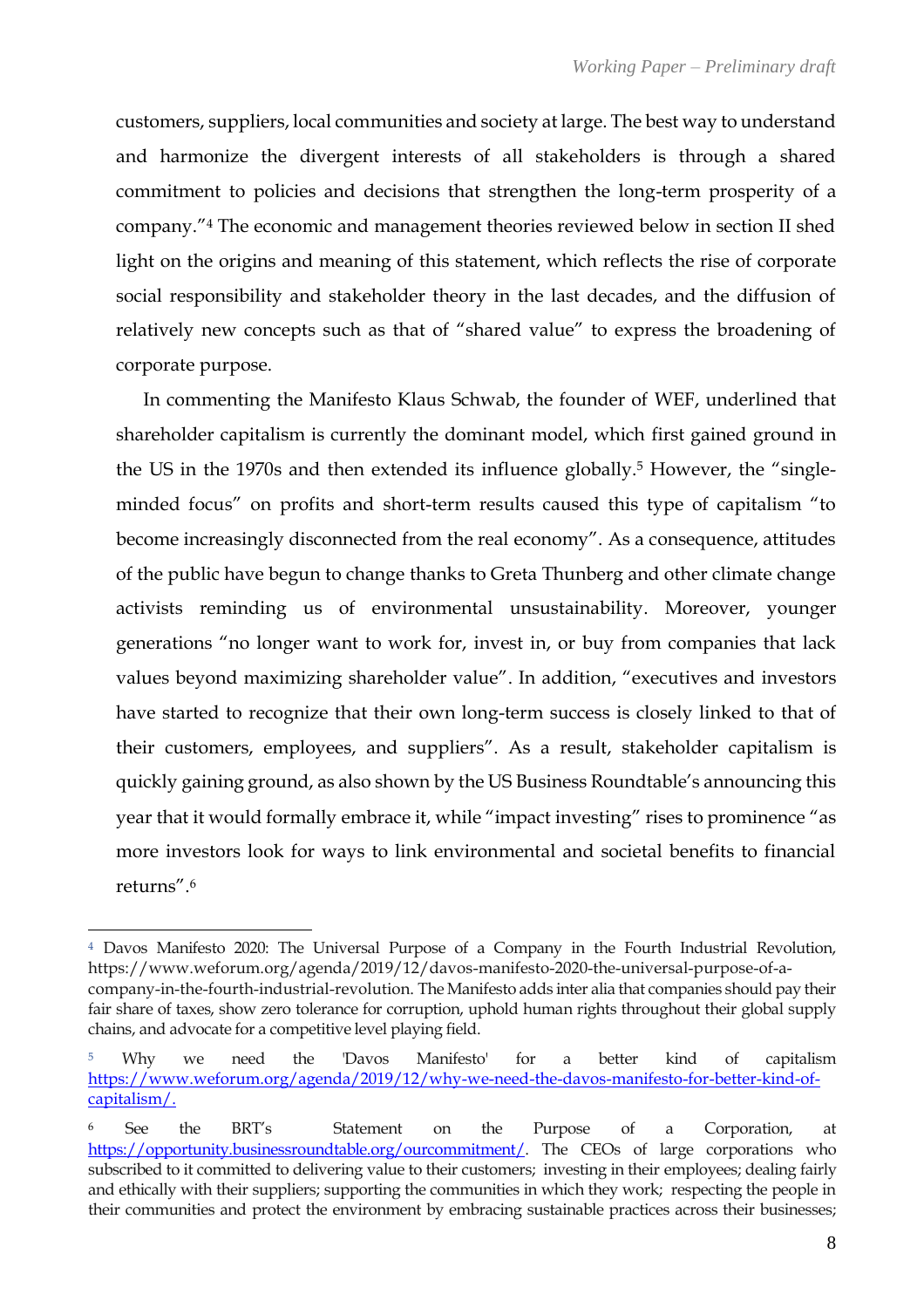The Davos Manifesto was preceded by a paper written for the WEF by Martin Lipton, the celebrated New York lawyer, suggesting a "new paradigm", which "conceives of corporate governance as a collaboration among corporations, shareholders and other stakeholders working together to achieve long-term value and resist short-termism".<sup>7</sup> The new paradigm should "encourage corporations to pursue thoughtful strategies for maximizing profits and equity share value in the long term" and "to incorporate relevant sustainability, ESG (environmental, social and governance) and CSR (corporate social responsibility) considerations in developing their long-term strategies and operations planning". At the same time, the new paradigm should encourage investors to support the pursuit of long-term strategies by the corporations in which they invest, while discouraging them from "supporting short-term financial activists that advocate only short-term profits and value maximization".<sup>8</sup>

generating long-term value for shareholders, who provide the capital that allows companies to invest, grow and innovate. They also committed to transparency and effective engagement with shareholders, concluding: "Each of our stakeholders is essential. We commit to deliver value to all of them, for the future success of our companies, our communities and our country".

<sup>7</sup>Martin Lipton et al., The New Paradigm: A Roadmap for an Implicit Corporate Governance Partnership Between Corporations and Investors to Achieve Sustainable Long-Term Investment and Growth, 2 September 2016, International Business Council of the World Economic Forum, downloadable at [https://www.wlrk.com/webdocs/wlrknew/AttorneyPubs/WLRK.25960.16.pdf.](https://www.wlrk.com/webdocs/wlrknew/AttorneyPubs/WLRK.25960.16.pdf)

<sup>8</sup> In a revised version of his paper, Lipton approvingly cited the British Academy project on the Future of the Corporation, led by Professor Colin Mayer whose proposals I critically discuss in sec. IV: Lipton et al., It's Time to Adopt the New Paradigm, a 2019 blog post of the Harvard Law School Forum on Corporate Governance and Financial Regulation, [https://corpgov.law.harvard.edu/2019/02/11/its](https://corpgov.law.harvard.edu/2019/02/11/its-time-to-adopt-the-new-paradigm/)[time-to-adopt-the-new-paradigm/](https://corpgov.law.harvard.edu/2019/02/11/its-time-to-adopt-the-new-paradigm/). However, Lipton criticizes Mayer's proposals to the extent that they require legislation. In his opinion, "no legislation or regulation is necessary to implement The New Paradigm. Corporations, asset managers, and institutional investors can unilaterally announce their acceptance of and adherence to the principles of The New Paradigm. Consistent with observations made by Chief Justice Leo Strine of the Supreme Court of Delaware, in his 2017 Yale Law Journal article, "Who Bleeds When the Wolves Bite?: A Flesh-and-Blood Perspective on Hedge Fund Activism and Our Strange Corporate Governance System," from both a corporate law and a trust law standpoint the principles of The New Paradigm are intended to achieve long-term growth in value while eschewing actions and policies that threaten future growth and value, or the franchise itself. Adoption of and adherence to the principles of The New Paradigm is consistent with the fiduciary duties of boards of directors to their corporations and shareholders, and of asset managers to investors and the underlying beneficiaries for whom they are acting". Lipton also endorsed the statements on corporate purpose by several index fund managers, including Larry Finck, the CEO of Blackrock, the world's largest asset manager, who in his 2018 letter to CEOs noted: "Society is demanding that companies, both public and private, serve a social purpose. To prosper over time, every company must not only deliver financial performance, but also show how it makes a positive contribution to society. Companies must benefit all of their stakeholders, including shareholders, employees, customers, and the communities in which they operate."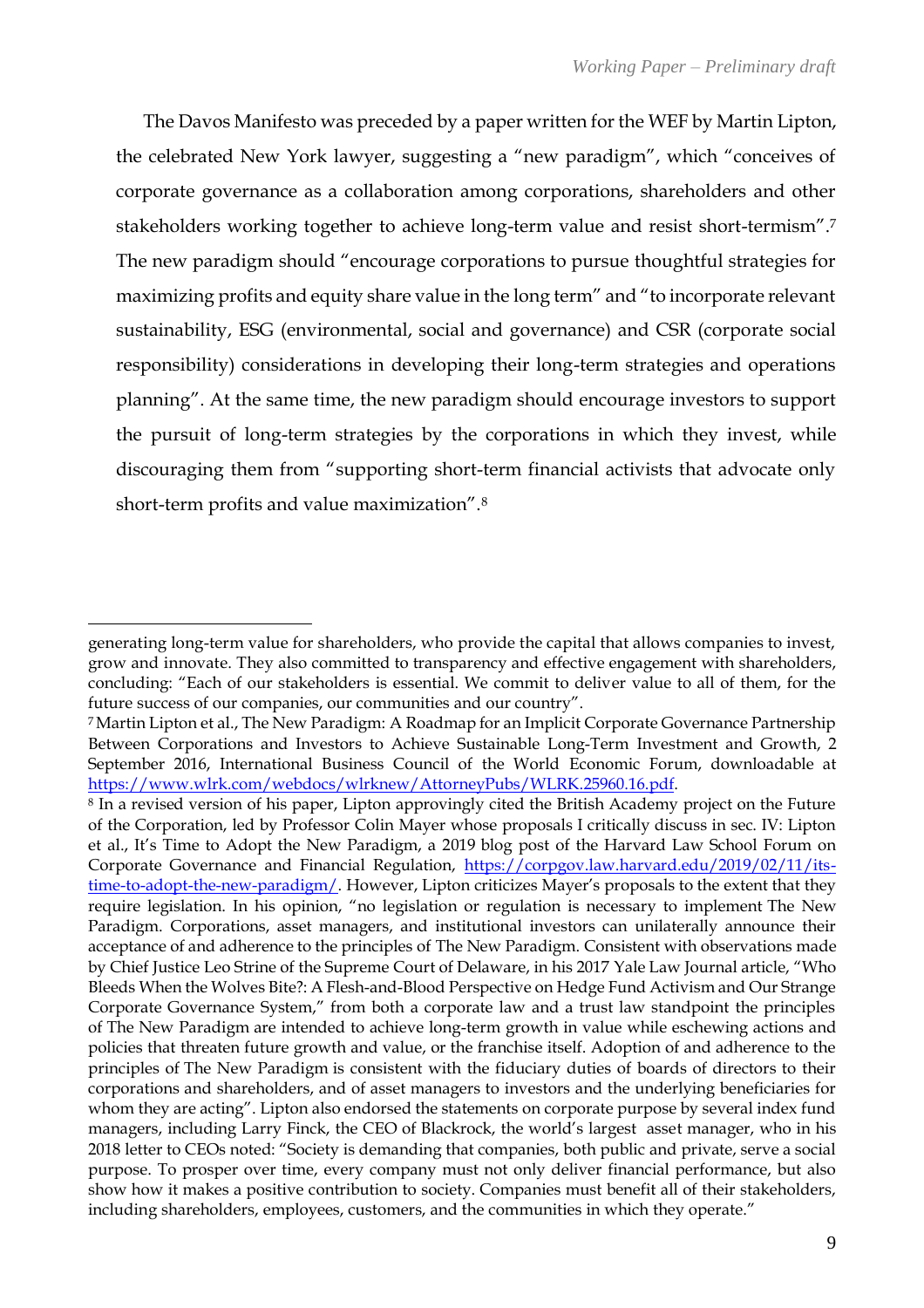In a more recent blog post, <sup>9</sup> Lipton argued that the proposals of his 2016 paper were closely paralleled by the UK Stewardship Code 2020 and by the UK Corporate Governance Code 2018, which fundamentally commit companies and asset managers and asset owners to sustainable long-term investment. As stated by the UK Financial Reporting Council that has issued both codes, the new Stewardship Code establishes a clear benchmark for stewardship as the responsible allocation, management and oversight of capital "to create long-term value for clients and beneficiaries leading to sustainable benefits for the economy, the environment and society".<sup>10</sup> Similar statements are found in the UK Corporate Governance Code 2018, which is introduced amongst others by the following comments: "Companies do not exist in isolation. Successful and sustainable businesses underpin our economy and society by providing employment and creating prosperity. To succeed in the long-term, directors and the companies they lead need to build and maintain successful relationships with a wide range of stakeholders. These relationships will be successful and enduring if they are based on respect, trust and mutual benefit. Accordingly, a company's culture should promote integrity and openness, value diversity and be responsive to the views of shareholders and wider stakeholders".<sup>11</sup> These comments are reflected by the first Principle stated in the Code with respect to corporate purpose under 1. A.: "A successful company is led by an effective and entrepreneurial board, whose role is to promote the long-term sustainable success of the company, generating value for shareholders and contributing to wider society".

## 3. *Narratives of corporate purpose in business practice*

A few quick references may help clarifying how corporate purpose has been publicly specified by some of the major companies engaged in promoting their business success and sustainability. Looking at their websites, we find either *ad hoc* definitions of corporate purpose or indirect references to it in other documents, such as those defining

<sup>9</sup> See at [https://corpgov.law.harvard.edu/2019/10/28/the-new-paradigm/.](https://corpgov.law.harvard.edu/2019/10/28/the-new-paradigm/)

<sup>10</sup> See at [https://www.frc.org.uk/investors/uk-stewardship-code/http-frc-org-uk-investors-uk](https://www.frc.org.uk/investors/uk-stewardship-code/http-frc-org-uk-investors-uk-stewardship-code)[stewardship-code.](https://www.frc.org.uk/investors/uk-stewardship-code/http-frc-org-uk-investors-uk-stewardship-code)

<sup>11</sup> See at [https://www.frc.org.uk/getattachment/88bd8c45-50ea-4841-95b0-d2f4f48069a2/2018-UK-](https://www.frc.org.uk/getattachment/88bd8c45-50ea-4841-95b0-d2f4f48069a2/2018-UK-Corporate-Governance-Code-FINAL.pdf)[Corporate-Governance-Code-FINAL.pdf.](https://www.frc.org.uk/getattachment/88bd8c45-50ea-4841-95b0-d2f4f48069a2/2018-UK-Corporate-Governance-Code-FINAL.pdf)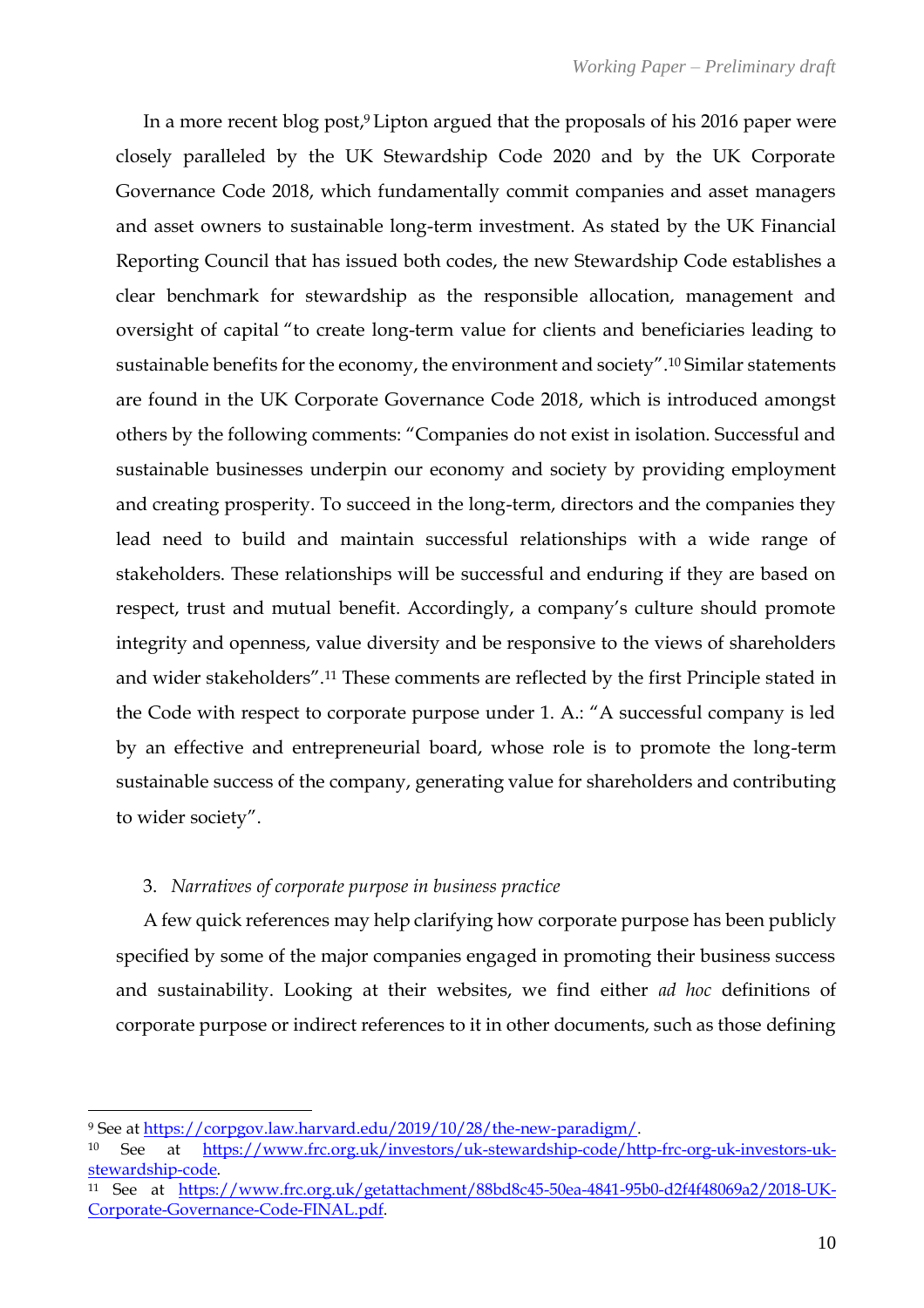the corporate "mission" and "vision"<sup>12</sup> and/or including the company's sustainability report.

*Danone*, to start with, the French food and beverage company, defines its goal as building a balanced, profitable and sustainable growth model.<sup>13</sup> In particular, the company has set its ambition to receive a B Corp certification as a major milestone in its dual economic and social project:<sup>14</sup> "As part of this approach, which aims to create value for consumers and shareholders, Danone is transforming the way in which the food and beverages of its flagship brands are designed and produced, notably by reducing the number of ingredients, and proposing new organic and non-GMO product lines. The Company also commits to promoting sustainable agriculture, encouraging the circular economy, conserving water, reducing waste, reducing its carbon footprint, promoting animal welfare and investing in the community".<sup>15</sup>

*Vodafone* enounces its corporate purpose under the heading 'we connect for a better future' as follows: "Through our business, we aim to build a connected society that enhances socio-economic progress, embraces everyone and does not come at the cost of our planet. That is why we have committed to improve one billion lives and halve our environmental impact by 2025, by taking concrete action in three areas: Digital society, Inclusion for All, and Planet."<sup>16</sup>

<sup>12</sup> See, for a definition of these concepts, Enacting Purpose Initiative, Enacting Purpose within the Modern Corporation. A Framework for Boards of Directors, 2020, 12 ff., [https://www.enactingpurpose.org/assets/enacting-purpose-initiative---eu-report-august-2020.pdf.](https://www.enactingpurpose.org/assets/enacting-purpose-initiative---eu-report-august-2020.pdf) <sup>13</sup> See [https://www.danone.com/about-danone/sustainable-value-creation.html,](https://www.danone.com/about-danone/sustainable-value-creation.html) where the corporate purpose is defined under the heading "creating and sharing sustainable value", as follows: "Through our commitment to social and economic progress, and our passion for bringing health through food to as many people as possible, we aim to generate profitable, sustainable growth now and for many years to come". See also [https://www.danone.com/about-danone/sustainable-value-creation/our-unique](https://www.danone.com/about-danone/sustainable-value-creation/our-unique-growth-model.html)[growth-model.html](https://www.danone.com/about-danone/sustainable-value-creation/our-unique-growth-model.html), where it is stated: "In an purposeincreasingly volatile and complex environment, Danone strives to strengthen its model of growth through disciplined resource allocation, efficiency gains and cost optimization with a permanent balance in managing the short, mid and long-term horizons. The company therefore favours strategic growth opportunities that create long-term value over tactical shortterm allocations".

<sup>14</sup> See <https://www.danone.com/about-danone/sustainable-value-creation/BCorpAmbition.html> , where it is specified: "Since 2015, Danone has partnered with B Lab to help define a meaningful and manageable path to certification for multinationals and publicly traded companies, as well as accelerate growth of the B Corp movement into the mainstream".

<sup>15</sup> See [https://www.danone.com/about-danone/sustainable-value-creation/our-unique-growth](https://www.danone.com/about-danone/sustainable-value-creation/our-unique-growth-model.html)[model.html.](https://www.danone.com/about-danone/sustainable-value-creation/our-unique-growth-model.html)

<sup>16</sup> Se[e https://www.vodafone.com/our-purpose](https://www.vodafone.com/our-purpose).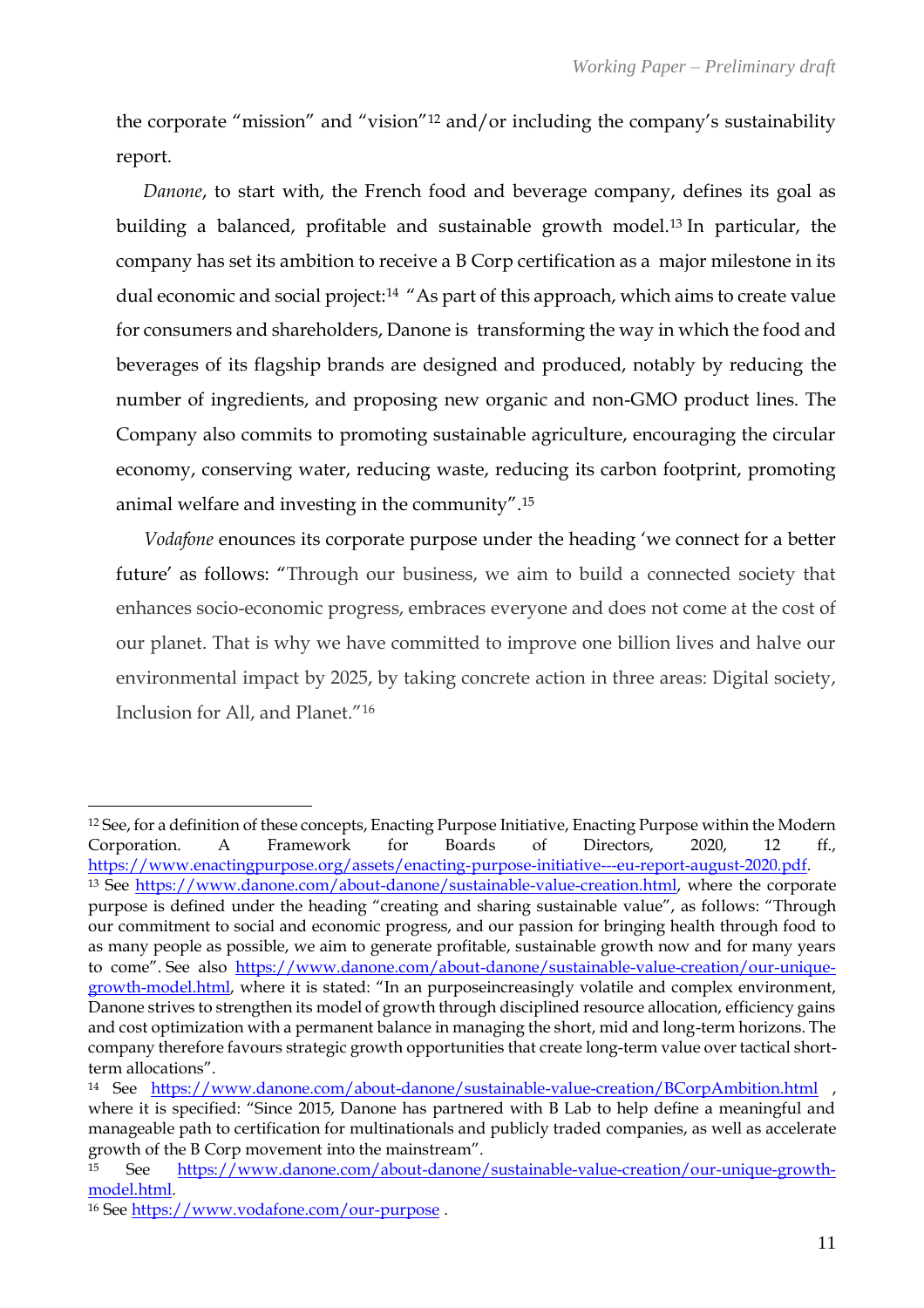*Enel*, the Italian electricity and energy company, defines its "vision" as follows: "Openness is the key feature of our strategy. For this reason we are ensuring our services reach more and more people in a growing number of countries, boosting local economies and extending access to energy… This is the approach that underpins our day-to-day commitment and that motivates all of us in the Enel team. We are Open Power to improve the future for everyone, to drive sustainable progress, to leave no one behind and to make the planet a more welcoming place for future generations. We are Open Power and our aim is to overcome some of the greatest challenges facing the world. This is to be achieved through a new approach which combines attention to sustainability with the best in innovation".<sup>17</sup>

*Electrolux*, the Swedish home appliance manufacturer, employs similar language in its Sustainability Report 2019, which opens with the following statements concerning the company's sustainability framework: "Sustainability has gone from being very important to crucial for Electrolux, as our planet approaches several extremely significant tipping points…The Better Living Program is an integral part of our new For the Better 2030 sustainability framework, which will enable Electrolux to continue to create better and more sustainable living for people around the world through to 2030. With bold targets focusing on better eating, better garment care and a better home environment, as well as to become climate neutral in our operations and strive towards a more circular business, the program intensifies our contribution to key global challenges".

These are just a few examples of a trend which is on the rise highlighting the role of corporate purpose and similar concepts (such as mission, vision and values) in the communication and practices of large corporations, and its connection with sustainability. There is no need to remark that the rhetoric of similar statements does not necessarily correspond to corporate behaviour in practice, so that they should not be taken at face value. Moreover, the pronouncements just reviewed are no doubt generic

<sup>17</sup> See [https://www.enel.com/company/about-us/vision,](https://www.enel.com/company/about-us/vision) where the following is added: "In line with our Open Power strategic approach, Enel has placed environmental, social and economic sustainability at the centre of its corporate culture and is implementing a sustainable development system that is based on the creation of shared value, both inside and outside of the company…"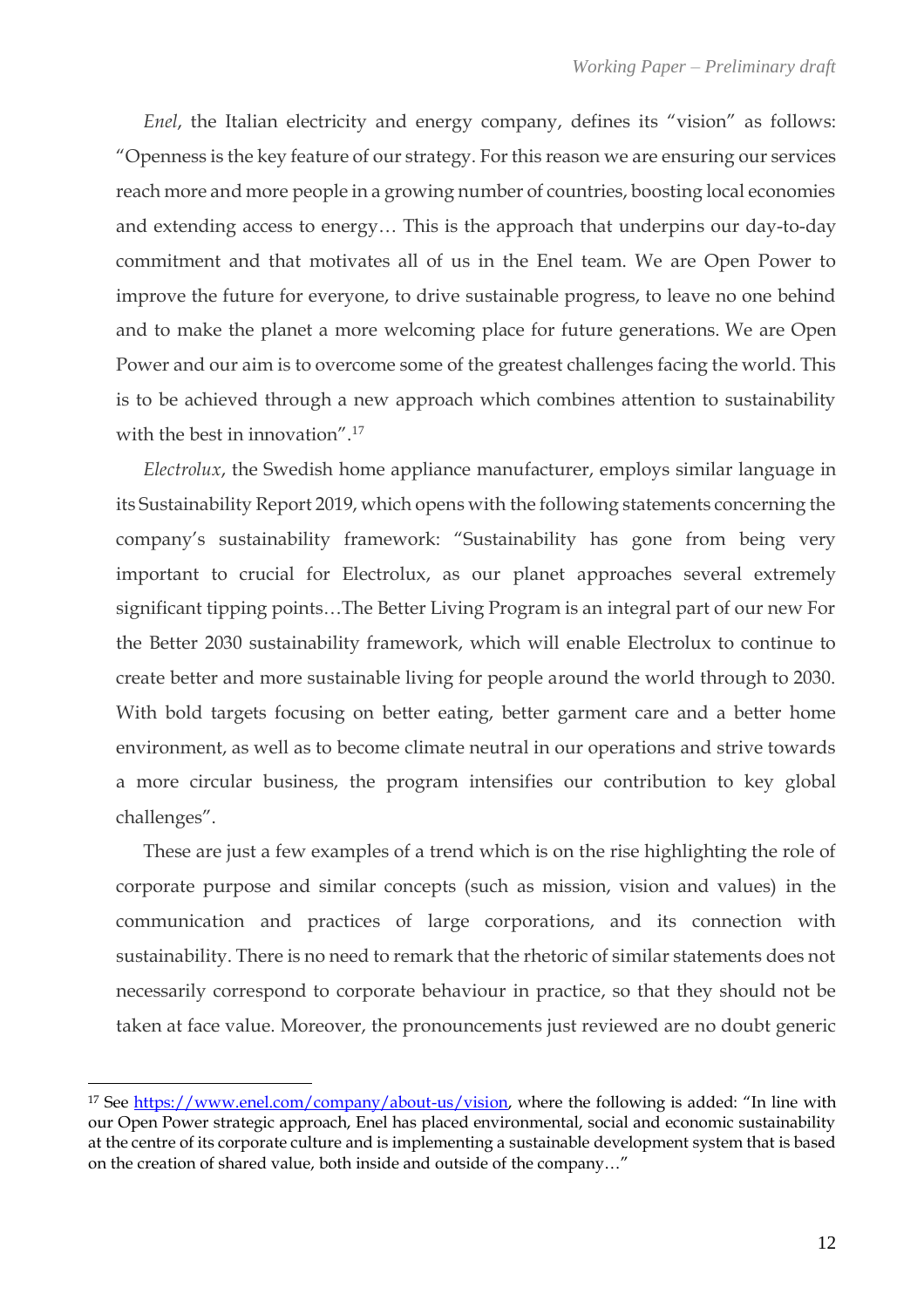and need to be substantiated by other documents and corporate actions. However, they show - *prima facie* at least – the new directions of corporate purpose in large enterprises, its constant link to sustainability, and the essential value of both concepts (purpose and sustainability) together with that of value maximization in delineating the goals of corporations and the ways in which they should be reached.

As this chapter tries to show, similar practices are meaningfully aligned with national and international public policies, showing the need for cooperation between governments, corporations, investors and other stakeholders in the attainment of the economic and social goals of modern capitalism. They are also aligned with current trends in the legal and economic literature, which often highlight the need to review the core concepts of the corporation and its regulation. This chapter makes reference to some of the most remarkable scholarly works in these areas and to the policy choices underlying the current trends.

## 4. *The impact of COVID-19*

The debate over corporate purpose will likely intensify and find new applications as the COVID-19 crisis continues.<sup>18</sup> Since the onset of the pandemic, many companies have demonstrated their commitment to social goals by keeping employees on the payroll, extending benefits post-termination, or showing forbearance to customers' nonpayment of debts. <sup>19</sup> However, it is too early to say whether the crisis will have a broader impact on the companies' social sustainability.<sup>20</sup> It is likely that the pandemic will increase the focus on social issues such as diversity, poverty, and inequality. But the economic crisis may also determine a new emphasis on profits as the primary goal of

<sup>18</sup> See the note 'Governing Through the Pandemic' posted by D. McCormack and R. Lamm, Deloitte LLP, on June 24, 2020, on the Harvard Law School Forum on Corporate Governance, at [https://corpgov.law.harvard.edu/2020/06/24/governing-through-the-pandemic/.](https://corpgov.law.harvard.edu/2020/06/24/governing-through-the-pandemic/) <sup>19</sup> *Ibidem*.

<sup>20</sup> Criticism has been raised towards companies that have cut jobs rather than dividends and share buybacks: se[e A. Scott,](https://www.reuters.com/journalists/alwyn-scott) [R. Kerber,](https://www.reuters.com/journalists/ross-kerber) [J. DiNapoli,](https://www.reuters.com/journalists/jessica-dinapoli) [R. Spalding](https://www.reuters.com/journalists/rebecca-spalding), 'U.S. companies criticized for cutting jobs rather than investor payouts', Reuters, Business News, April 8, 2020, who argue: "While most U.S. companies are scaling back payouts after a decade in which the amount of money paid to investors through buybacks and dividends more than tripled, some are maintaining their policies despite the economic pain. Royal Caribbean Cruises Ltd [\(RCL.N\)](https://www.reuters.com/companies/RCL.N), Halliburton Co [\(HAL.N\)](https://www.reuters.com/companies/HAL.N), General Motors Co [\(GM.N\)](https://www.reuters.com/companies/GM.N) and McDonald's Corp ([MCD.N\)](https://www.reuters.com/companies/MCD.N) have all laid off staff, cut their hours, or slashed salaries while maintaining payouts, according to a Reuters review of regulatory filings, company announcements and company officials".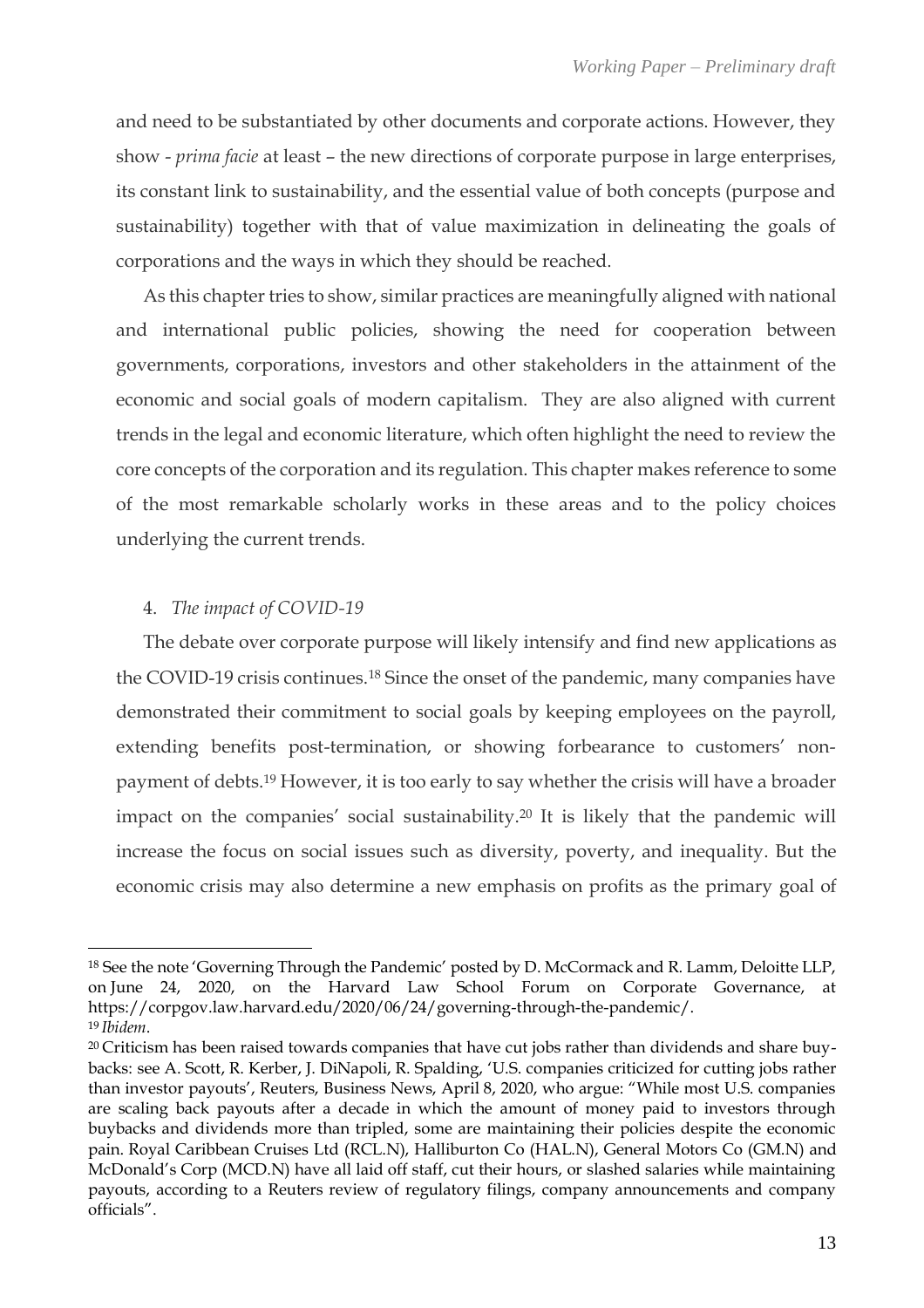corporations. Indeed, COVID-19 has forced boards to focus on many short-term issues, such as the rupture of supply chains; immediate and severe drops in revenues, liquidity, and cashflows; decisions on laying-off employees, shutting down facilities, and in some cases closing the business permanently.<sup>21</sup>

In any case, the corporate governance of sustainability requires a long-term view for the recovery of firms and the build-up of their resilience in order to survive and grow post-pandemic.<sup>22</sup> Indeed, corporations should now consider how to prepare for future shocks which include other pandemics and the disruption of climate change. Like banks after the great financial crisis, businesses need to build thicker buffers against shocks.<sup>23</sup> Pandemics and climate risk are similar in that they both representexogenous shocks, which then translate into socioeconomic impacts. The current pandemic anticipates what a future climate crisis could entail in terms of simultaneous shocks to supply and demand, disruption of supply chains, and global transmission and amplification mechanisms. <sup>24</sup> Ideally, firms should aim for an ["antifragile"](https://www.ft.com/content/a49f8514-3329-11e2-8e44-00144feabdc0) approach, which goes "beyond resilience and robustness" so that they can adapt to, and even thrive on, disorder<sup>25</sup>

## **II. The Evolution of Corporate Purpose in Economics and Finance**

In this section, I consider corporate purpose from an economics, finance and management perspective. In particular, I analyse the main changes concerning the

<sup>21</sup> See 'Governing Through the Pandemic', note 19.

<sup>22</sup> See [The FT View,](https://www.ft.com/ft-view) "Companies should shift from 'just in time' to 'just in case'. Pandemic has shown that businesses neglected vital safety margins", 22 April 2020, at [https://www.ft.com/content/606d1460-83c6-11ea-b555-37a289098206?shareType=nongift.](https://www.ft.com/content/606d1460-83c6-11ea-b555-37a289098206?shareType=nongift) The Covid-19 outbreak has exposed the thin margins on which much of global business was run: "Highly indebted companies, working from lean inventory, supported by just-in-time supply chains and staffed by shortterm contractors, have borne the brunt of the sudden blow. They will now suffer the rolling, longer-term impact of its unpredictable consequences. Too late, many executives and owners have realised that by pursuing the holy grail of ever greater efficiency, they sacrificed robustness, resilience and effectiveness. In many cases, they will turn out to have sacrificed the business itself.

<sup>23</sup> See [D. Pinner,](https://www.mckinsey.com/our-people/dickon-pinner) [M. Rogers,](https://www.mckinsey.com/our-people/matt-rogers) and [H. Samandari](https://www.mckinsey.com/our-people/hamid-samandari), 'Addressing Climate Change in a Post-pandemic World' McKinsey Quarterly, April 7, 2020,

[https://www.mckinsey.com/business-functions/sustainability/our-insights/addressing-climate](https://www.mckinsey.com/business-functions/sustainability/our-insights/addressing-climate-change-in-a-post-pandemic-world)[change-in-a-post-pandemic-world#.](https://www.mckinsey.com/business-functions/sustainability/our-insights/addressing-climate-change-in-a-post-pandemic-world)

<sup>24</sup> Ibidem.

<sup>25</sup> See FT View, note 23, citing N. Taleb, *Antifragile: How to Live in a World We Don't Understand*, Allen Lane*,* 2012.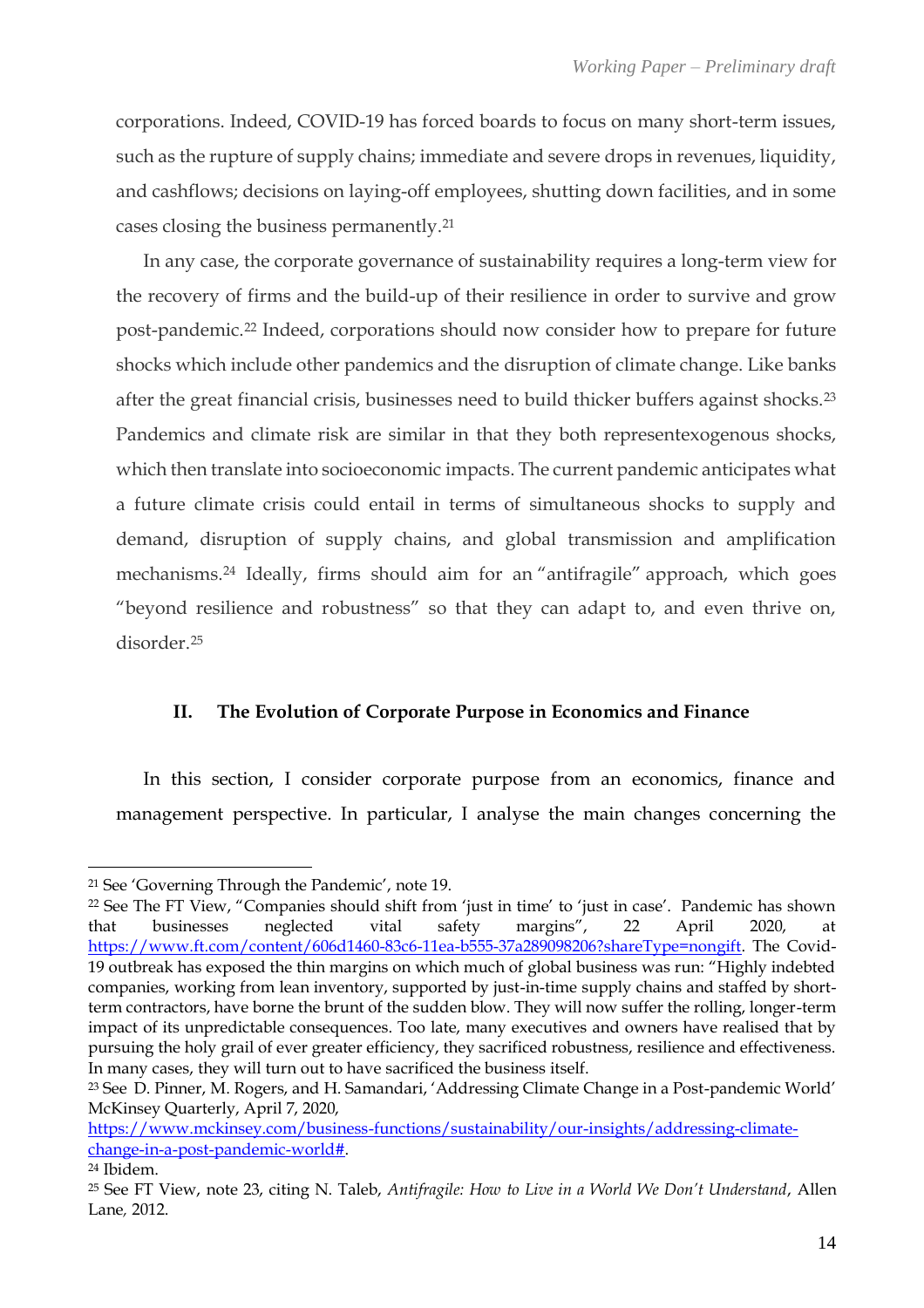notion of corporate purpose since the great economist Milton Friedman famously stated: "There is one and only one social responsibility of business – to use its resources and engage in activities designed to increase its profits so long as it stays within the rules of the game, which is to say, engages in open and free competition without deception or fraud".<sup>26</sup> As I argue below, Friedman's approach to social responsibility of business has been widely replaced by a broader notion of corporate purpose encompassing both the pursuit of corporate profit and other social goals. However, a tension still exists between shareholder value theory – which dominates the financial approach to corporate purpose – and the notion of social value, which largely permeates CSR and stakeholder governance as depicted by management theorists. As I show in section IV below, recent scholarly works tend to polarize to the extremes, either restoring a pure theory of shareholder value or subordinating corporate profit to social value and its direct implementation by firms. In this section, I briefly analyse the evolution of scholarship until the beginning of this century.

## 5. *Corporate profits and social values*

Three scholarly streams ran parallel concerning the relationship between corporate profits and social values. The first stream is represented by shareholder value theory, the second by corporate social responsibility (CSR) theory and the third by stakeholder theory. All three scientific domains have been heavily influential on business practice. They only changed course with the start of the present century, crossing their paths in ways that I will explain in para. 6.

## 5.1. *Milton Friedman on the social responsibility of business*

Friedman is often considered as the father of shareholder value theory and therefore also responsible, to some extent, for its negative consequences in the two financial crises of this century. <sup>27</sup> His famous 1970 paper on the *New York Times Magazine*<sup>28</sup> is widely

<sup>26</sup> M. Friedman, *Capitalism and Freedom*, University of Chicago Press, 1962, 112.

<sup>27</sup> See B. Cheffins, 'Stop Blaming Milton Friedman!', University of Cambridge Faculty of Law Legal Studies Research Paper Series, Paper N. 9/2020, March 2020, [https://papers.ssrn.com/sol3/papers.cfm?abstract\\_id=3552950.](https://papers.ssrn.com/sol3/papers.cfm?abstract_id=3552950)

<sup>28</sup> M. Friedman, The Social Responsibility of Business is to Increase its Profits, The New York Times Sunday Magazine, September 13, 1970, 32.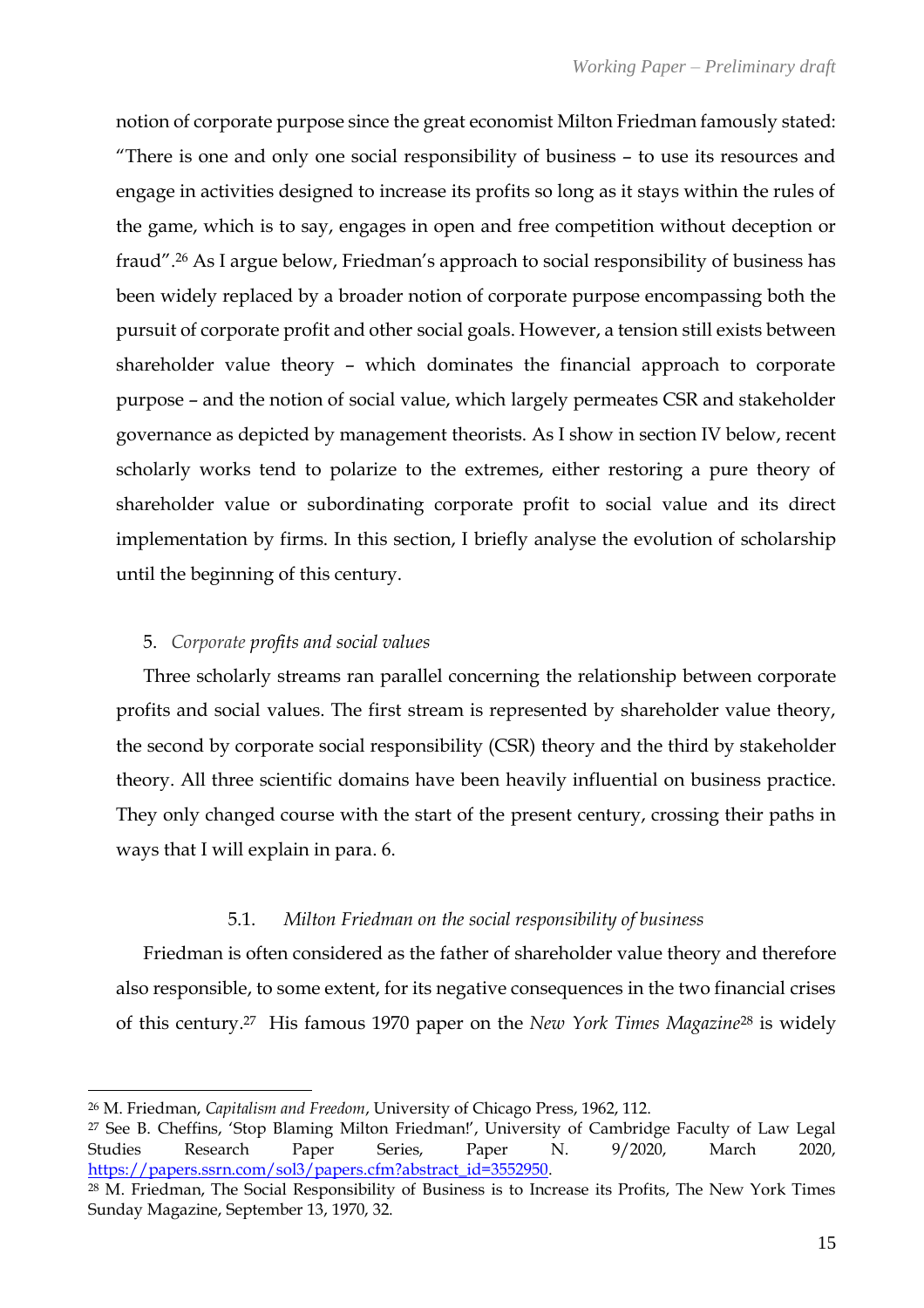quoted as the foundation of such theory, even though such a reading is not entirely correct. <sup>29</sup> Indeed, what is striking about that paper is Friedman's attack on corporate social responsibility (CSR), which was in its infancy at that time and successfully developed in the following years. Moreover, shareholder value theory was developed later by finance scholars and consultants, while its diffusion in corporate practice mainly occurred in the last two decades of the last century.<sup>30</sup>

Friedman referred to the corporate practices of his time, but his emphasis on corporate profits somehow reflected a critical approach to those practices, including normative elements that anticipated shareholder value theory. As Nobel laureate B. Holmstrom and S. Kaplan later explained: "Before 1980, corporate managements tended to think of themselves as representing not the shareholders, but rather 'the corporation.' In this view, the goal of the firm was not to maximize shareholder wealth, but to ensure the growth (or at least the stability) of the enterprise by 'balancing' the claims of all important corporate 'stakeholders'—employees, suppliers, and local communities, as well as shareholders". 31

The external governance mechanisms available to dissatisfied shareholders, such as proxy fights and hostile takeovers, were seldom used. Corporate boards tended to be dominated by management, making board oversight weak, while internal incentives from management ownership of stock and options were also modest.<sup>32</sup> Partly in response to the neglect of shareholders, the 1980s saw the emergence of the corporate raider and hostile takeovers: "Nearly half of all major U.S. corporations received a takeover offer in the 1980s—and many companies that were not taken over responded to hostile pressure with internal restructurings that made themselves less attractive targets."<sup>33</sup> In the 1990s, the pattern of corporate governance activity changed again, as hostile takeovers and leverage declined substantially. However, other corporate

<sup>29</sup> See B. Cheffins, note 27.

<sup>30</sup> See G. Davis, *Managed by the Markets*, How Finance Reshaped America, Oxford University Press, 2009, 50 ff.

<sup>31</sup> B. Holmstrom and S. Kaplan, 'The State of U.S. Corporate Governance: What's Right and What's Wrong?' (2003) 15 Journal of Applied Corporate Finance 3, 10.

<sup>32</sup> Ibidem. For example, in 1980 only 20% of the compensation of U.S. CEOs was tied to stock market performance. Long-term performance plans were widely used, but they were typically based on accounting measures like sales growth and earnings per share that tied managerial incentives less directly, and sometimes not at all, to shareholder value.

<sup>33</sup> Ibidem.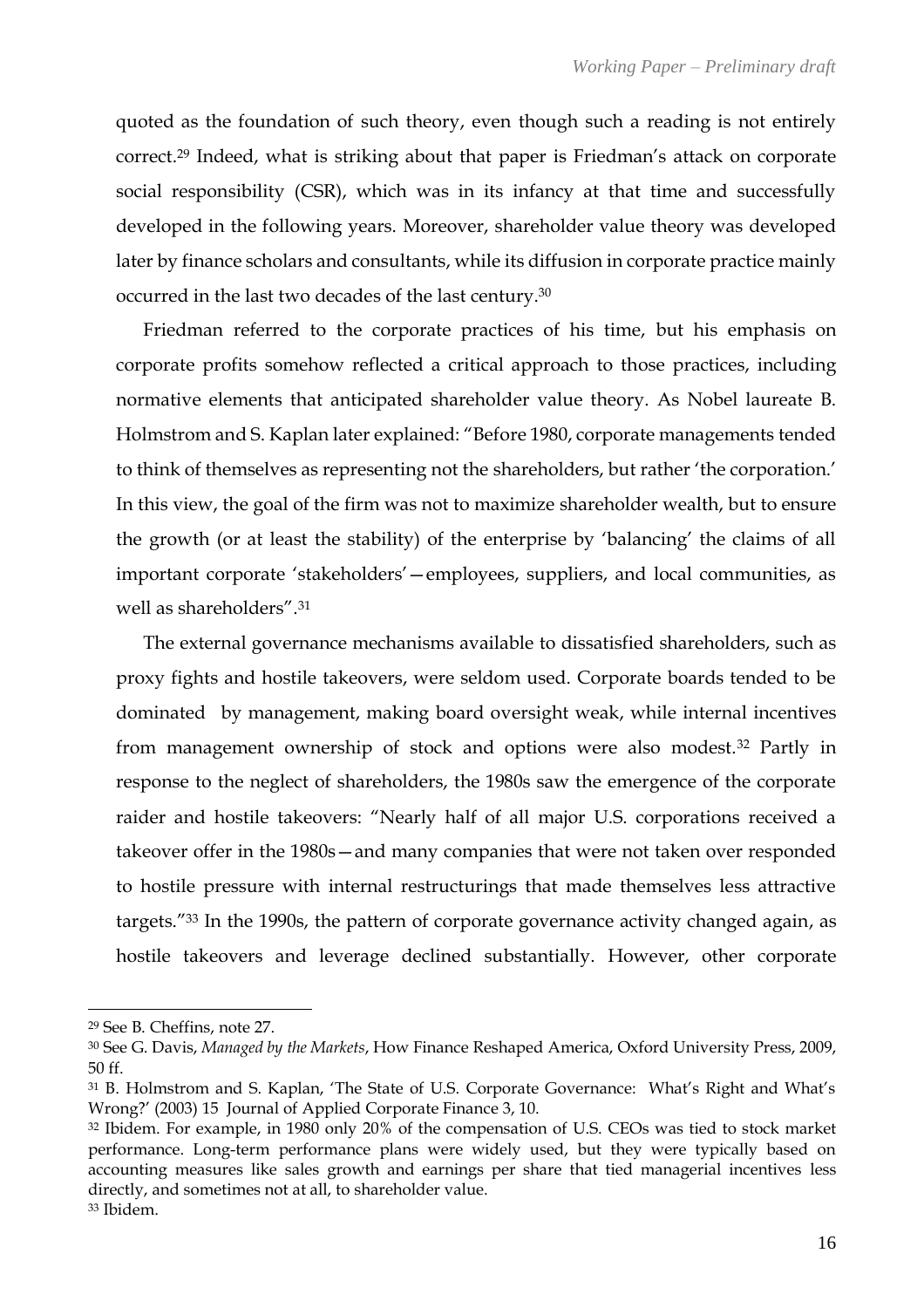governance mechanisms began to play a larger role, particularly executive stock options and the greater involvement of boards of directors and shareholders: <sup>34</sup> "With the implicit assent of institutional investors, boards substantially increased the use of stock option plans that allowed managers to share in the value created by restructuring their own companies. Shareholder value thus became an ally rather than a threat."<sup>35</sup>

In his 1970 paper, Friedman focused on the rejection of corporate social responsibility as a "fundamentally subversive doctrine".<sup>36</sup> He argued that the executives are agents of the stockholders and cannot spend the company's money for social purposes. He also offered a few examples to explain why using corporate resources for social purposes would run counter the interest of shareholders. The first example refers to the case of an executive who refrains from increasing the price of a product in order to contribute to the social objective of preventing inflation. The second considers an executive who makes expenditures on reducing pollution beyond the amount that is in the best interests of the corporation or that is required by law, in order to contribute to the social objective of protecting the environment. The notion of best interest of the corporation is ambiguous, depending on whether we look at short-term accounting figures or longterm firm value. Under today's CSR standards, reducing pollution beyond what is required by law could be instrumental to increasing the reputation of the firm and substantially reducing its exposure to environmental risks.

Nevertheless, Friedman recognised that the long-run interest of the corporation could lead a firm that is a large employer in a small community to devote resources to provide amenities to that community or to improve its government. In his opinion, "that may make it easier to attract desirable employees, it may reduce the wage bill or lessen losses from pilferage or sabotage or have other worthwhile effects". He rejected however the idea that this was an example of social responsibility, arguing that the action in question was justified by self-interest. In Friedman's view, social responsibility meant pursuing an interest in conflict with the corporate interest. He admitted that

<sup>34</sup> Ibidem, 11.

<sup>35</sup> Ibidem.

<sup>36</sup> See M. Friedman, note 66, using an expression already found in his book *Capitalism and Freedom*, note 64, 113.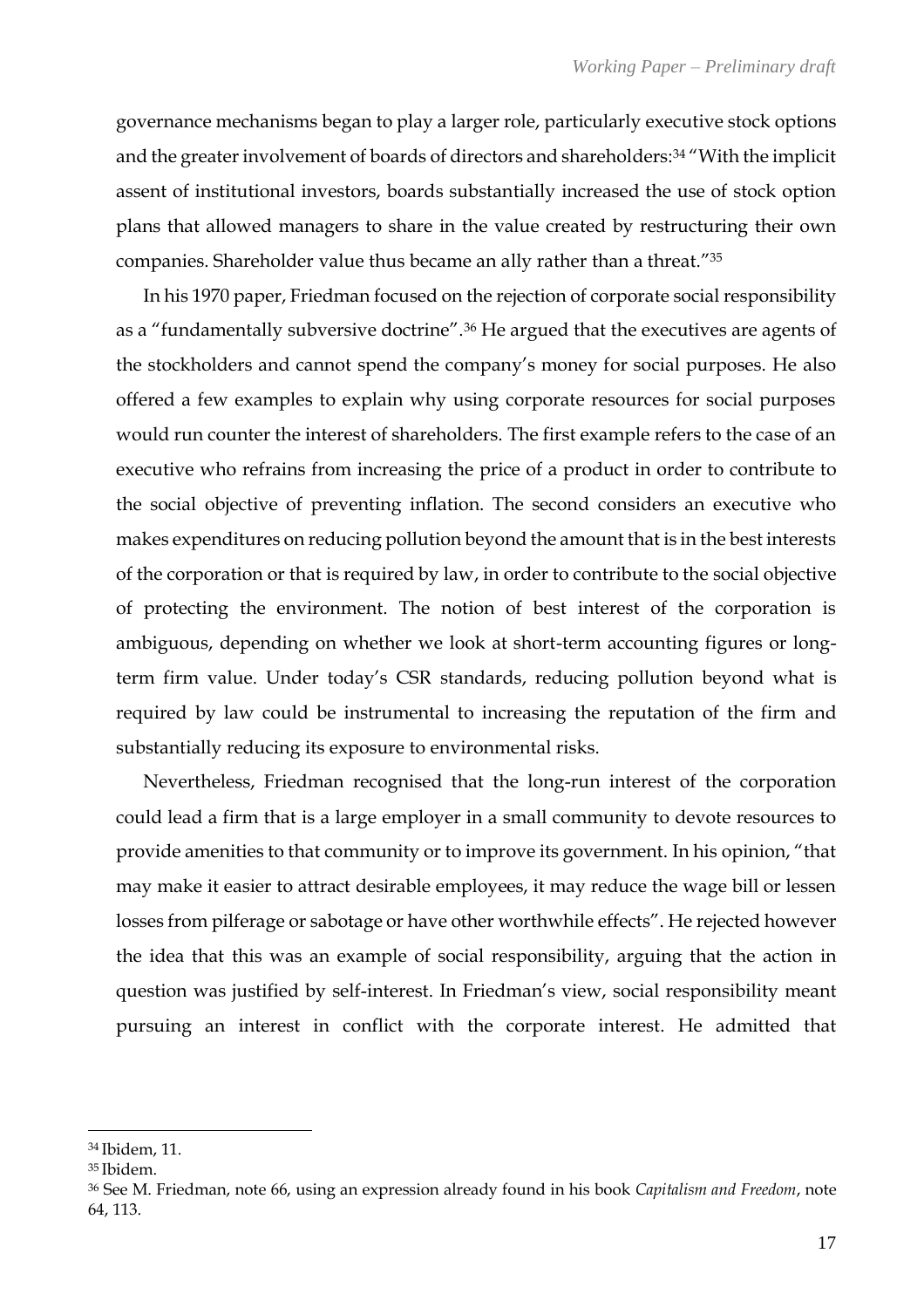stakeholders could be taken into account in the management of corporations, but only to the extent that this would further the corporate interest.

#### 5.2. *The rise and success of CSR*

Subsequent developments of CSR have gone in a direction different than that advocated by Friedman. Thirty years after the publication of his *New York Times* paper, it was possible to note that 'CSR has never been more prominent on the corporate agenda'.37 Some of the plausible reasons for it were offered by the WEF a few years after the great financial crisis: <sup>38</sup> "In the face of high levels of insecurity and poverty, the backlash against globalisation, and mistrust of big business, there is growing pressure on business leaders and their companies to deliver wider societal value. This calls for effective management of the company's wider impacts on and contributions to society, making appropriate use of stakeholder engagement."

CSR practices are considered today as predominantly aligned with the company's interest, for they promote the reputation of the firm as an entity which regularly complies with ethical standards and satisfy the expectations of those shareholders who follow responsible investment practices.<sup>39</sup> In addition, the coverage of CSR has been expanded to include a range of topics which did not belong to it at its origin, such as environmental sustainability, employees' welfare and supply chain monitoring.<sup>40</sup> As argued by academic experts of the field: "… CSR encompasses issues such as sustainability (meeting the needs of the present without compromising the ability of future generations to meet their needs), stakeholder management and corporate governance, as well as corporate philanthropy, although the latter is increasingly seen

<sup>37</sup> N. Smith, 'Corporate Social Responsibility: Whether or How?' (2003) 45 California Management Review, 52.

<sup>38</sup> See World Economic Forum, Responding to the Challenge: Findings of a CEO Survey on Global Corporate Citizenship, cited by N. Smith, note 75.

<sup>39</sup> See N. Smith and G. Lenssen, 'Mainstreaming Corporate Responsibility: An Introduction', in N. Smith and G. Lenssen (eds.), *Mainstreaming Corporate Responsibility*, Wiley 2009, 2, who argue: "The *business case* at the level of the firm is becoming increasingly clear as more companies come to understand that, aside from any moral obligation, it is in their economic interest to address environmental, social and governance issues and in a manner that is integrated with strategy and operations".

<sup>40</sup> See A. Crane, D. Matten and L. Spence, 'Corporate Social Responsibility in a Global Context', in A. Crane, D. Matten and L. Spence (eds.), *Corporate Social Responsibility*. Readings and Cases in a Global Context, Routledge, 2008, 3 ff., where current definitions of CSR and analysis of its core characteristics.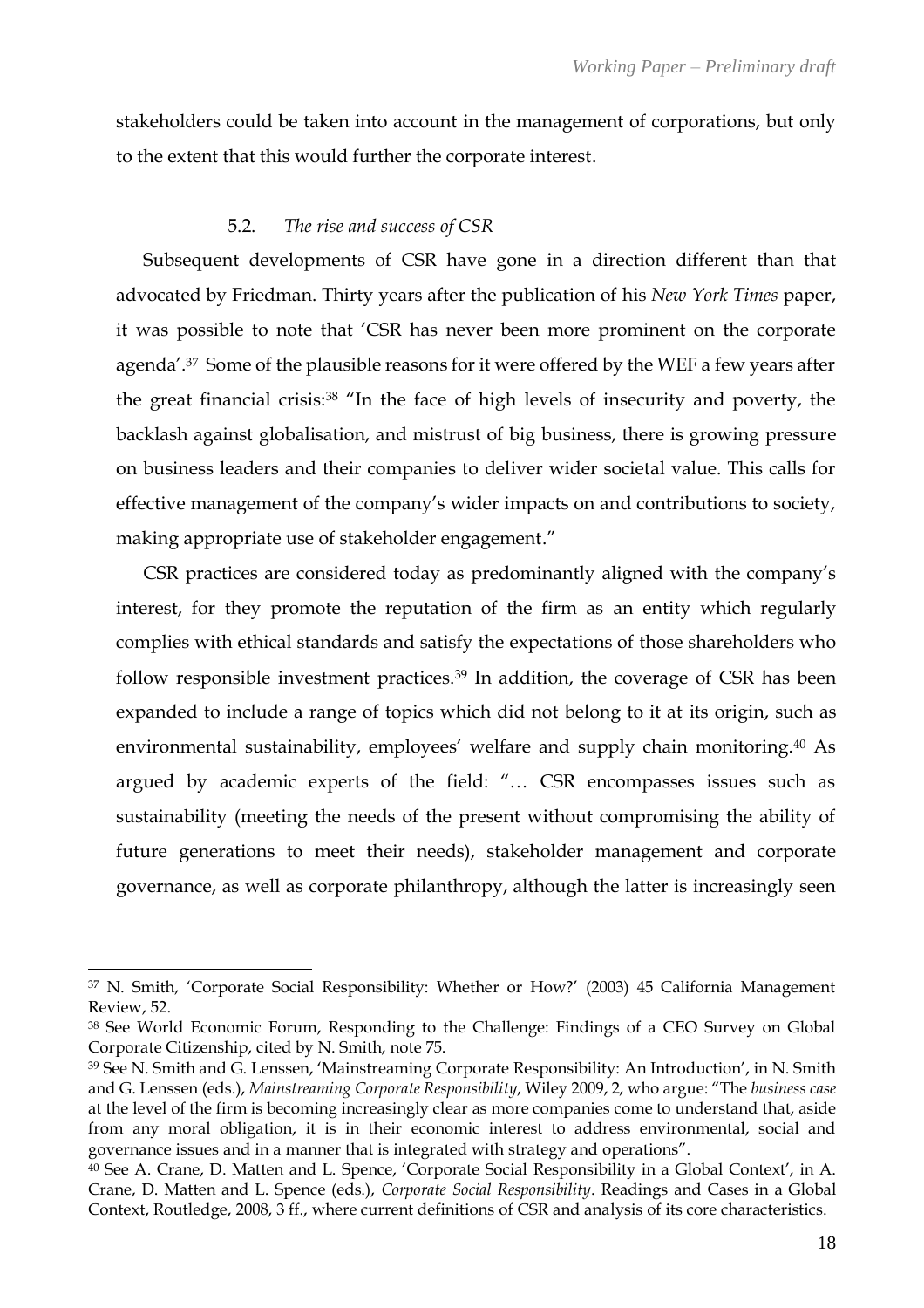as a peripheral consideration".<sup>41</sup> Thirdly, CSR is increasingly integrated with business strategy and positively affects corporate purpose that extends to social goals in addition to the pursuit of corporate profit. 42

Nonetheless, some finance studies still argue – as Friedman did in his 1970 paper – that CSR is often a manifestation of agency problems within the firm and therefore problematic.<sup>43</sup> Agency problems are manifested, for example, by corporate managers engaging in CSR that either benefits themselves rather than shareholders or reduces their engagement on core responsibilities within the firm. <sup>44</sup> According to this "agency view", CSR is generally not in the interest of shareholders. However, under another view socially responsible firms often implement value-maximizing practices, while well governed firms are more likely to follow CSR standards.<sup>45</sup> The empirical studies testing these two theories have offered mixed results.<sup>46</sup> We shall consider the evidence concerning the "good governance" view again in the final section of this paper.

## 5.3. *Advances in stakeholder theory*

Stakeholder theory has been developed in the last forty years to counter the dominant theory of the corporation which is shareholder centric. <sup>47</sup> As originally outlined by E. Freeman,<sup>48</sup> this theory tried to explain how business could be understood against the backdrop of the environmental turbulence which was already in motion. Freeman assumed that the "current approaches to understanding the business environment fail to take account of a wide range of groups who can affect or are affected by the corporation, its 'stakeholders'."<sup>49</sup> Moreover, stakeholder theorists argue that, contrary to

.

<sup>41</sup> N. Smith and G. Lenssen, note 78, 2, also noting that the case for business to engage in ESG issues is based on the realization that a new global social contract between business, government and society is needed.

<sup>42</sup> See A. Pettigrew, 'Corporate Responsibility in Strategy', in N. Smith and G. Lenssen (eds.), note 76, 12

<sup>43</sup> See R. Benabou and J. Tirole, 'Individual and Corporate Social Responsibility' (2010) 77 Econometrica, 1, and the other works cited by A. Ferrell, H. Liang and L. Renneboog, 'Socially Responsible Firms' (2016) 122 Journal of Financial Economics 585.

<sup>44</sup> See Krueger, 'Corporate Goodness and Shareholder Wealth' (2015) 115 Journal of Financial Economics 304.

<sup>45</sup> See A. Ferrell, H. Liang and L. Renneboog, note 92, 586.

<sup>46</sup> Ibidem, for a review of the relevant works.

<sup>47</sup> See R.E. Freeman, J. Harrison, A. Wicks, B. Parmar and S. De Colle, *Stakeholder Theory*. The State of the Art, Cambridge University Press, 2010, 4.

<sup>48</sup> R.E. Freeman, *Strategic Management.* A Stakeholder Approach, Pitman, 1984.

<sup>49</sup> Ibidem, 1.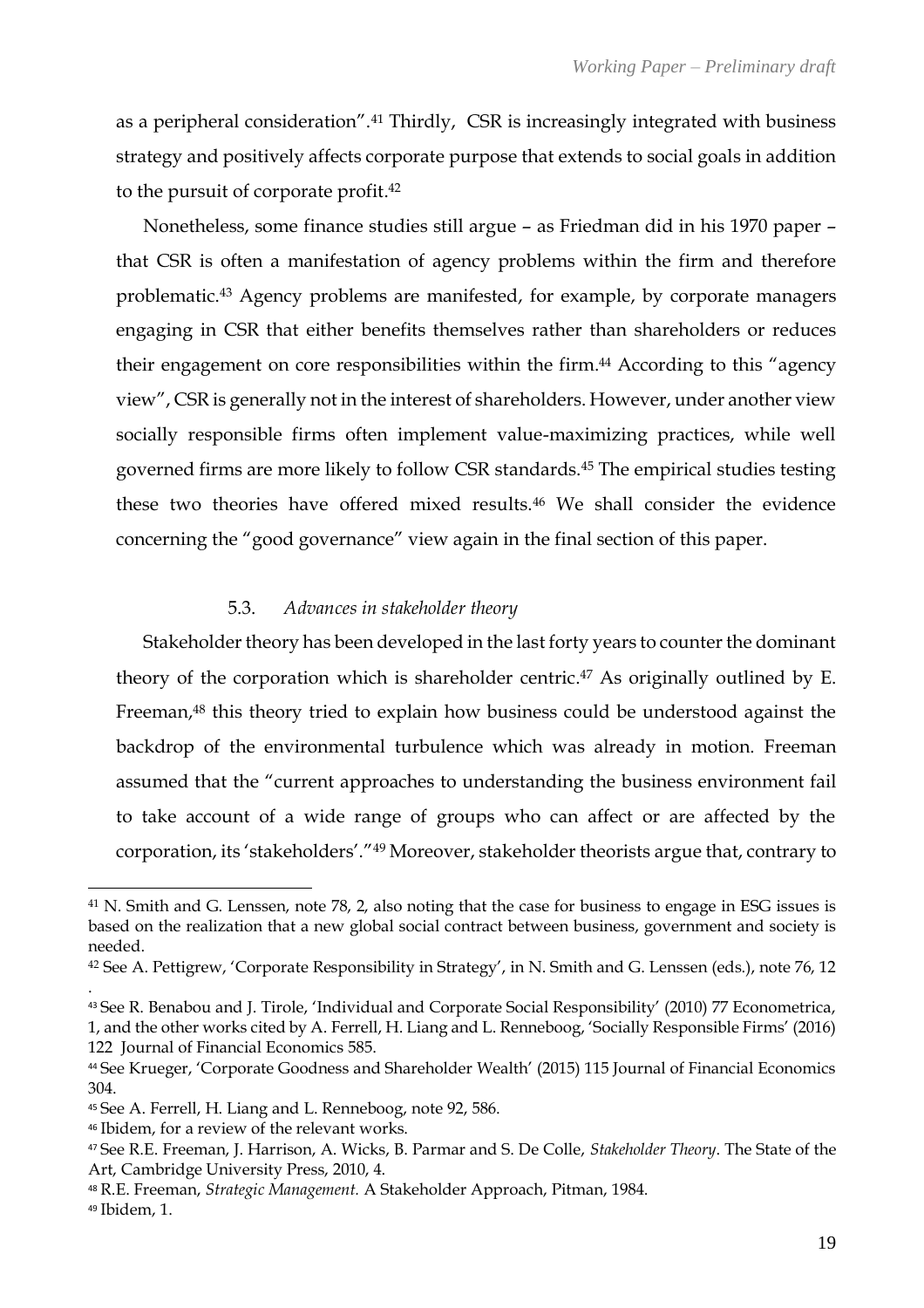what is traditionally assumed in economic theory, the questions of values and ethics must be considered and dealt with together with economic reality.<sup>50</sup> They criticize the separation of business decisions from ethical decisions and suggest to integrate the two types of decisions and recognize the managers' moral responsibility for them.

Stakeholder theory therefore is directed to solve the problem of the "ethics of capitalism" and shows how business can be managed "to take full account of its effects on and responsibilities towards stakeholders".<sup>51</sup> Indeed, such theory has been developed and discussed within the normative business ethics literature and there are many reasons to see stakeholder theory "as having a central place in business ethics (and vice versa)", also considering that "values, a sense of purpose that goes beyond profitability, and concern for the well-being of stakeholders were critical to the origins of stakeholder theory".52Also CSR scholars have used stakeholder theory to better specify and operationalize their concepts.<sup>53</sup> In fact, the stakeholder approach to strategic management requires abandoning the idea that shareholder value maximization is the exclusive purpose of the corporation and accepting that specific stakeholder interests should be considered in defining it.<sup>54</sup>

## 6. *Combining value maximization with stakeholder theory and CSR*

After the two financial crises at the beginning of this century, there have been repeated scholarly efforts directed to reconcile shareholder value with the social instances represented by stakeholder theory and CSR. Indeed, shareholder value has shown its limits and its dark side, with flawed corporate governance and excessive executive compensation being indicated amongst the main causes of both crises, and short-termism being also considered as one of the main problems of the failures of nonfinancial companies (in the 2001 crisis) and financial institutions (in the 2008 crisis). In recent years, the increasing attention devoted to environmental and social issues has

<sup>50</sup> R.E. Freeman et al., note 48, 4.

<sup>51</sup> Ibidem, 9.

<sup>52</sup> Ibidem, 196.

<sup>53</sup> Ibidem, 242, with reference to D. Wood, 'Corporate Social Performance Revisited' (1991) Academy of Management Review, 16, 691.

<sup>54</sup> R.E. Freeman et al., note 48, 242.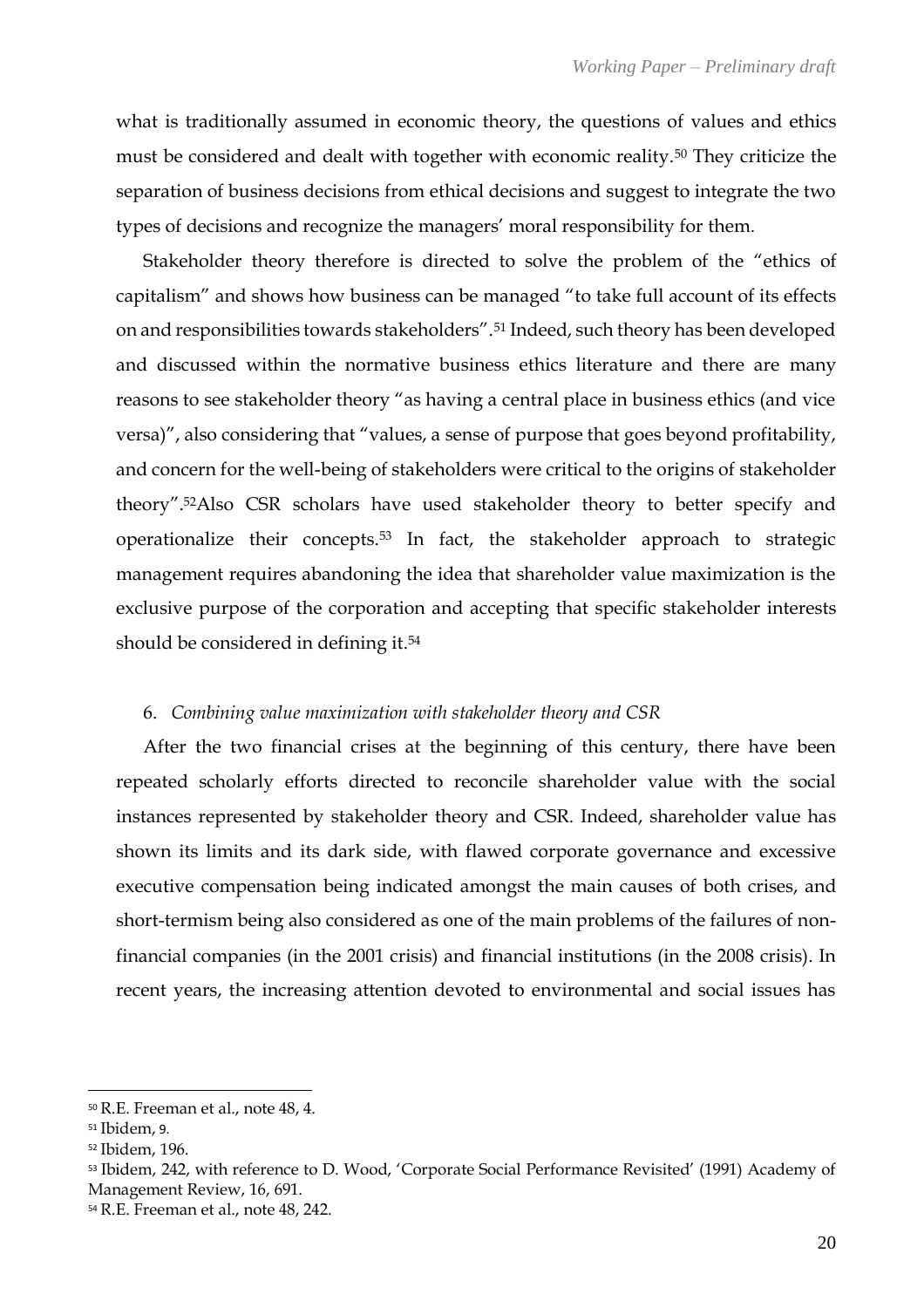enhanced the pressure towards a reconciliation of economic value and social value also on a theoretical level.

## 6.1. *Michael Jensen on "enlightened shareholder value"*

In a seminal paper on value maximization and stakeholder theory, M. Jensen argued that it is logically impossible to maximize in more than one dimension at the same time.<sup>55</sup> For instance, "telling a manager to maximize current profits, market share, future growth in profits, and anything else one pleases will leave that manager with no way to make a reasoned decision. In effect, it leaves the manager with no objective". 56 Consequently, a firm should specify the trade-offs amongst the various dimensions and then identify an "objective function" that explicitly incorporates the positive and negative effects of decisions on the firm. In essence, a firm must have a single objective that tells the directors and managers what is better and what is worse. Jensen submitted that "200 years' worth of work in economics and finance indicate that social welfare is maximized when all firms in an economy maximize total firm value. The intuition behind this criterion is simply that (social) value is created when a firm produces an output or set of outputs that are valued by its customers at more than the value of the inputs it consumes (as valued by their suppliers) in such production. Firm value is simply the long-term market value of this stream of benefits". 57

Maximizing the total market value of the firm - that is the sum of the market values of equity, debt, and any other contingent claim on the firm - will resolve the trade-off problem amongst multiple constituencies.<sup>58</sup> To the extent that stakeholder theory argues that firms should pay attention to all their constituencies, it is completely consistent with value maximization, which also requires managers to pay attention to all constituencies, such as customers, employees, suppliers of capital, communities, and so on. The objective function must specify how to make the trade-offs between the often conflicting demands of these constituencies. In the words of Jensen, value maximization offers an

<sup>55</sup> M. Jensen, 'Value Maximization, Stakeholder Theory, and the Corporate Objective Function' (2010) 22 Journal of Applied Corporate Finance 32, and (2002) 12 Business Ethics Quarterly 235, (from which I quote).

<sup>56</sup> Ibidem, 238.

<sup>57</sup> Ibidem, 239, where it is also specified: "When monopolies or externalities exist, the value-maximizing criterion does not maximize social welfare."

<sup>58</sup> Ibidem.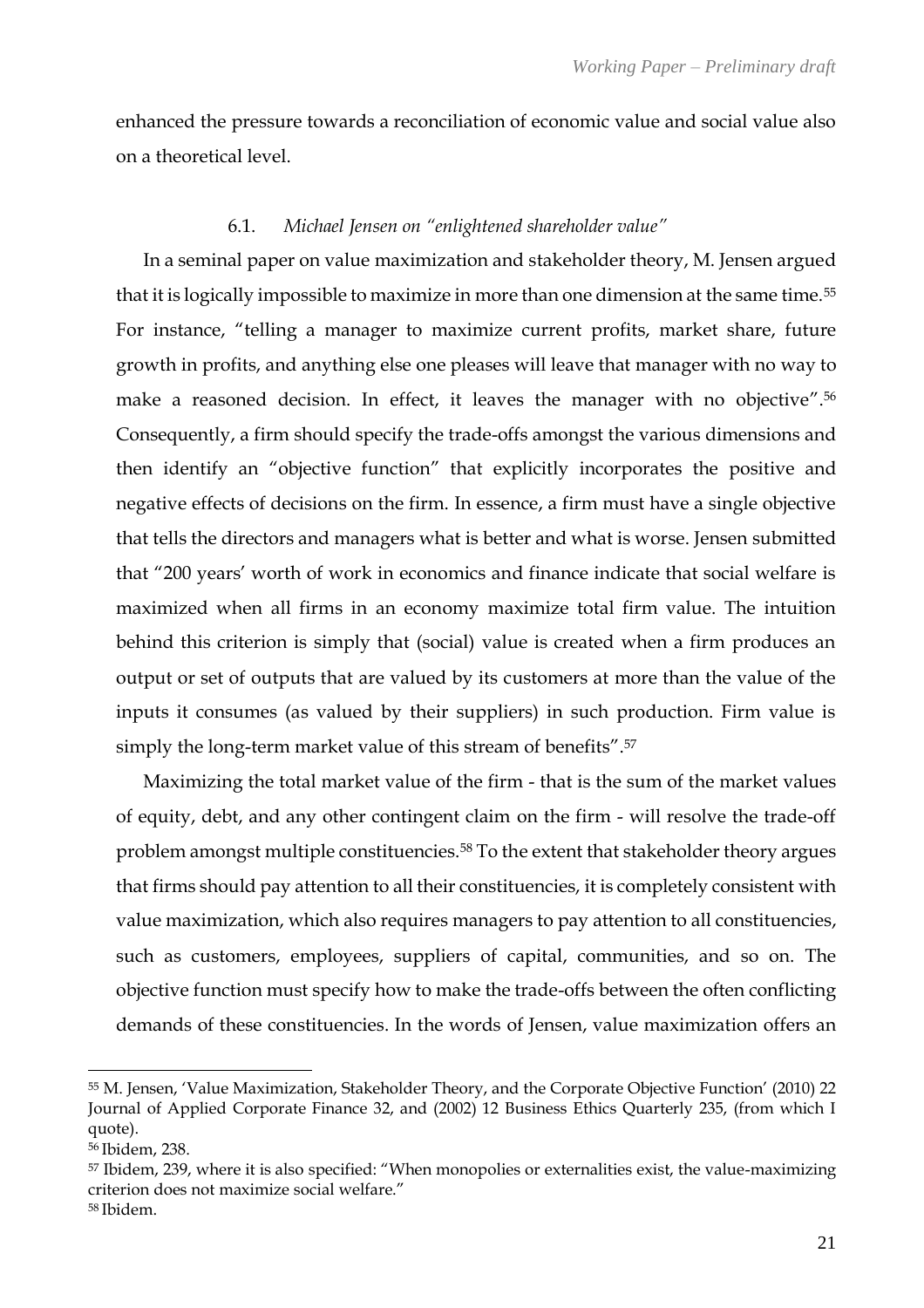answer to these trade-offs: "Spend an additional dollar on any constituency to the extent that the long-term value added to the firm from such expenditure is a dollar or more". 59

Traditional stakeholder theory, in contrast, contains no conceptual specification of how to make the trade-offs amongst stakeholders, leaving boards of directors and executives without a principled criterion for problem solving. However, according to Jensen, the conflict between value maximization and stakeholder theory can be solved by melding together what he calls 'enlightened value maximization' and 'enlightened stakeholder theory'. <sup>60</sup> Value maximizing tells the participants in an organization how their success in achieving a vision or in implementing a strategy will be assessed. However, it does not say anything about how to create a superior vision or strategy and about how to find or establish initiatives or ventures that create value. It only tells how success in the activity will be measured. Therefore, employees and managers must be given a "structure" that will help them to resist the temptation to maximize the shortterm financial performance of the organization, which is a way to destroy value.

Enlightened stakeholder theory plays an important role by leading corporate managers and directors to think more generally and creatively about how the organization treats all constituencies of the firm, not only financial markets, but stakeholders in general.<sup>61</sup> Value cannot be created in the absence of good relations with customers, employees, investors, suppliers, regulators, communities, and so on. Moreover, the value criterion can be used for choosing among those competing interests, because no constituency can be given full satisfaction if the firm is to flourish and survive. Enlightened stakeholder theory includes the processes and audits to measure and evaluate the firm's management of its relations with all important constituencies, while specifying that the objective function of the firm is to maximize total long-term firm market value. In fact, changes in total long term market value of the firm are the scorecard by which success is measured. The reference to long-term market value is justified by the fact that markets may not know the full implications of a firm's policies until they show up in cash flows over time. Markets will recognize the real value of the

<sup>59</sup> Ibidem.

<sup>60</sup> Ibidem, 245.

<sup>61</sup> Ibidem.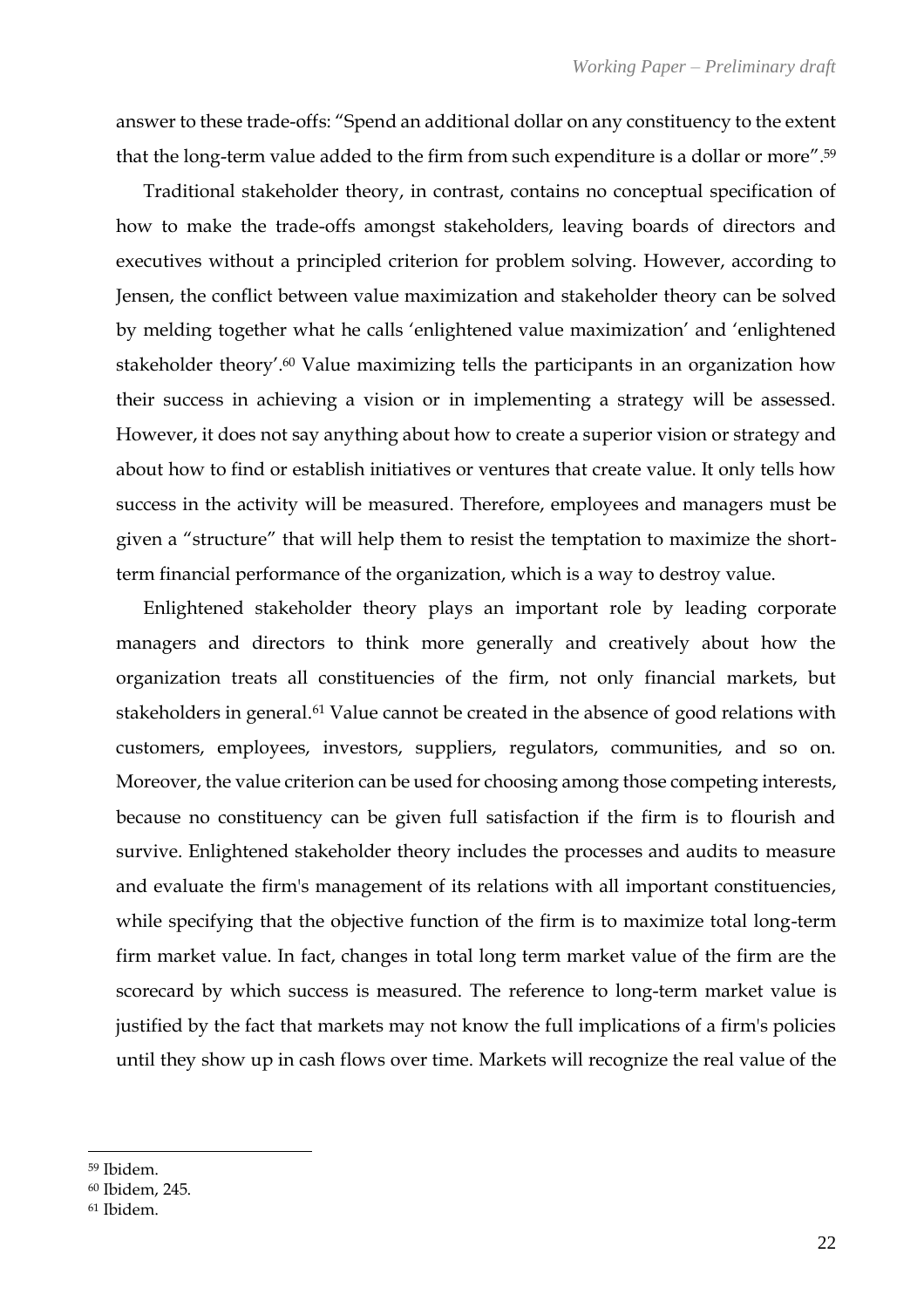firm's decisions as they become evidenced in market share, employee loyalty, and finally cash flows and risk.<sup>62</sup>

## 6.2. *Michael Porter and Mark Kramer on "shared value"*

In a largely influential paper of 2011, Porter and Kramer essentially propose to merge the two concepts of shareholder value and societal value in that of "shared value".<sup>63</sup> This new concept refers to creating economic value in a way that also creates value for society by addressing its needs and challenges. The two authors argue that in the old view of capitalism business contributes to society by generating a surplus, which supports employment, wages, purchases, investments and taxes. The firm is a self-contained entity and social issues fall outside its proper scope, as argued by Milton Friedman in his critique of CSR.<sup>64</sup> Today, a growing number of companies make important efforts to create shared value by "reconceiving the intersection between society and corporate performance". 65

The purpose of the corporation should therefore be redefined in terms of shared value, not just profit. The new concept includes the policies and operating practices that enhance the competitiveness of a company while simultaneously advancing the economic and social conditions in the communities in which it operates.<sup>66</sup> The underlying premise is that both economic and social progress must be addressed through value principles, i.e. by looking at benefits relative to costs. Value creating has long been recognized in business, where profit is revenues earned from customers minus the costs incurred.67 However, societal issues have rarely been approached from a value perspective.

Porter and Kramer show that companies can create economic value by generating societal value in at least three possible ways. Firstly, by reconceiving products and markets in response to the growing demand for products and services that meet societal needs. Food companies, for example, that traditionally concentrated on taste and

<sup>62</sup> Ibidem, 246.

<sup>63</sup> M. Porter and M. Kramer, 'Creating Shared Value: How to reinvent capitalism – and unleash a wave of innovation and growth' (2011) Harvard Business Review 3.

<sup>64</sup> Ibidem, 6.

<sup>65</sup> Ibidem, 4.

<sup>66</sup> Ibidem, 6.

<sup>67</sup> Ibidem.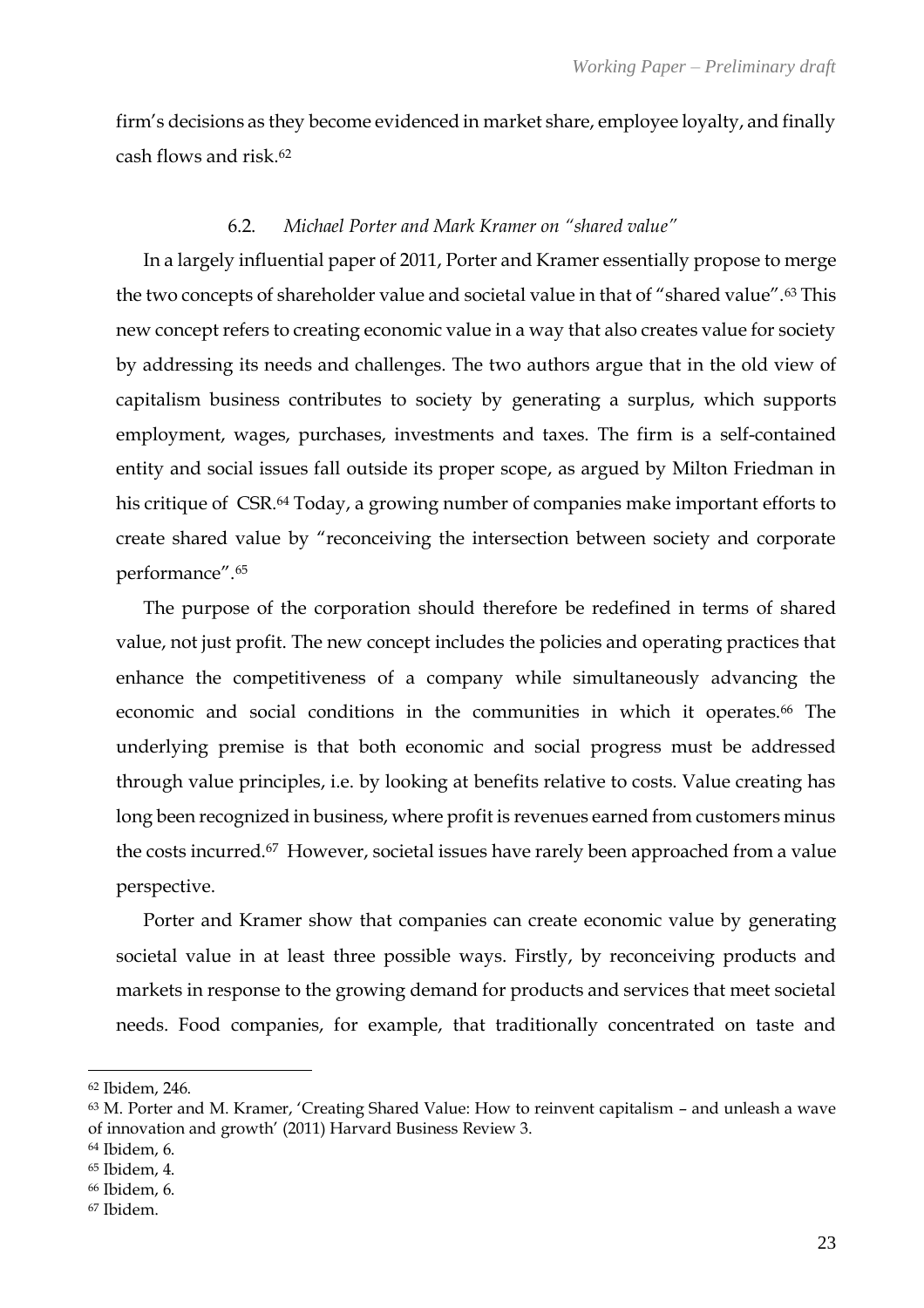quantities to drive more and more consumption are refocusing on the fundamental need for better nutrition.<sup>68</sup> Secondly, by redefining productivity in the value chain, where societal problems (externalities) can create internal costs to the firm. The authors refer to the problems of excess packaging of products and of greenhouse gases, which are not just costly to the environment, but also to the business.<sup>69</sup> On the one side, innovation in disposing of plastic used in stores can save millions in lower disposal costs to landfills. On the other, efforts to minimize pollution do not inevitably increase business costs, as major improvements in environmental performance can often be achieved with better technology at nominal incremental costs.<sup>70</sup> Thirdly, by building supportive industry clusters at the company's locations, firms create shared value by improving company productivity while addressing gaps or failures in the framework conditions surrounding the cluster.<sup>71</sup>

On the whole, the shared value approach does not differ significantly from ESV. Rather it specifies the role that the reduction of social costs by an enterprise can play in the generation of profits. As we shall see again when considering Pieconomics (para. 9.2.), the situations described by Porter and Kramer are generally of the "win-win" type for they consider actions which are at the same time beneficial to society and to the business concerned. Of course, the authors do not assume that this will always be the case. They rather suggest that the observation of reality shows that businesses which take care of societal problems are generally profitable. Clearly this could also be a case of reverse causality, given that profitable businesses could more likely seek societal benefits in the performance of their activities.

## 6.3. *Hart and Zingales on "shareholder welfare"*

In a much cited paper,<sup>72</sup> Nobel laureate Oliver Hart and Luigi Zingales argue that companies should maximize shareholder welfare, which includes ethical issues, not just shareholder value. Their core intuition is simple: "The ultimate shareholders of a

<sup>68</sup> Ibidem, 7. See the example of Danone referred to in para. 3 above.

<sup>69</sup> Ibidem, 9.

<sup>70</sup> Ibidem.

<sup>71</sup> Ibidem, 12.

<sup>72</sup> O. Hart and L. Zingales, 'Companies Should Maximize Shareholder Welfare not Market Value' (2017) Journal of Law, Finance, and Accounting, 247.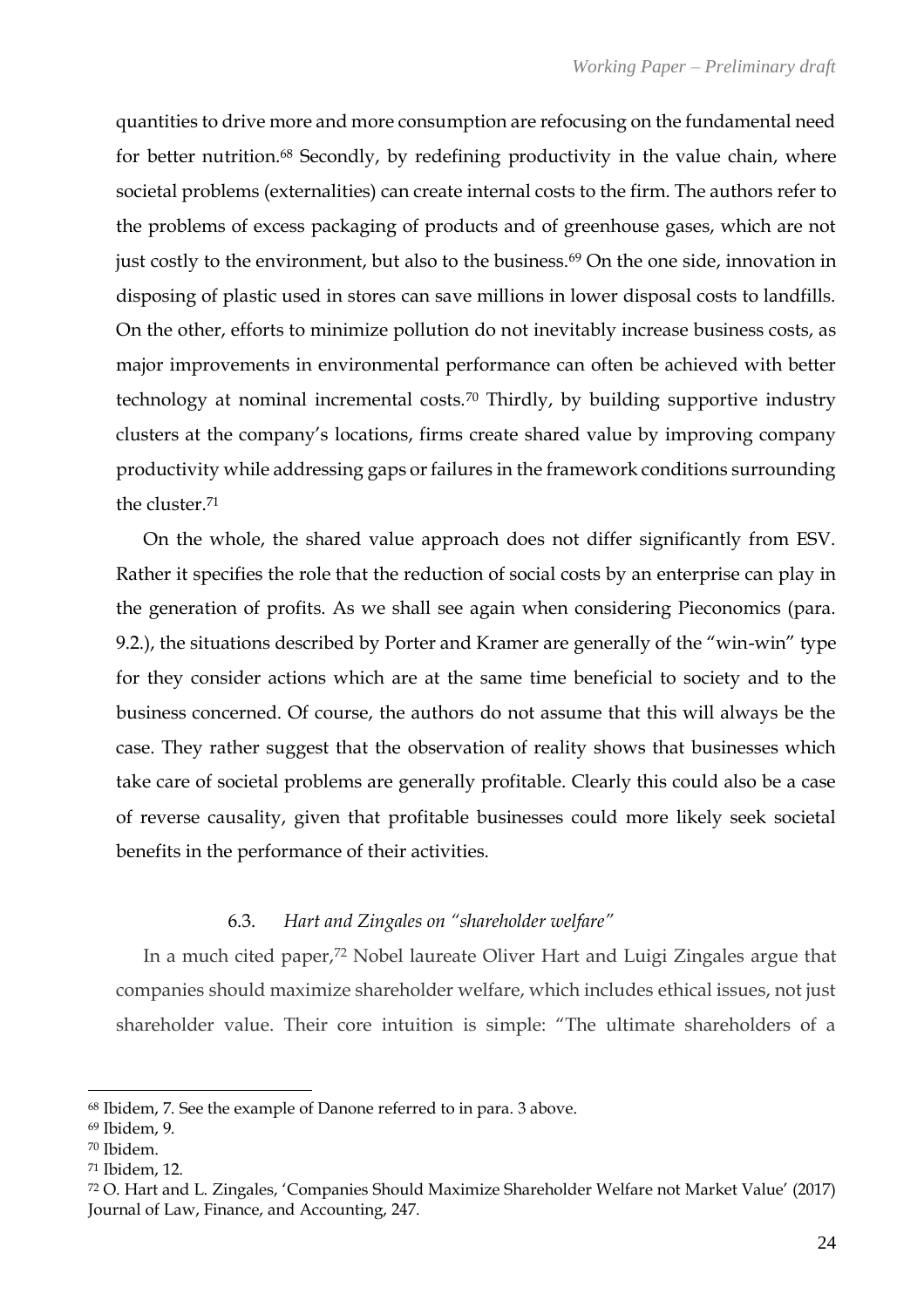company (in the case of institutional investors, those who invest in the institutions) are ordinary people who in their daily lives are concerned about money, but not just about money. They have ethical and social concerns."<sup>73</sup> It is therefore reasonable to assume that they would want the companies in which they invest to behave accordingly, i.e. to take social factors into account and internalize externalities in their own behaviour.

Hart and Zingales feel close to that part of the literature on corporate purpose that emphasizes CSR and considers the empirical implications of a company's pursuing a broader objective.<sup>74</sup> Despite sharing Milton Friedman's theory of corporate purpose, they reject his criticism of corporate social responsibility. Friedman famously argued that public companies should focus on making money and leave ethical issues to individual shareholders and governments (paragraph 5.1). The former - rather than companies - should decide whether and how to spend their money on prosocial issues, like charity and similar activities. The latter should correct externalities through public regulation. Hart and Zingales submit that Friedman was right only to the extent that "the profit making and damage generating activities of companies are separable or if government perfectly internalizes externalities through laws and regulations".<sup>75</sup> The condition of separability occurs in particular with respect to charity activities, which can be equally or better performed by shareholders.

However, Hart and Zingales believe that corporate activities are often inseparable<sup>76</sup> and invite to consider as an example "the case of Walmart selling high-capacity magazines of the sort used in mass killings. If shareholders are concerned about mass killings, transferring profits to shareholders to spend on gun control might not be as efficient as banning the sales of high capacity magazines in the first place."<sup>77</sup> As a result, "when profit and damage are inextricably connected for technological reasons" companies should maximize shareholder welfare, not market value.<sup>78</sup> In similar situations, shareholder welfare cannot be assumed to be equal to market value, as it also

<sup>75</sup> Ibidem, 248.

<sup>73</sup> Ibidem, 248.

<sup>74</sup> Ibidem, 251, quoting approvingly two legal works in particular: E. Elhauge, 'Sacrificing Corporate Profits in the Public Interest' (2005) 80 New York University Law Review 733; L. Stout, L. Stout, *The Shareholder Value Myth*, BK Publishers, San Francisco, 2012.

<sup>76</sup> Ibidem, 249.

<sup>77</sup> Ibidem.

<sup>78</sup> Ibidem, 249.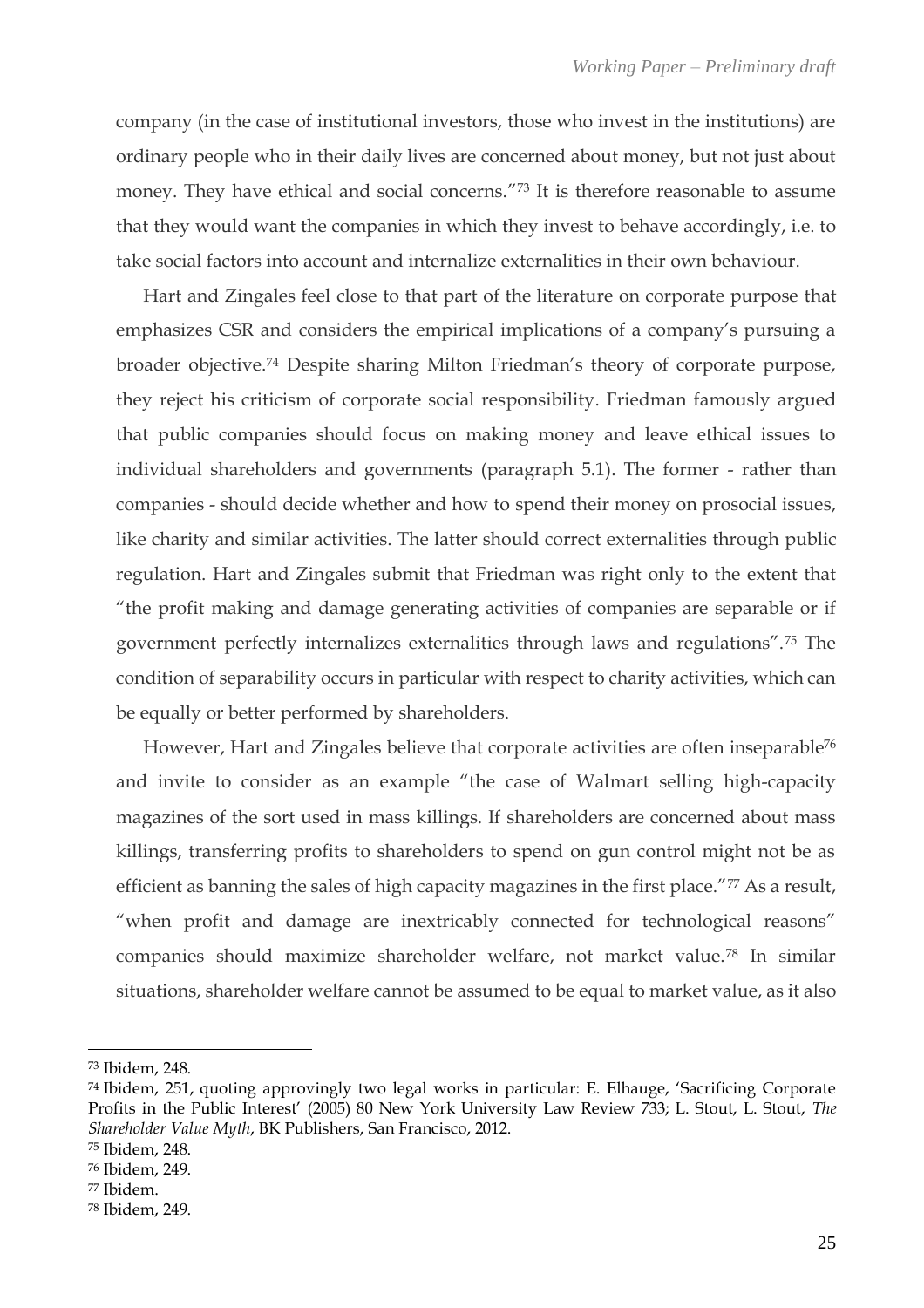includes ethical issues which should also be taken care of by firms. Moreover, the two economists argue that regulation is not always efficient in similar cases and that writing rules on the relevant issues (like treating workers with dignity) may be difficult, so that it is better to leave their implementation to shareholders. One way for the shareholders to intervene would be to let them vote on the broad outlines of corporate policy, so that they would be able to express their preferences also in terms of ethical and social values.<sup>79</sup>

Hart and Zingales suggest that their theory is practically relevant for the debate on fiduciary duties of corporate directors.<sup>80</sup> They submit, in particular, that the fiduciary duties to shareholders should be understood as directed to promote shareholder welfare, not just shareholder value. To the possible objection concerning the cost of reaching consensus amongst investors about what objectives (other than money) a company should pursue, they answer that directors could poll their members on some fundamental choices and then decide accordingly.

However, it is not sure that the proposed interpretation of fiduciary duties would add much to what is already the law in many jurisdictions, as shown in section III below. <sup>81</sup> Where a pluralistic approach to corporate purpose is followed, it is already clear that directors can take social issues into account when deciding on corporate actions. Where a profit purpose is narrowly assigned to stock corporations, directors are nevertheless generally allowed or even required to consider ethical and social values in the pursuit of profit. Polling shareholders would not be a good choice in many cases, given the well-known collective action problems affecting similar procedures, which lead the same authors to opine, in the end, that "market value maximization can be justified as a second best objective in a world where the social preferences of shareholders are sufficiently heterogeneous."<sup>82</sup>

<sup>79</sup> Ibidem, 270.

<sup>80</sup> Ibidem, 262.

<sup>81</sup> Rock, note 2, at 18, makes the following comment on Hart and Zingales paper: "Whether, overall, it would make sense as a matter of corporate governance to embrace the 'shareholder welfare' objective in place of a 'shareholder value' objective is a real world question that their interesting model does not resolve".

<sup>82</sup> Hart and Zingales, note 94, 271.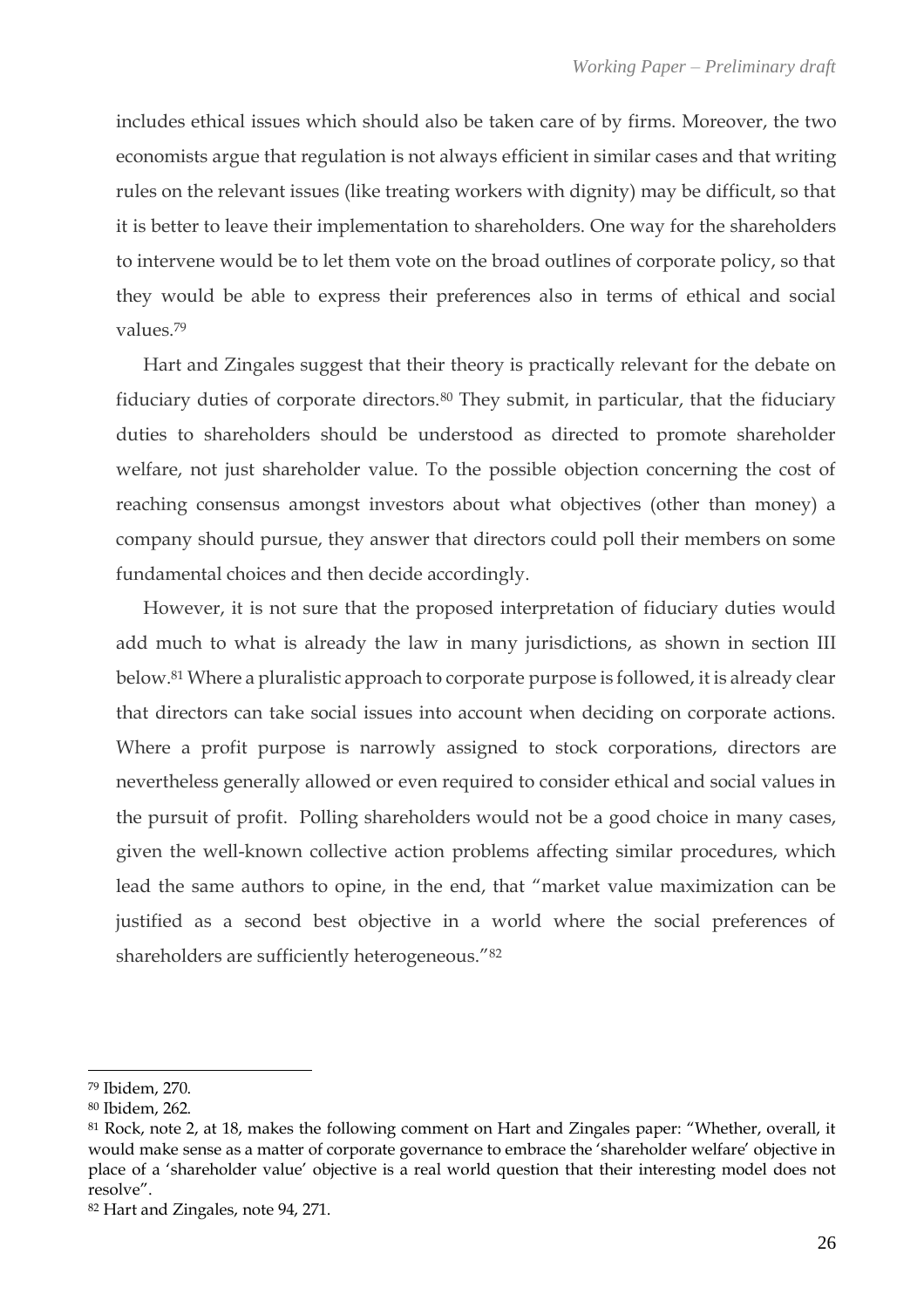#### **III. The Comparative Law of Corporate Purpose**

In this section, I make a brief comparison of the laws concerning corporate purpose (or broadly similar concepts, such as the company's interest) in a few major jurisdictions and try to understand whether the highlighted differences are meaningful in practice or mainly reflect dominant ideologies of the jurisdictions in question at the relevant time without producing substantial effects on the way in which corporations are run. I also classify the different legal systems depending on whether they follow a shareholder primacy or a pluralistic approach, without overemphasizing however such distinction given that most systems in practice tend to find a place somewhere between the two extremes, notwithstanding their formal shareholder or stakeholder orientation.

#### 7. *Continental Europe*

In the absence of a comprehensive company law harmonisation at EU level, corporate purpose is mainly governed by the national laws of member States, which have a long tradition in this area and show some similarities, at least in Continental Europe. However, there are harmonization efforts presently pending at EU level that I critically consider below in para. 13.3.

## 7.1. *The German pluralistic approach*

A comparative paper by Holger Fleisher shows that the first definition of corporate purpose in Germany was found in the Corporate Law of 1937, which was strongly influenced by the ideology of the time and made reference to the common good of the enterprise, the people and the Empire, without specifically mentioning the interest of shareholders.<sup>83</sup> This definition was kept in post-war legislation with the understanding that it should be adapted to describe the new economic and political system commonly known as social market economy. The management board was tasked with the reconciliation of the company's interest with the collective one, however as a matter of public policy rather than as a duty of board members.

<sup>83</sup> See Holger Fleischer, 'Gesetzliche Unternehmenszielbestimmungen im Aktienrecht – Eine vergleichende Bestandsaufnahme', in ZGR, 46, p. 411. I cite from the Italian version of this paper, 'La definizione normativa dello scopo dell'impresa azionaria: un inventario comparato', in Rivista delle Società, 2018, 803.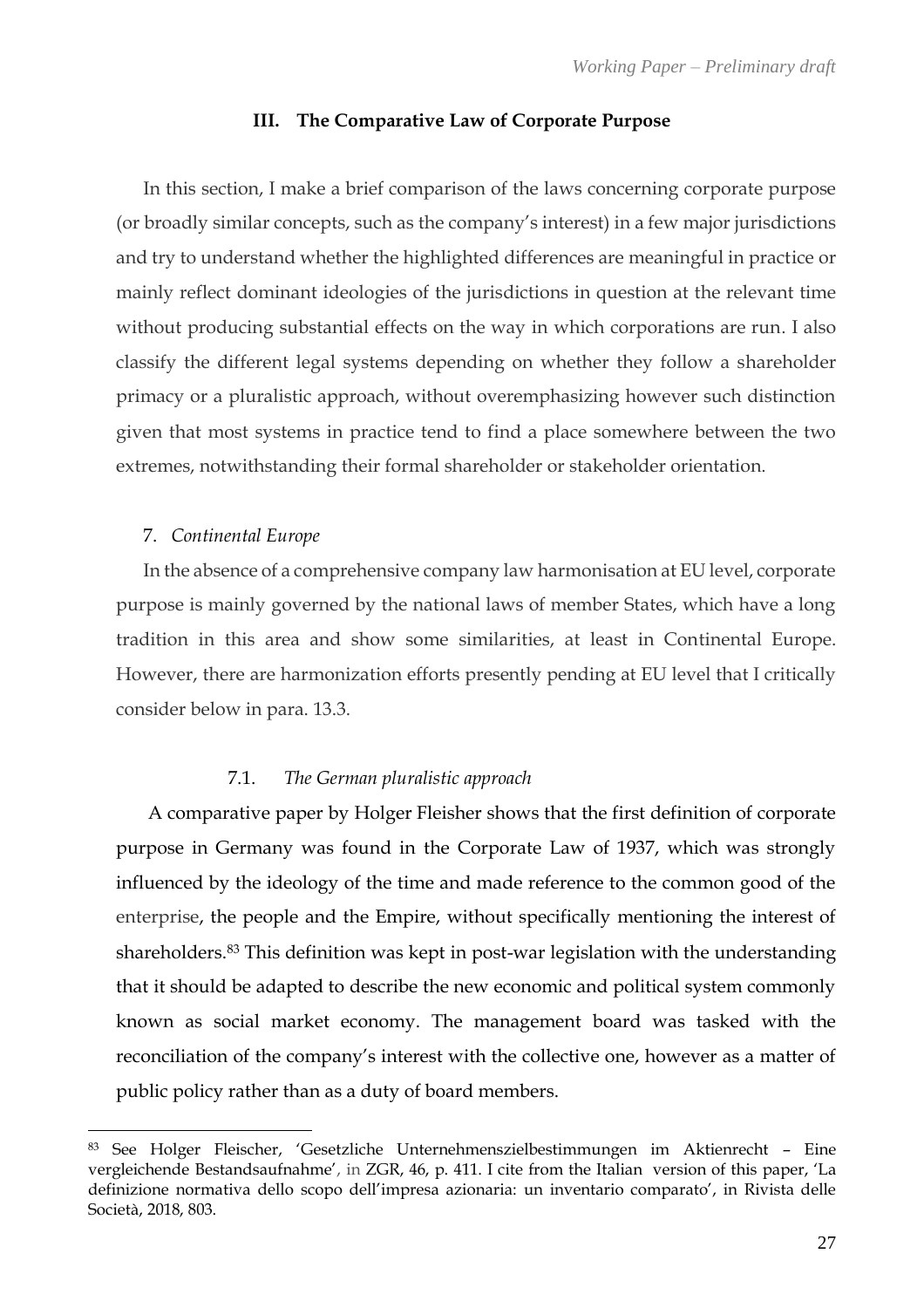Corporate purpose was considered again in the works for the German Corporate Law of 1965, the first draft of which reformulated the 1937 provision by stating that the management board should manage the company under its own responsibility, as required by the good of the enterprise, its workers and shareholders, and by the common good.<sup>84</sup> However, the proposed provision was rejected as superfluous and other proposals were also rejected by the legislator, while acknowledging in the preparatory works that corporations should not be run only for profit, but also in the interest of the national economy and in the collective interest. In the end, the old provision which emphatically defined corporate purpose was cut back to the following: "the management board should manage the corporation under its own responsibility".<sup>85</sup> According to Fleischer, the 1965 provision has shown practical importance only in a few cases,<sup>86</sup> while scholars and courts tend to implicitly assume the enduring validity of the 1937 provision and defend a pluralist vision of corporate purpose.

The concept of shareholder value has also gained ground in the definition of corporate purpose.<sup>87</sup> Fleischer recalls that the original formulation of corporate purpose in the German Corporate Governance Code made reference to long-term value creation,<sup>88</sup> but was changed in 2009 to emphasize the role of stakeholders, given the criticism addressed to capitalism after the financial crisis.<sup>89</sup> The same provision was changed once more in 2017<sup>90</sup> and was further amended in the 2019 edition of the Code, which simply states under Principle 1: "The Management Board is responsible for

<sup>84</sup> Ibidem, at 806.

<sup>85</sup> Sec. 76 (1) of the German Corporate Law.

<sup>86</sup> Fleischer, note 15, 806.

<sup>87</sup> See the seminal paper by P. Mülbert, 'Shareholder Value aus rechtlicher Sicht', 26 Zeitschrift für Unternehmens- und Gesellschaftsrecht (2009) 2, 129.

<sup>88</sup> Fleischer, note 15, 808. See Para. 4.1.1 of the German Code of Corporate Governance 2002, convenience translation, which stated: 'The Management Board is responsible for independently managing the enterprise. In doing so, it is obliged to act in the enterprise's best interests and undertakes to increase the sustainable value of the enterprise'.

<sup>89</sup> See Para. 4.1.1 of the German Corporate Governance Code 2009, convenience translation, at [https://www.dcgk.de/files/dcgk/usercontent/en/download/code/D\\_CorGov\\_final\\_2009.pdf,](https://www.dcgk.de/files/dcgk/usercontent/en/download/code/D_CorGov_final_2009.pdf)

stating: 'The Management Board is responsible for independently managing the enterprise with the objective of sustainable creation of value and in the interest of the enterprise, thus taking into account the interests of the shareholders, its employees and other stakeholders'.

<sup>90</sup> See Para. 4.1.1 of the German Corporate Governance Code 2017, convenience translation, at [https://www.dcgk.de/files/dcgk/usercontent/en/download/code/170214\\_Code.pdf](https://www.dcgk.de/files/dcgk/usercontent/en/download/code/170214_Code.pdf), stating: 'The Management Board assumes full responsibility for managing the company in the best interests of the company, meaning that it considers the needs of the shareholders, the employees and other stakeholders, with the objective of sustainable value creation.'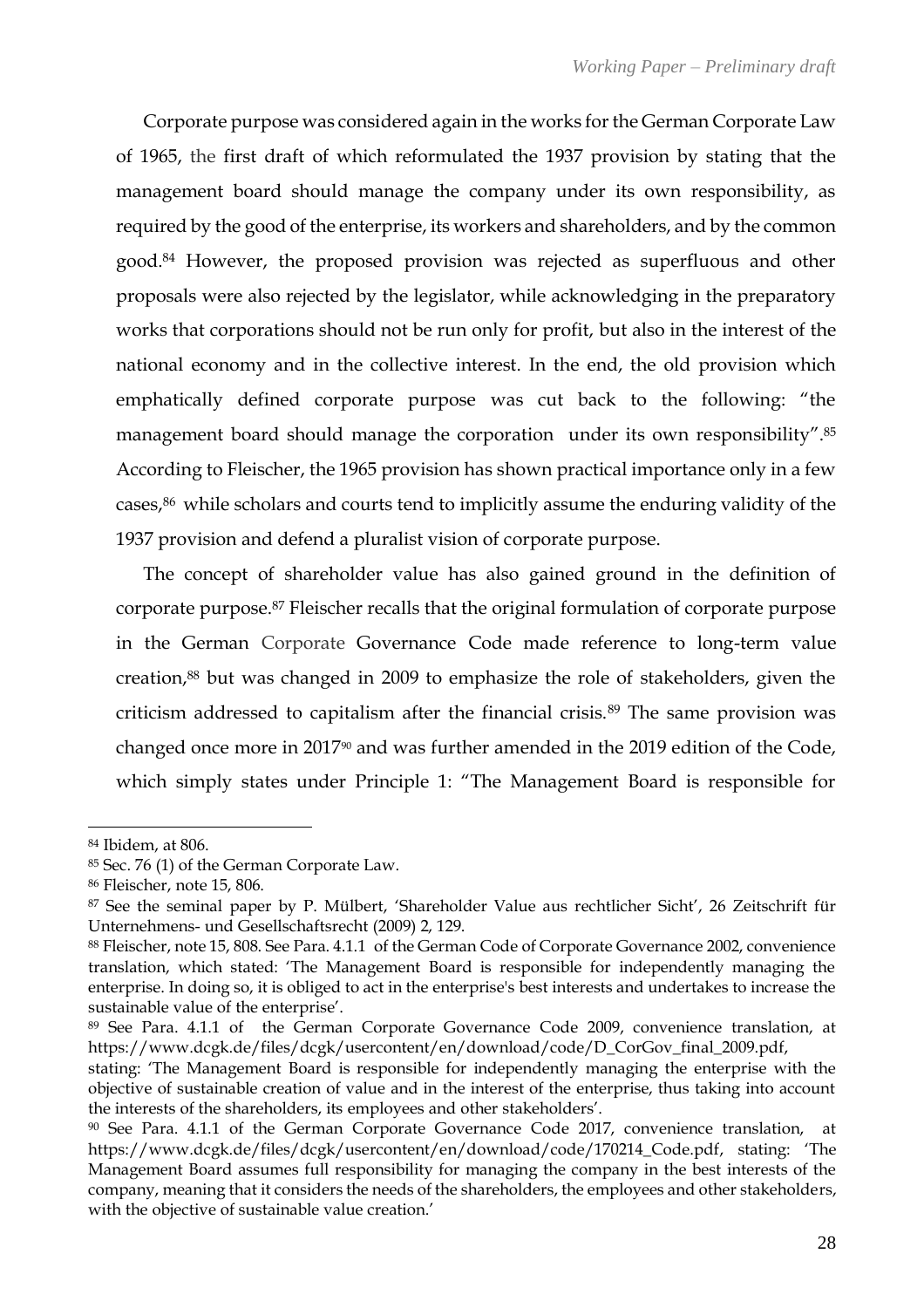managing the enterprise in its own best interests". However, the Foreword to the Code highlights 'the obligation of Management Boards and Supervisory Boards – in line with the principles of the social market economy – to take into account the interests of the shareholders, the enterprise's workforce and the other groups related to the enterprise (stakeholders) to ensure the continued existence of the enterprise and its sustainable value creation (the enterprise's best interests)'.<sup>91</sup> These repeated changes testify to the continuing discussion and the fluctuating political values involved in it, rather than to the practical relevance of the definitions found in successive editions of the Code. At the same time, they reflect the pluralistic vision of corporate purpose, its link to the social market economy and an overall preference for stakeholder governance.

## 7.2. *French new legislation and the* raison d'être *of companies*

Interesting developments have recently occurred in France, where Article 1833 Civil Codesimply provided that any company shall have 'a legal purpose and shall be formed in the common interest of the partners'. The PACTE Act of 22 May 2019 added a second paragraph to this Article stating: 'A company shall be managed in its corporate interest, factoring in the social and environmental issues raised by its business activity'.<sup>92</sup> Alain Pietrancosta, in a comment of this new provision, remarks that Article 1833 has remained almost unchanged since the time of Napoleon and has always represented one of the cornerstones of the French economic model.<sup>93</sup> Nonetheless, 'the new wording broadly reflects French case law which leans towards an open concept of corporate interest and, therefore, one that is not limited to maximizing shareholder value, as has been often alleged during discussions'.<sup>94</sup> He also noted that the 'reference to factoring in the social and environmental issues is, in itself, more innovative and raises a number of questions',

<sup>91</sup> See German Corporate Governance Code 2019, convenience translation, at [https://www.dcgk.de//files/dcgk/usercontent/en/download/code/191216\\_German\\_Corporate\\_Go](https://www.dcgk.de/files/dcgk/usercontent/en/download/code/191216_German_Corporate_Governance_Code.pdf) [vernance\\_Code.pdf.](https://www.dcgk.de/files/dcgk/usercontent/en/download/code/191216_German_Corporate_Governance_Code.pdf)

<sup>92</sup> See the Law No. 019-486 of 22 May 2019 concerning the growth and transformation of enterprises, known as *Loi PACTE.* 

<sup>93</sup> See A. Pietrancosta, '"Intérêt social" and "raison d'être": Thoughts about two core provisions of the Business Growth and Transformation Action Plan (PACTE) Act that amend corporate law', in Réalités Industrielles, November 2019, 2 (I quote from an English translation which was kindly provided to me by the author).

<sup>94</sup> Ibidem, 3.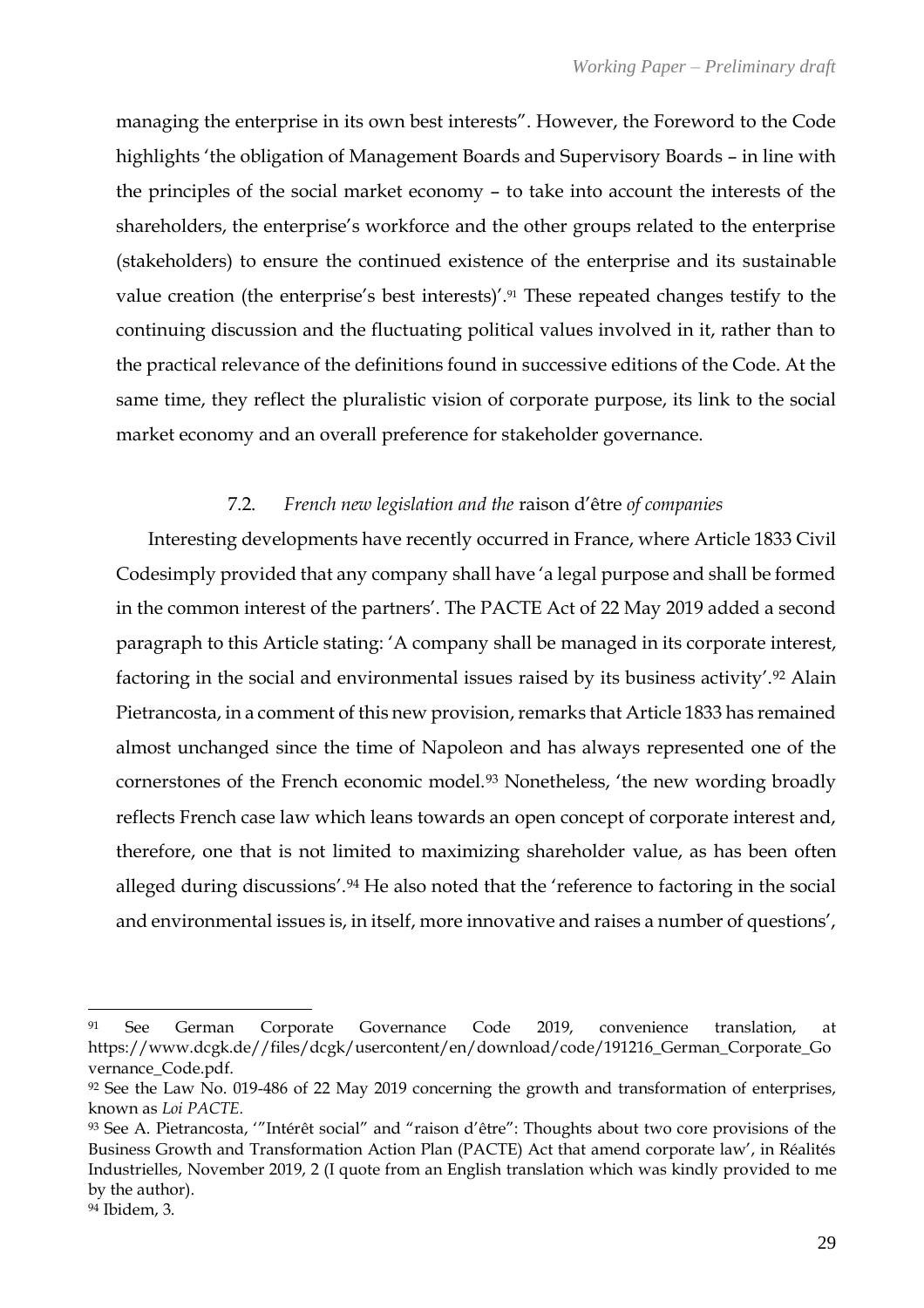such as the content and scope of the new obligations placed on corporate organs.<sup>95</sup> Pierre-Henri Conac similarly remarks that the recent reform has a strong political dimension, envisaging a broad conception of the company's interest and the need for 'un droit des sociétés sociétal', i.e. a company law subject to social imperatives.<sup>96</sup> In his view, the reform should be seen more as a restatement than a revolution, as French law in the last twenty years and particularly after the 2008 financial crisis has repeatedly acknowledged the corporate social responsibility (CSR) of enterprises in several pieces of legislation. Interestingly, however, the reform bill found strong opposition in the French Senate, which has presently a right-wing majority and objected that the new provisions will increase the legal risk for business enterprises, which could be sued for not taking the environmental and social issues sufficiently into account.<sup>97</sup>

The PACTE Act also added a new provision to article 1835 of the Civil Code, under which companies can specify their 'raison d'être' (corporate purpose) in their charter, which consists of the principles that the company adopts and complies with in the performance of its activities. Clearly, the more specific is corporate purpose, the more likely it is that obligations will derive from it to the company and its directors.<sup>98</sup> A generic statement of purpose will no doubt be less meaningful and more difficult to enforce. French law distinguishes corporate purpose from the company's interest, however overlaps may occur between these two concepts, given that the company's interest must factor in those social and environmental issues that will be more specifically defined in the charter when dealing with corporate purpose.<sup>99</sup> Also wealth maximization is part of both concepts, to the extent that it characterizes the concept of corporate interest together with other objectives, while the charter's definition of corporate purpose can refer to it at least as a requirement to satisfy when taking care of other interests, such as those of the workers or the local communities. In the end, French corporate law leans towards a mixed notion of the *intérêt social*, which reconciles the

<sup>95</sup> Ibidem.

<sup>96</sup> See P. Conac, 'Le nouvel article 1833 du Code Civil Français et l'integration de l'intérêt social et de la responsabilité social d'entreprise: constat ou revolution?', in Orizzonti del diritto commerciale, 3, 2019, 500, available at [http://www.rivistaodc.eu/HomePage.](http://www.rivistaodc.eu/HomePage)

<sup>97</sup> Ibidem, 501.

<sup>98</sup> See S. Schiller, 'L'évolution du röle de sociétés depuis la Loi PACTE', in Orizzonti del diritto commerciale, note 28, 525.

<sup>99</sup> See I. Urbain Parleani, 'L'article 1835 et la raison d'être', in Orizzonti del diritto commerciale, note 28, 533, at 542.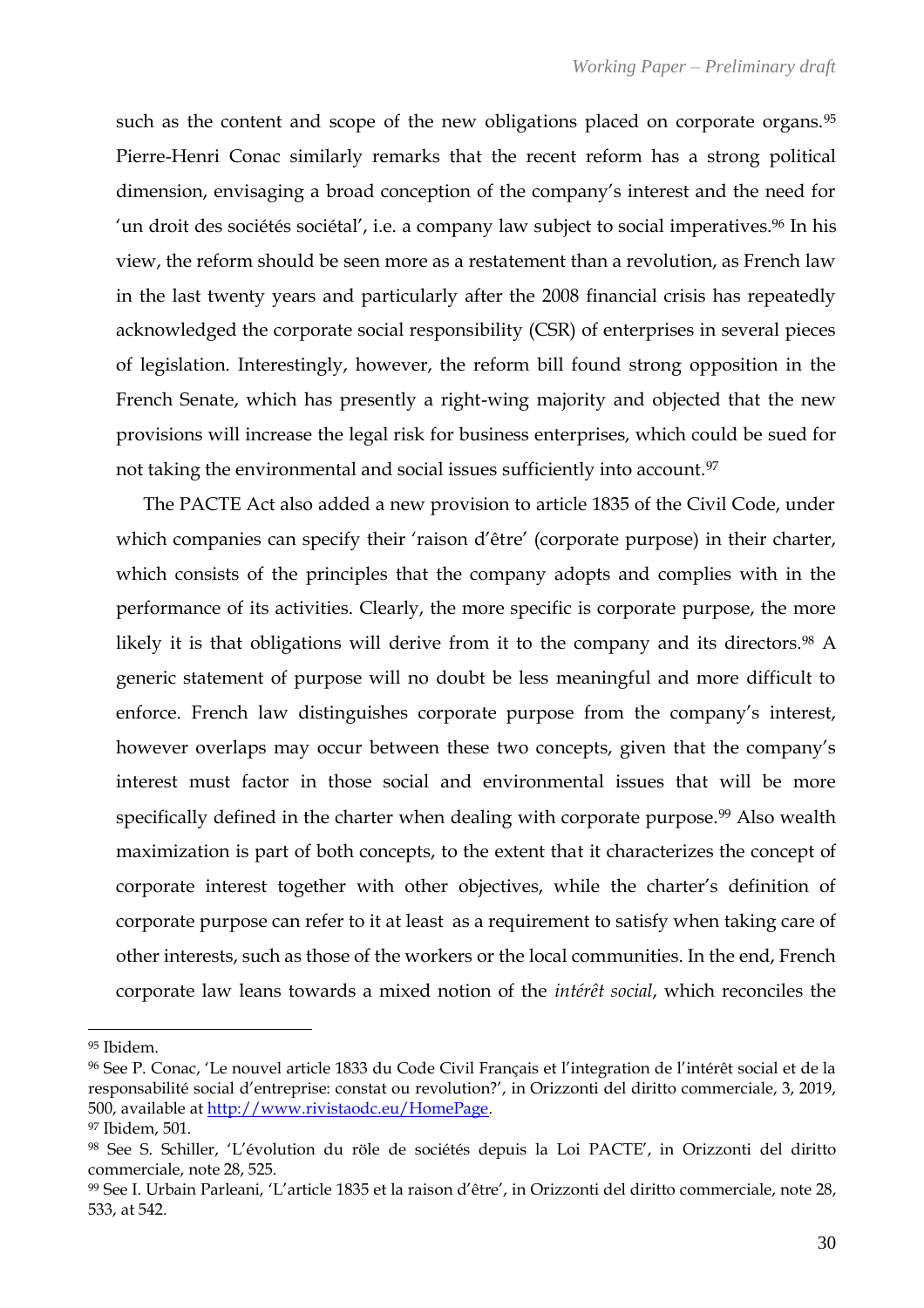interest of shareholders to profit maximization with those of stakeholders and more generally with the interests of the environment and society.

## 7.3. *From shareholder value to sustainable success in Italian corporate governance*

Italian law is aligned with French law, however more from a doctrinal perspective than based on the text of individual rules. Italian legal scholars traditionally recognize that companies must be managed in the company's interest and the majority of them defines it as the common interest of shareholders.<sup>100</sup> Moreover, they tend to identify the company's interest with the purpose of profit, which is one of the core elements of the general definition of a company under Article 2247 Civil Code.<sup>101</sup> As a result, corporate purpose is usually constructed in terms of maximization of either corporate profits or shareholder value.<sup>102</sup> Exceptions are found in judicial cases, where courts (including the Supreme Court) have in the past defined the company's interest as the interest of the company as such, rejecting the contractarian approach followed by the great majority of the scholars.<sup>103</sup>

Interestingly, contemporary legal scholars argue that companies could also pursue the interest of stakeholders whenever a similar behaviour is instrumental to the maximization of corporate profits in the medium-long term.<sup>104</sup> Moreover, they argue that corporate purpose can be specified in the company's charter, despite the fact that this is not explicitly stated in the law.<sup>105</sup> They also acknowledge that a similar definition

<sup>100</sup> See A. Mignoli, 'L'interesse sociale', in Rivista delle società, 1958, 725; P.G. Jaeger, *L'interesse sociale*, Giuffrè, 1964; on the evolution of legal scholarship in this area, see the collective volume *L'interesse sociale tra valorizzazione del capitale e protezione degli stakeholders. In ricordo di Pier Giusto Jaeger,* Giuffrè 2010.

<sup>101</sup> See L. Enriques, *Il Conflitto d'interessi degli amministratori di società per azioni*, Giuffrè, 2000, 173; U. Tombari, *"Potere" e "interessi" nella grande impresa azionaria*, Giuffrè Francis Lefebvre, 2019, 62.

<sup>102</sup> See G. Ferrarini, 'Shareholder Value and the Modernization of European Corporate Law', in K. Hopt - E. Wymeersch (eds.), *Capital Markets and Company Law*, Oxford University Press, 2003, 230. For a radical criticism of this and other concepts of modern corporate law, see G. Rossi, *Il conflitto epidemico*, Adelphi edizioni, 2003, 47 and 71.

<sup>103</sup> See L. Enriques, note 33, 162, n. 64.

<sup>104</sup> See the discussion by M. Libertini, in Orizzonti del diritto commerciale, note 28, 602; U. Tombari, *"Potere" e "interessi" nella grande impresa azionaria,* Giuffrè Francis Lefebvre, 2019, 30 ff.

<sup>105</sup> See M. Libertini, 'Un commento al manifesto sulla responsabilità sociale dell'impresa della *Business Roundtable*, in Orizzonti del diritto commerciale, note 28, 627, at 633.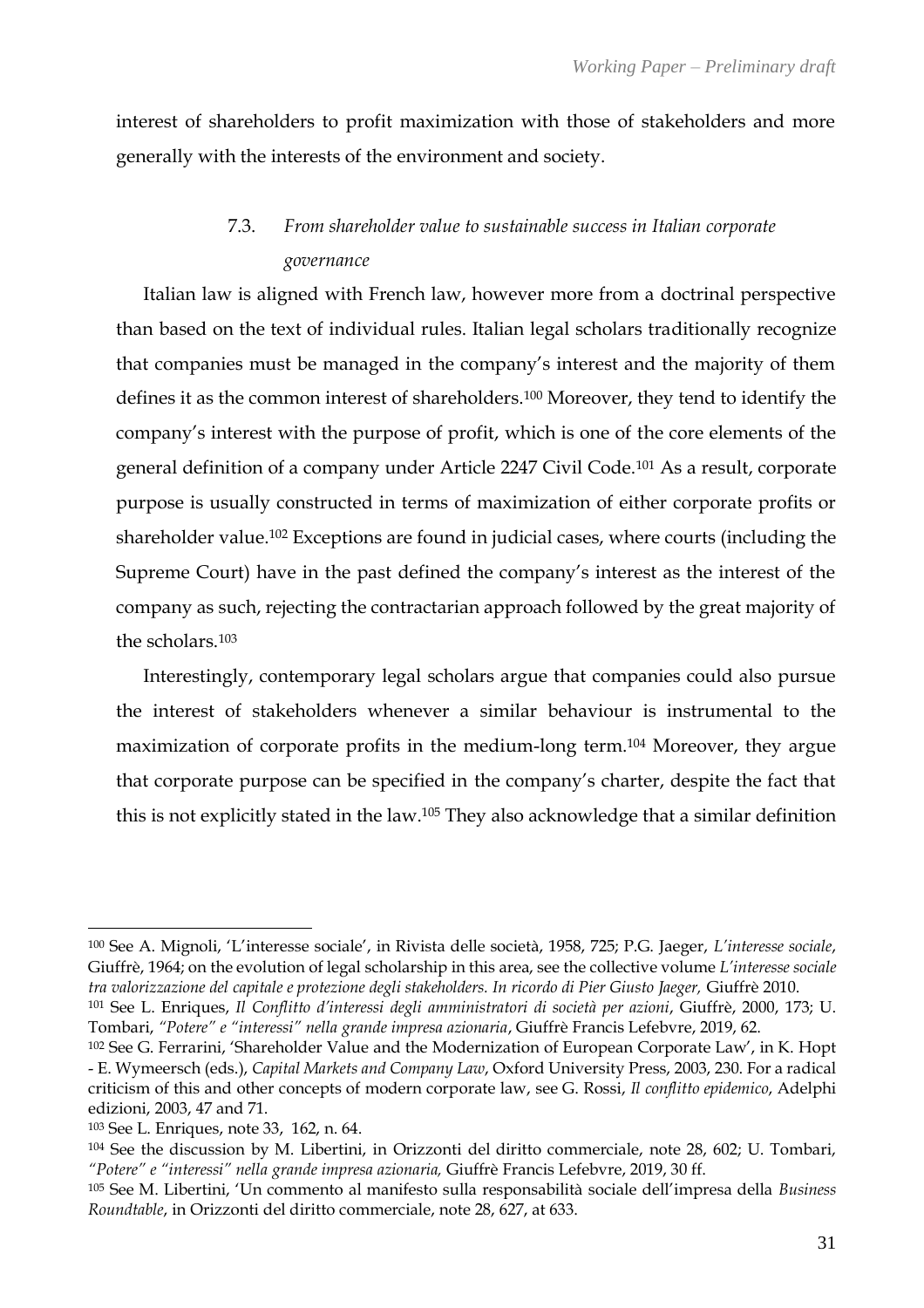could include a reference to stakeholders and to sustainability in general.<sup>106</sup> Consistently, the 2020 edition of the Italian Corporate Governance Code <sup>107</sup> states under Principle 1.I that the board of directors leads the company in the pursuit of its 'sustainable success', while defining the latter as the 'creation of value in the long term to the benefits of shareholders, taking account of the interests of other relevant stakeholders'. This definition follows the enlightened view of shareholder value.

In the end, French law and Italian law are close to each other despite the clear differences in the nature and text of the relevant provisions, which have clarified the essence of what scholars already argued in both countries when discussing the company's interest. Yet, the reference to the 'raison d'être' of the company is an innovation of French law which could bring about significant developments in corporate practice and in the end could influence future developments of European law.

## 8. *UK and US*

In this section, I briefly consider the role of corporate purpose under UK law and US law. Grounded on the same old cases, these two jurisdictions have evolved in different directions as to corporate purpose, even though the practical impact of such differences is modest.

## 8.1. *Enlightened shareholder value in the UK Companies Act*

Under Section 172 (1) of the 2006 UK Companies Act: "A director of a company must act in the way he considers, in good faith, would be most likely to promote the success of the company for the benefit of its members as a whole (…)." This duty is "the modern version of the most basic of the loyalty duties owed by directors",<sup>108</sup> which applies to every exercise of judgement that the directors undertake either in the straight implementation of their powers or in situations of conflict of interest.<sup>109</sup> The formulation

<sup>109</sup> Ibidem.

<sup>106</sup> See the discussion by U. Tombari, in Orizzonti del diritto commerciale, note 28, 627, at 633. See however, for critical remarks, F. Denozza, 'Lo scopo della società: dall'organizzazione al mercato', ibidem, 615, at 617.

<sup>107</sup> The Code is available at [https://www.borsaitaliana.it/comitato-corporate](https://www.borsaitaliana.it/comitato-corporate-governance/codice/2020.pdf)[governance/codice/2020.pdf.](https://www.borsaitaliana.it/comitato-corporate-governance/codice/2020.pdf)

<sup>108</sup> See Gower & Davies, *Principles of Modern Company Law*, 9th ed. by P. Davies and S. Worthington, Sweet & Maxwell, 2012, 540.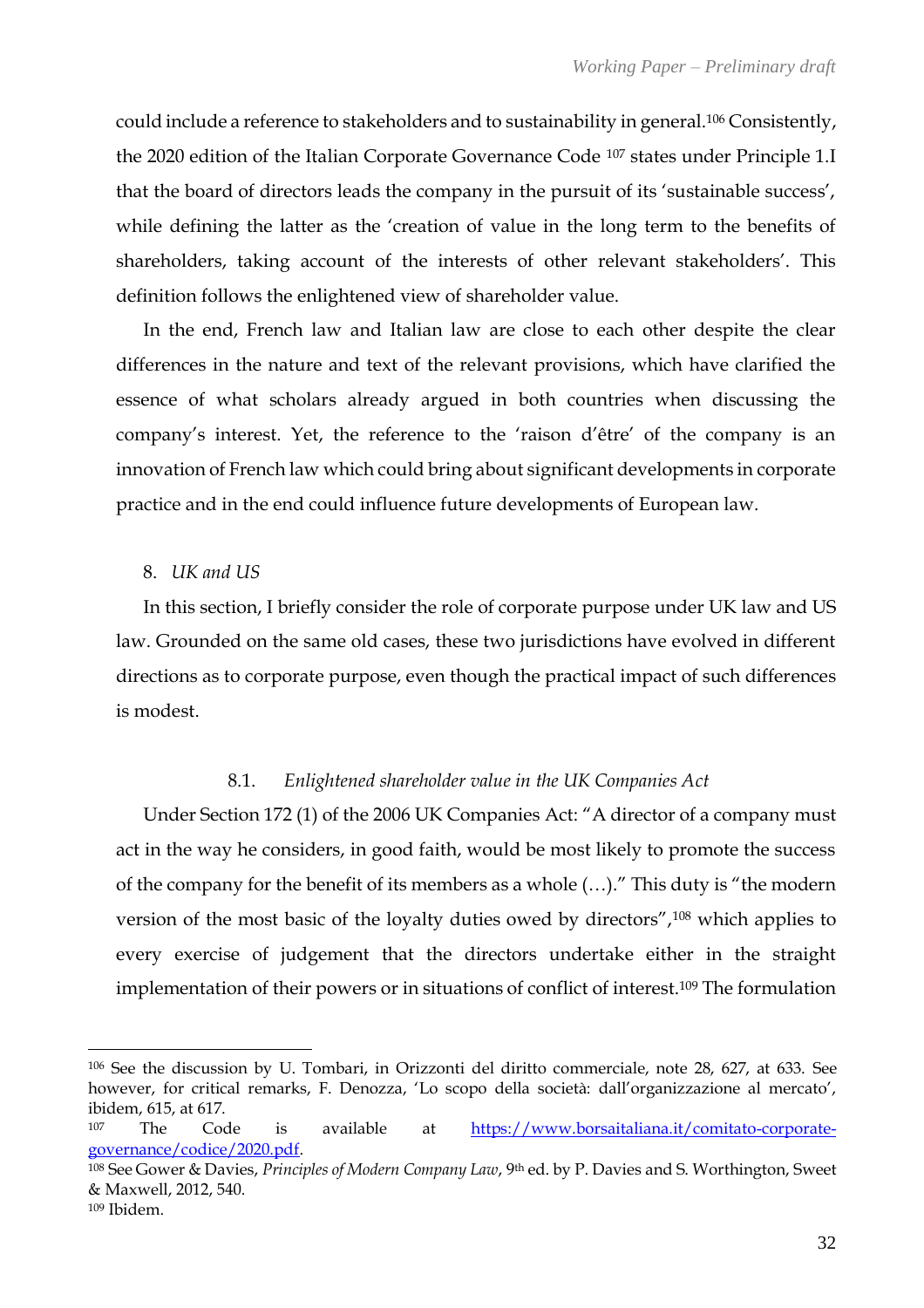of this duty was the subject of considerable controversy in the preparatory works of the Companies Act, especially since it was proposed that the statute should not simply repeat the common law duty of directors to act in good faith in what they believed to be "the best interests of the company".<sup>110</sup>

A similar test was considered as too vague, so that the question arose whether the directors should be required to act in the interests of shareholders (shareholder primacy), or give equal status to all the company's various stakeholders (pluralist approach).<sup>111</sup> The final outcome is something between these two extremes. Section 172 (1) continues by setting a non-exhaustive list of six matters to which the directors must "have regard" in performing their duty to promote the success of the company, such as: "(a) the likely consequences of any decision in the long term, (b) the interests of the company's employees, (c) the need to foster the company's business relationships with suppliers, customers and others, (d) the impact of the company's operations on the community and the environment, (e) the desirability of the company maintaining a reputation for high standards of business conduct, and (f) the need to act fairly as between members of the company."

This provision not only rejects the pluralist approach - given that the interests of stakeholders are subordinate to those of shareholders - <sup>112</sup> but also redefines shareholder primacy. According to the Company Law Review, the philosophy behind the statutory formulation was to be one of "enlightened shareholder value (ESV)", a concept that I have analysed under para. 6.1.<sup>113</sup>

## 8.2. *US law*

Fish and Davidoff depict the evolution of corporate purpose under US corporate law.<sup>114</sup> The two authors explain that the statutory requirement that corporations articulate in their charter the purpose for which they are formed goes back to the time

<sup>110</sup> Ibidem.

<sup>111</sup> Ibidem, 541.

<sup>112</sup> Ibidem. See also P. Davies, *Introduction to Company Law*, Oxford University Press, 3rd ed., 2020, at 48, where the author argues: "If an overt stakeholder policy is not in line with the section 172 duty, there is nevertheless considerable scope for boards to promote non-shareholder interests within the confines of the section ('covert' stakeholderism)".

<sup>113</sup> See DTI, Company Law Reform, 2005, 20.

<sup>114</sup> J. Fish and S. Davidoff Solomon, note 1.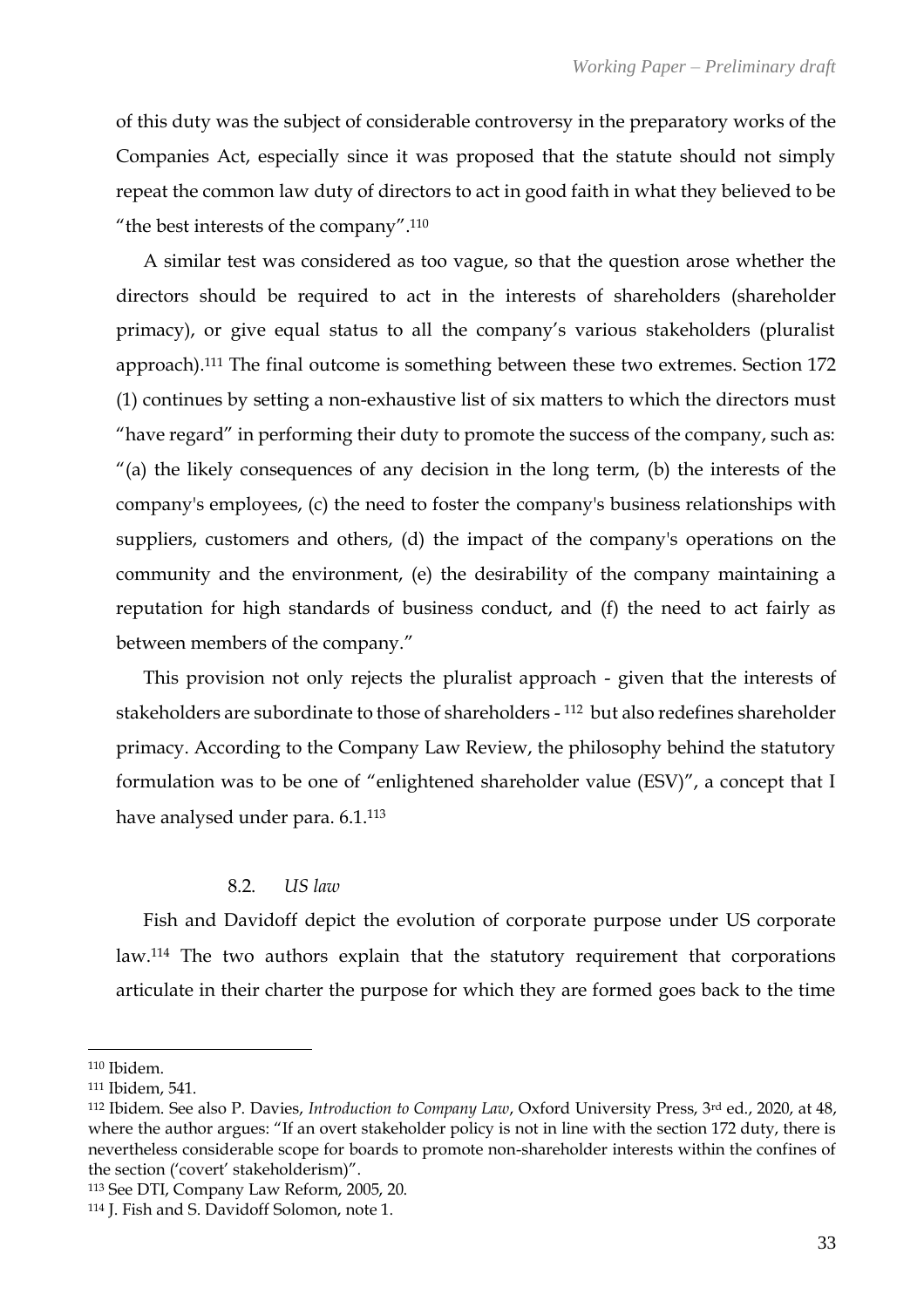when there were statutory limitations to the use of the corporate form. Modern corporation statutes eliminated these limitations and presently do not restrict the permissible purpose for which a corporation may be formed, save for the requirement that it is lawful. As a result, most corporate charters contain a generic statement that the purpose of the corporation is to engage in any lawful activity.<sup>115</sup> At the same time, statutes do not require the charters to endorse a shareholder profit maximization norm. Fish and Davidoff believe that the pursuit of stakeholder and societal interest can be reflected in the purpose provisions of traditional for-profit corporations (as typically happens for public benefit corporations); however, 'few corporations contain any language in their charters reflecting a commitment in such a way as to provide questionable legal impact'.<sup>116</sup>

Scholars underline that in the often cited *Dodge v. Ford* the Michigan Supreme Court in 1919 held that a corporation's purpose was to maximize shareholder profit.<sup>117</sup> However, this was an old case, decided with reference to a non-public company, in a non-Delaware jurisdiction.<sup>118</sup> Moreover, it mainly concerned the duties of a controlling shareholder (Henry Ford) towards minority shareholders (Horace and John Dodge).<sup>119</sup> Few other cases have subsequently addressed corporate purpose, notably a number of cases in Delaware concerning mergers and acquisitions. In *Revlon v. MacAndrews & Forbes Holdings, Inc.* <sup>120</sup> the court held that in a change of control situation the board was required to obtain the 'highest price for the benefit of the stockholders' rather than prioritizing the interests of noteholders.<sup>121</sup> As argued by E. Rock, in such cases the corporation is sold for cash and the shareholders will not have any long term interest in it.<sup>122</sup> In similar circumstances, "Delaware courts are crystal clear that the duty of the

<sup>115</sup> Ibidem, 105.

<sup>116</sup> Ibidem, 105-106.

<sup>117</sup> 204 Mich. 459 (MI 1919).

<sup>118</sup> See L. Stout, note 75, 27.

<sup>119</sup> Ibidem, 26 arguing that the court's statements on corporate purpose are to be seen as a dictum. <sup>120</sup> 506 A.2d 173 (Del. 1985), 182.

<sup>121</sup> J. Fish and S. Davidoff Solomon, note 40, 120, who argue that the rationale behind Revlon and other Delaware takeover cases was regulating inherent conflicts of interest and therefore managerial loyalty, rather than shareholder primacy, citing Z. Gubler, 'What's the Deal with Revlon? (working paper, draft dated Feb. 24, 2020) to this effect.

<sup>122</sup> E. Rock, note 2, 9.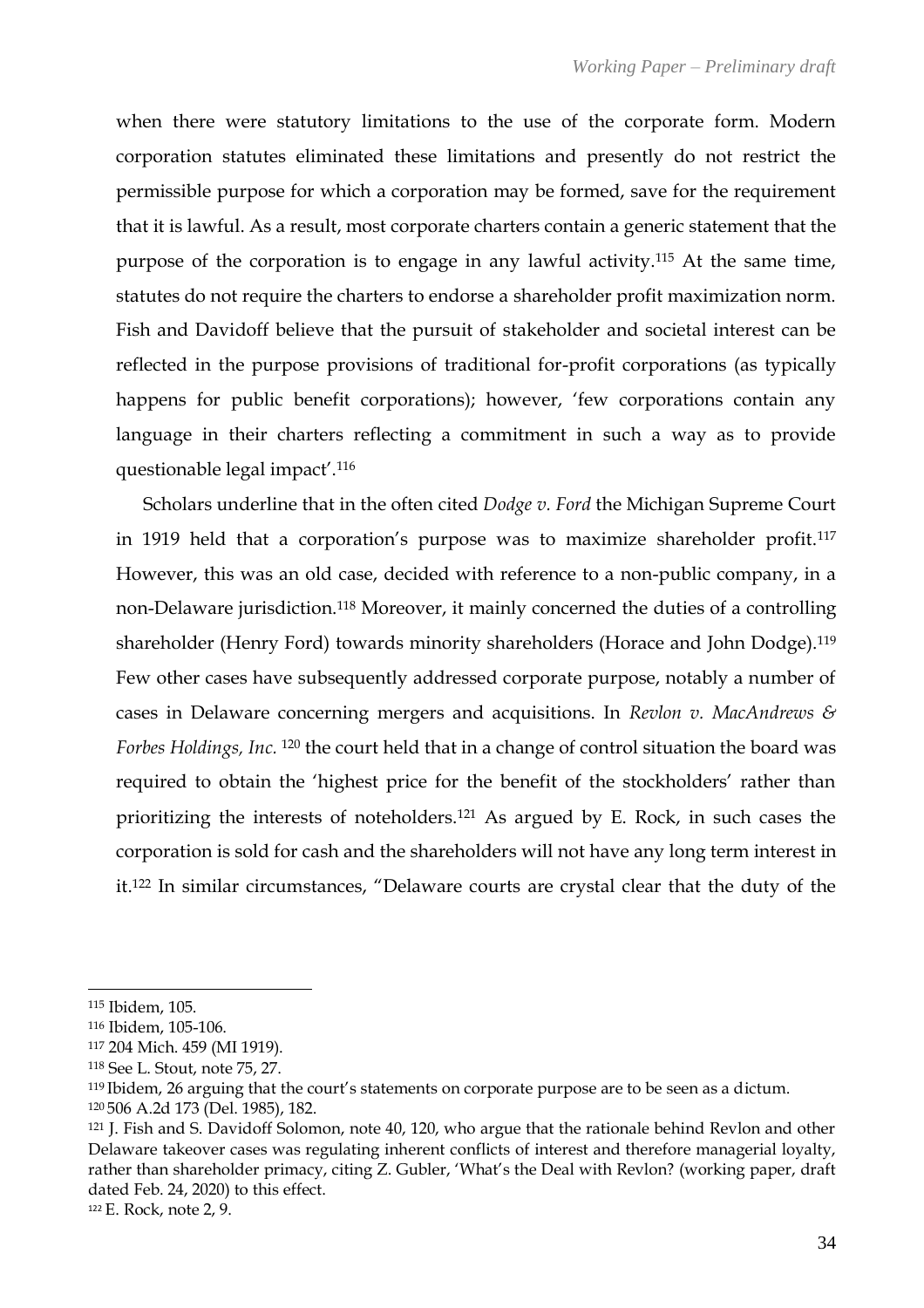board is to secure the highest value reasonably available for shareholders, and may not balance the interest of shareholders against the interests of other stakeholders".<sup>123</sup>

More generally, Rock analyses corporate purpose focussing on the corporate form. He argues that in "traditional" jurisdictions the "objective" of the corporation is that identified by Chancellor William Chandler of the Delaware Supreme Court: "to promote the value of the corporation to the benefit of its stockholders".<sup>124</sup> The situation is different in "constituency jurisdictions" like Pennsylvania, where the statute explicitly rejects the shareholder primacy and allows the board of directors to consider all relevant interests, making it clear that the board need not put shareholders' interest first. Nevertheless, in traditional jurisdictions like Delaware, shareholder primacy is not dictated by the statute, but grounded on case law.<sup>125</sup> In cases of conflict between the interests of shareholders and those of stakeholders, the courts either are in a condition to defer to the discretion of the board under the business judgement rule or affirm the primacy of shareholders interest.

Rock also criticises the thesis advanced by shareholder value opponents, including the late Lynn Stout, who argued passionately that the business judgement rule would ensure that managers of public company have no enforceable legal duty to maximize shareholder value. <sup>126</sup> Rock concedes that outside of the sale of company context there is no general legal duty to *maximize* shareholder value, but insists that there is a general legal duty to *pursue* or *promote* such value as decided in the *e-Bay* case.<sup>127</sup> He concludes however that the shareholder primacy framework of Delaware corporate law does not answer many of the questions that "partisans" think it should. It does not decide, for instance, that shareholders as "owners" of the corporation "have the right to tender into a tender offer at a premium to the current market price"; or that corporations "must reduce wages to the minimum to maximize current share price".<sup>128</sup> He adds that Delaware corporate law is deeply "board centric" and that under the business judgement rule courts give great discretion to the board to the extent that directors are

<sup>123</sup> Ibidem.

<sup>124</sup> Ibidem, 8, referring to e-Bay Domestic Holdings, Inc. v. Newmark, 16 A.3rd 1, 34 (Del. Ch. 2010).

<sup>125</sup> Ibidem, 9.

<sup>126</sup> See L. Stout, note 75, 32.

<sup>127</sup> Rock, note 2, 13. For the e-Bay case, see note 124.

<sup>128</sup> Ibidem, 11.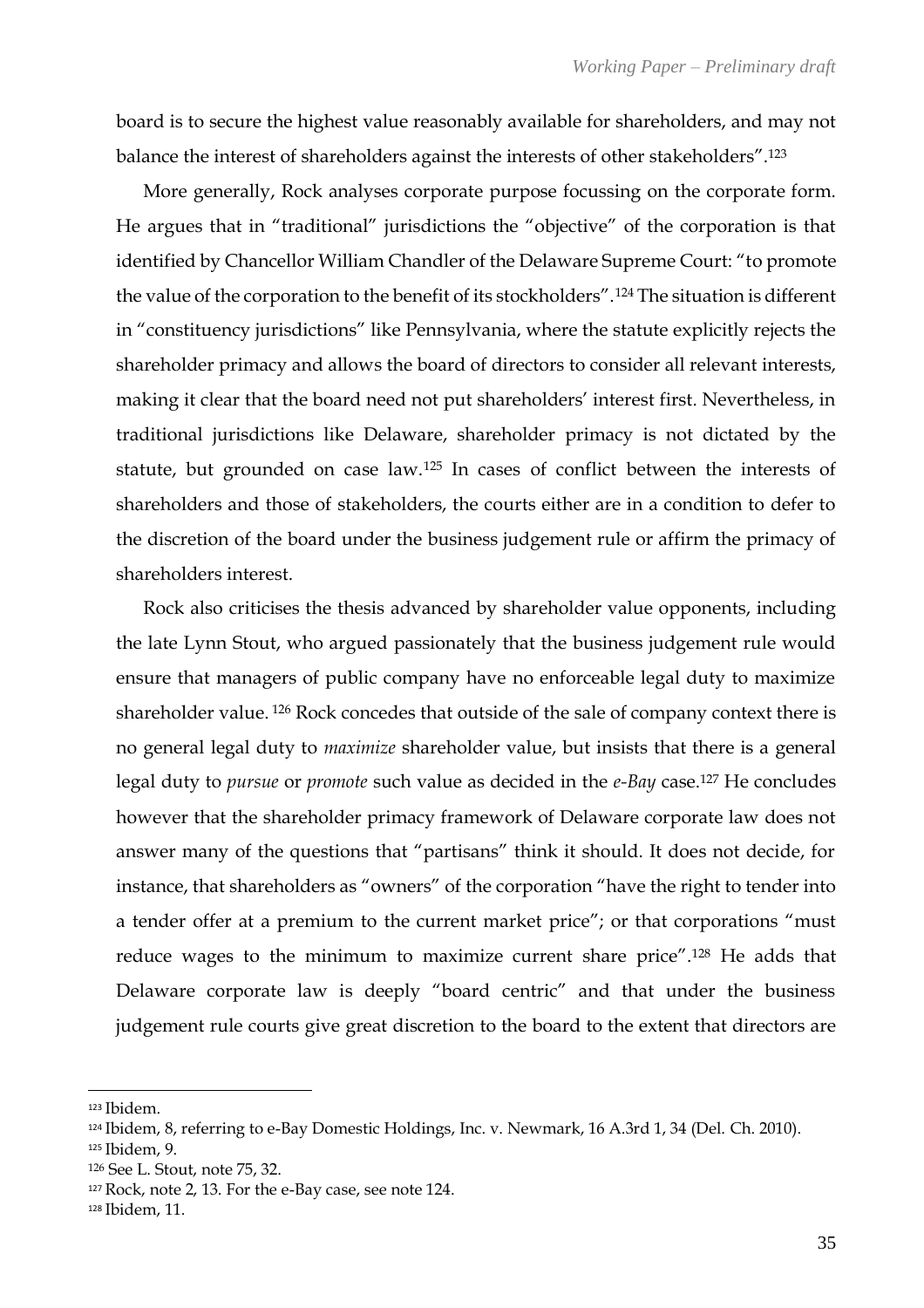disinterested and act in good faith. As a result, "disinterested directors seeking in good faith to promote the value of the corporation have the discretion to make the decisions that they believe are best for the corporation and its stakeholders".<sup>129</sup>

Moreover, Rock suggests that constituency jurisdictions do not diverge from traditional ones beyond the point of rejecting the *Revlon* doctrine in the sale of control context.<sup>130</sup> On one side, boards in traditional jurisdictions may take into account the interests of stakeholders in a large range of areas under the discretion granted to boards outside of "conflict" scenarios. On the other, courts in constituency jurisdictions follow traditional approaches outside of the sale of company context; some of them even interpret the constituency laws as consistent with the shareholder primacy approach.

## 8.3. *A brief comparison*

Corporate law is criticized by some for mainly focusing on shareholder wealth and considering profit as the corporate purpose par excellence.<sup>131</sup> However, this criticism does not hold from a comparative law perspective, as shown by our analysis of European and US laws, which do not necessarily consider shareholder value as the sole corporate purpose despite the emphasis put on this concept in financial practice. Noteworthy examples are the "constituency" jurisdictions in the US and German law, which are more oriented to the enterprise than to the corporation and are to some extent focussed on stakeholders, as shown in particular by the codetermination regime applicable to large corporations in Germany. 132

True, other corporate laws in Europe and the US define corporate profit as the main purpose of the company and the shareholders' interest as the main interest to pursue in the management of companies.<sup>133</sup> However, stakeholders are taken care of on governance grounds even in countries that do not follow the pluralist model of corporate governance, but a shareholder primacy model. Stakeholders' protection in these countries mainly depends on either contracts or regulation (such as environmental and

<sup>129</sup> Ibidem, 12.

<sup>130</sup> Ibidem.

<sup>131</sup> See the works by C. Mayer and A. Edmans discussed below at para. 9.1. and 9.2.

<sup>132</sup> See K. Hopt, 'Labour Representation on Corporate Boards: Impacts and Problems for Corporate Governance and Economic Integration in Europe' in R. Buxbaum et al. (eds.), *European Economic and Business Law* (Berlin/New York 1996) 269.

<sup>133</sup> See G. Ferrarini, note 103, 230 ff.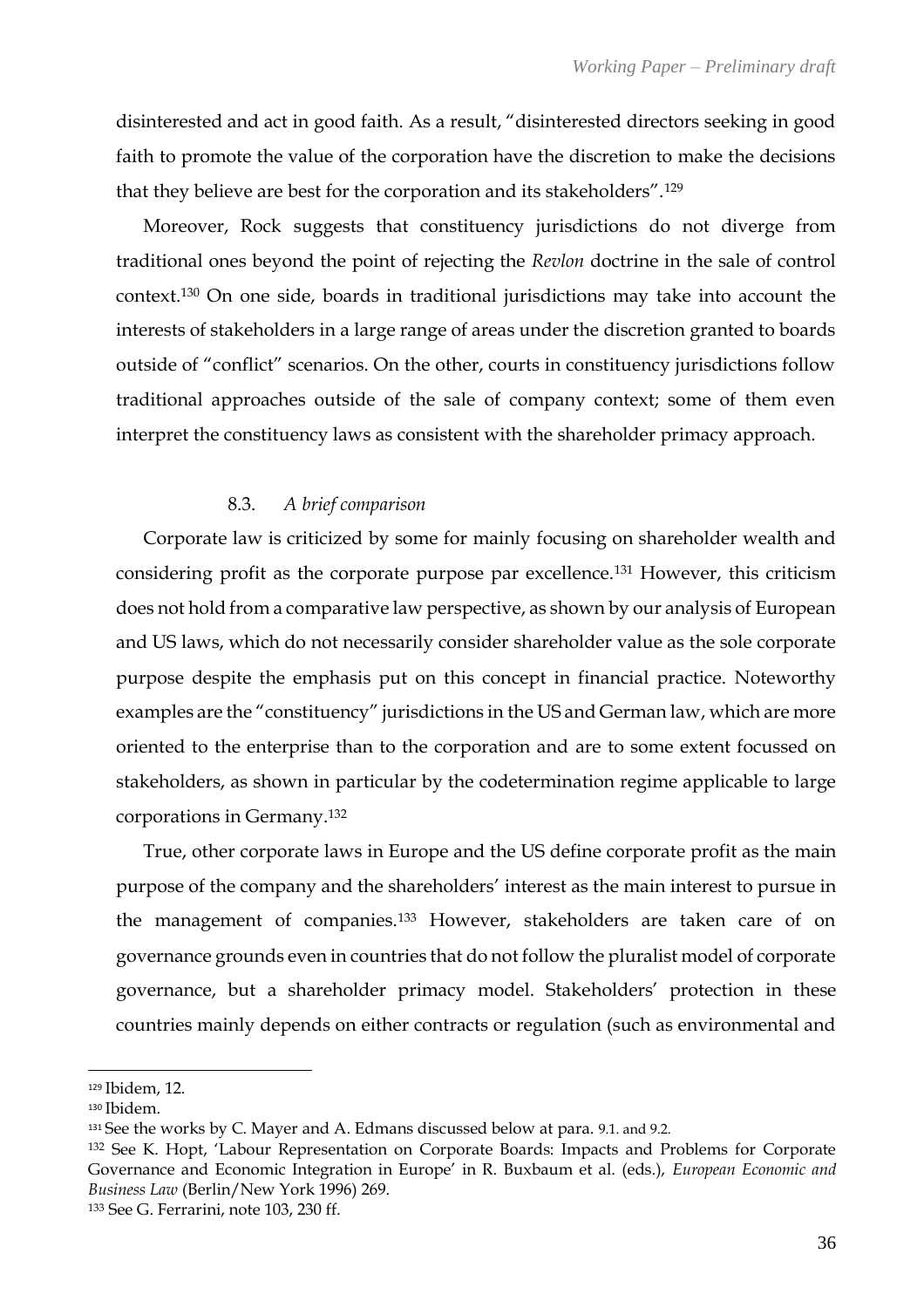labour laws), but also on corporate governance to the extent that stakeholders' interests are considered at board and management levels. Under this approach, the task of the board of directors and top management is to reconcile the interests of shareholders with those of stakeholders in view of maximizing the enterprise value over the long term.<sup>134</sup>

In a similar vein, the theory of enlightened shareholder value that I considered in para. 6.1. above suggests that shareholder wealth should be maximized in the mediumlong term, which requires the interests of stakeholders to be met as a condition for maximizing the value of the firm.<sup>135</sup> Section 172 of the UK Companies Act, which was quoted above, reflects this theory.<sup>136</sup> Moreover, a shareholder value approach has been widely followed by corporate governance codes applicable to listed companies in all major jurisdictions, including Germany where corporate law is stakeholder oriented, but shareholder value concepts have been imported as a consequence of capital markets development.<sup>137</sup> No doubt, the emphasis on shareholder value is stronger when a company is listed and its shares are traded on the capital markets, given that investors expect a return on their investment which can derive both from dividends and capital gains.<sup>138</sup>

## **IV. Social Value Acolytes v. Shareholder Value Purists**

The statements of international bodies and corporations cited in section I of this paper find strong support in recent scholarly writings on the economics and politics of corporate purpose, but are heavily disapproved by others. In the present section I critically analyse three of these works, two wholeheartedly supporting the current stakeholderist trends and the third objecting to them from a pure shareholder value perspective. My criticism of similar approaches moves from an intermediate

<sup>134</sup> See M. Becht, P. Bolton and A. Roell, 'Corporate Governance and Control', ECGI Finance Working Paper 02/2002, arguing that corporate governance is concerned with the resolution of collective action problems among dispersed investors and the reconciliation of conflicts of interest between various corporate claimholders.

<sup>135</sup> See M. Jensen, note 56, 8.

<sup>136</sup> See V. Harper Ho, 'Enlightened Shareholder Value: Corporate Governance beyond the Shareholder-Stakeholder Divide' (2010) 36 Journal of Corporation Law 59.

<sup>137</sup> See Ferrarini, note 103, 232 ff.

<sup>138</sup> See P. Davies, 'Shareholder Value, Company Law, and Securities Markets Law', in Hopt and Wymeersch (eds.), note 19, 261 ff.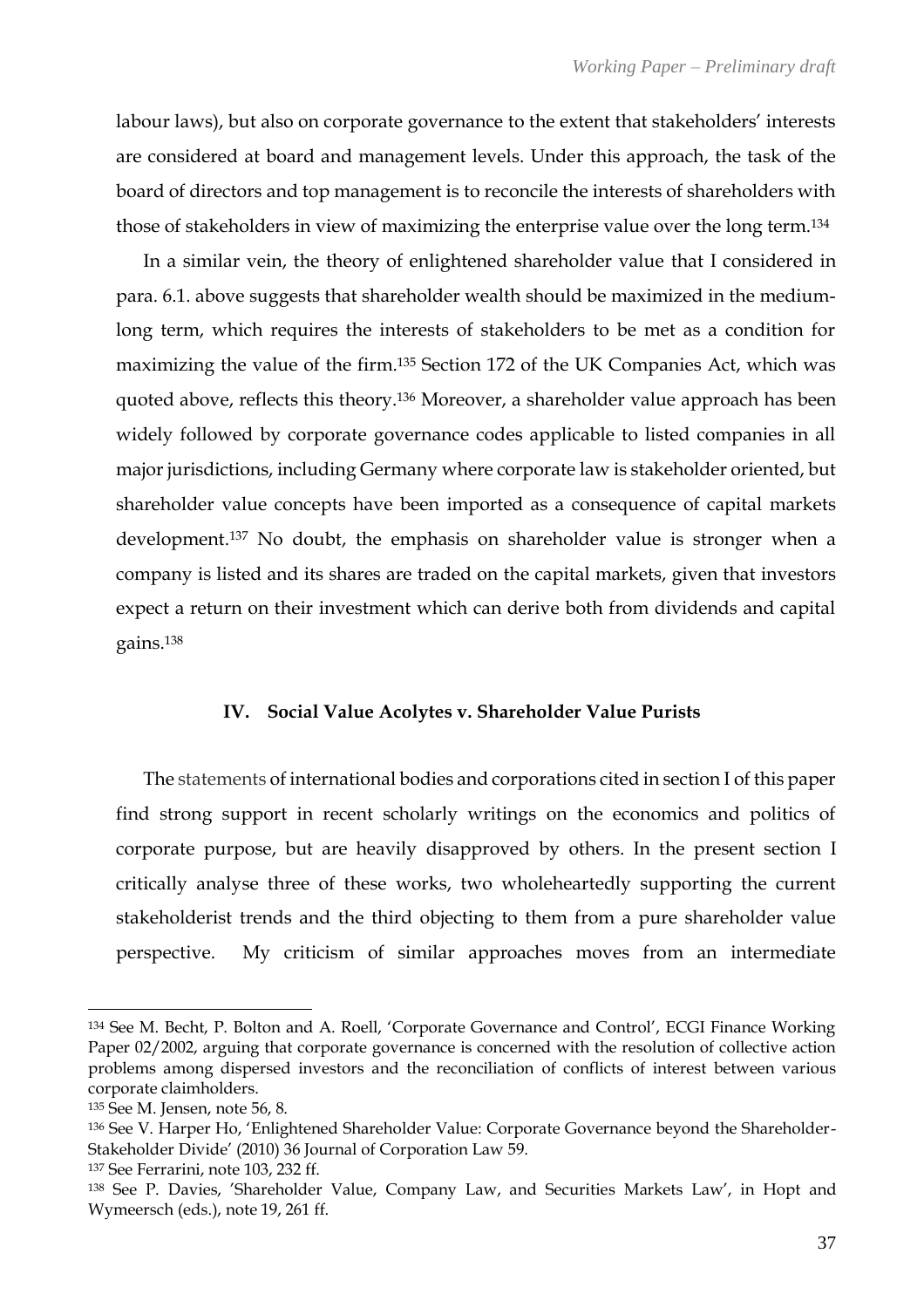perspective, which is substantially grounded on ESV, however with the refinements specified in para. 13 below.

## 9. *Colin Mayer on "Prosperity" and corporate purpose*

*Prosperity* by Colin Mayer, an Oxford economist and professor of management,<sup>139</sup> has influenced the policy discussion in several countries, suggesting an enlarged view of corporate purpose that goes beyond the mere pursuit of profit. Having recently published an extensive review of this book, <sup>140</sup> in this paragraph I summarize its main ideas and limits.

## 9.1. *Commitment to corporate purpose*

Mayer defines the corporation as an instrument of commitment, which must be understood as commitment to corporate purpose. In his words, the corporation assures commitment, which generates trust and facilitates the relations with the different parties involved, in adherence to corporate purpose.<sup>141</sup> He argues that the firm's key determinants are purpose, ownership and governance. But corporate purpose is not simply to make profits, which are rather its product. Successful corporations have a clearly defined purpose, stable and supportive ownership, and accountability of boards and directors. Mayer defines them as "enlightened corporations". They balance and integrate the six components of capital that ground business activities: human, intellectual, material, natural, social, and financial capital. In his opinion, company law should be reformulated to require corporations to articulate their purposes, along the model of the benefit corporation under US corporate law.<sup>142</sup>

<sup>139</sup> C. Mayer, *Prosperity*. Better Business Makes the Greater Good, Oxford University Press, 2018.

<sup>140</sup> G. Ferrarini, 'An Alternative View of Corporate Purpose: Colin Mayer on Prosperity' (2020) Rivista delle società, 1, 27 (downloadable as a working paper at [https://papers.ssrn.com/sol3/papers.cfm?abstract\\_id=3552156\)](https://papers.ssrn.com/sol3/papers.cfm?abstract_id=3552156).

<sup>141</sup> Mayer thinks of the corporation as an institution: "the law recognizes that the corporation is a legal personality distinct from its shareholders" (*Prosperity*, …). However, in his theory relations play a decisive role.

<sup>142</sup> The benefit corporation has a stated public purpose alongside its commercial objectives, which are enshrined in its charter. Moreover, directors have a fiduciary duty to uphold those public purposes and "if they fail to do so then shareholders can seek injunctive relief to prevent them abusing the corporation's purposes"(p. 42).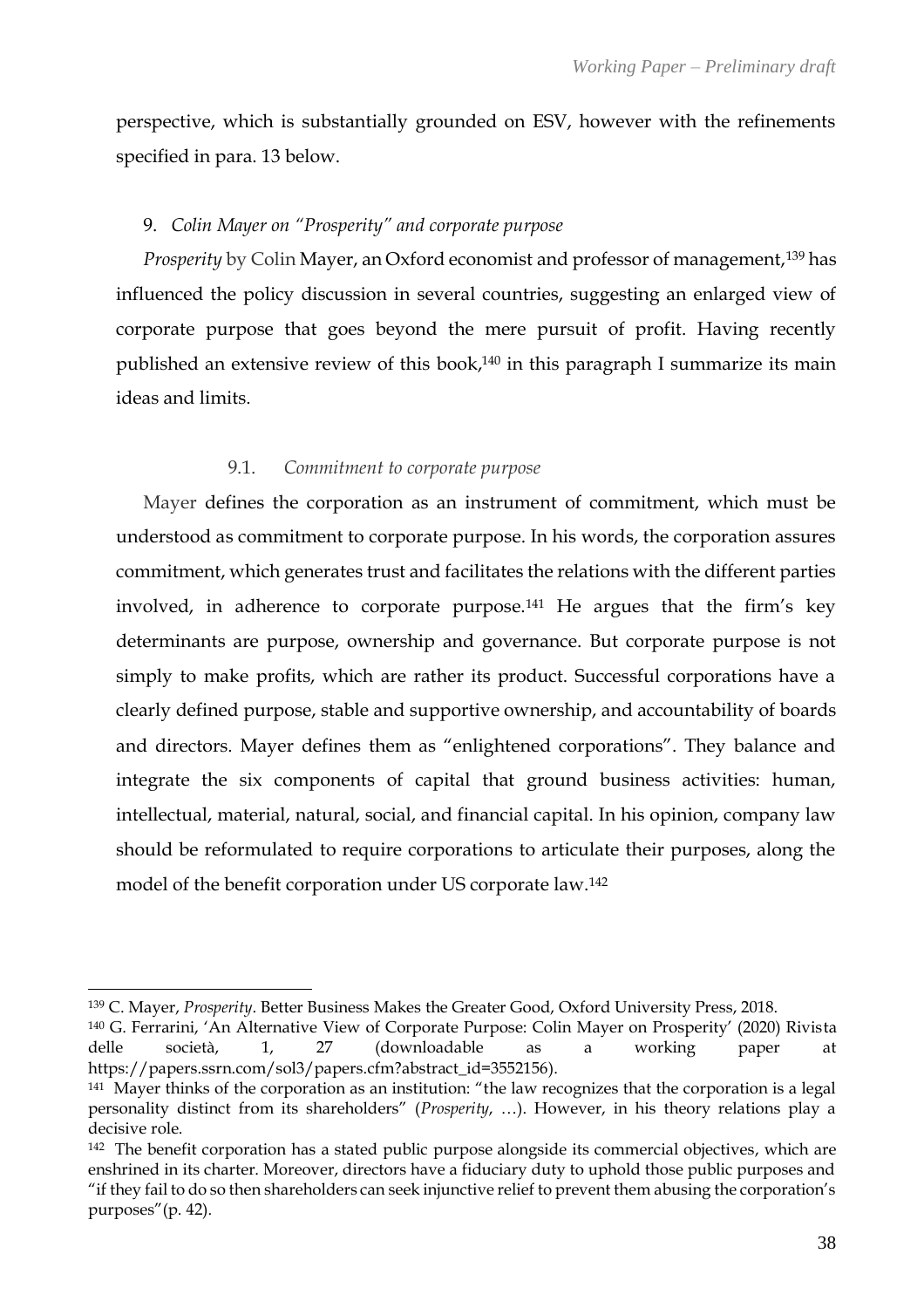Mayer believes that it is wrong to protect shareholders by emphasizing their rights and powers, and viewing the corporation as their instrument. However, he also thinks that it would be wrong to transfer control of the corporation to stakeholders such as creditors, customers or employees, for this would make it difficult to raise capital. He rather suggests to enhance the separation of management control from ownership of the firm and focus on the fiduciary responsibility of directors to the members of the corporation. This is what Hansmann and Kraakman define as the 'trustee model' of stakeholder governance, distinguishing it from the 'representative model'.<sup>143</sup> Both models address the problem of protecting non-shareholder interests in the corporation. However, under the representative model qualified non-shareholder constituencies appoint their own directors, who together elaborate policies that maximize the jointwelfare of all stakeholders subject to the bargaining between different groups in the boardroom. Under the trustee model the board of directors and the senior managers act on behalf of the entire enterprise by co-ordinating the contributions and returns of all of its stakeholders.

## 9.2. *Governance of purpose*

In Mayer's proposed model, directors balance the interests of shareholders with those of creditors, employees, customers, and communities, in pursuit of the long term prosperity of the corporation. In fact, an excessive focus either on shareholders returns or on stakeholder interests would jeopardize the delicate balance between present members and future generations. A similar argument was advanced by Blair and Stout in their works on the team production theory of corporate law, which focuses attention on the mediating role of the boards of directors.<sup>144</sup> Mayer similarly assigns to the board

<sup>143</sup> See H. Hansmann and R. Kraakman, 'The End of History for Corporate Law', in 89 Geo. L. J. 439 (2001).

<sup>144</sup> M. Blair and L. Stout, 'A Team Production Theory of Corporate Law', in 85 Vanderbilt L. R. 247 (1999). The two authors started from the premise that the central problem to be solved in organizing production activities in corporations is a 'team production' problem, which typically occurs when several types of resources are used, the product is not the sum of separable outputs of each cooperating source, and not all resources used in the team production belong to one person. Some economists have suggested that one solution to the team production problem is to give final authority over the allocation of the output to an outsider to the team. Blair and Stout argue that this governance arrangement fits the role that the law assigns to boards of directors in corporations. Indeed, corporate law requires that many of the most conflicted and contentious decisions about corporate policy must be made by the board of directors, and in some cases by a subset of directors who form a committee of disinterested directors. See also M. Blair,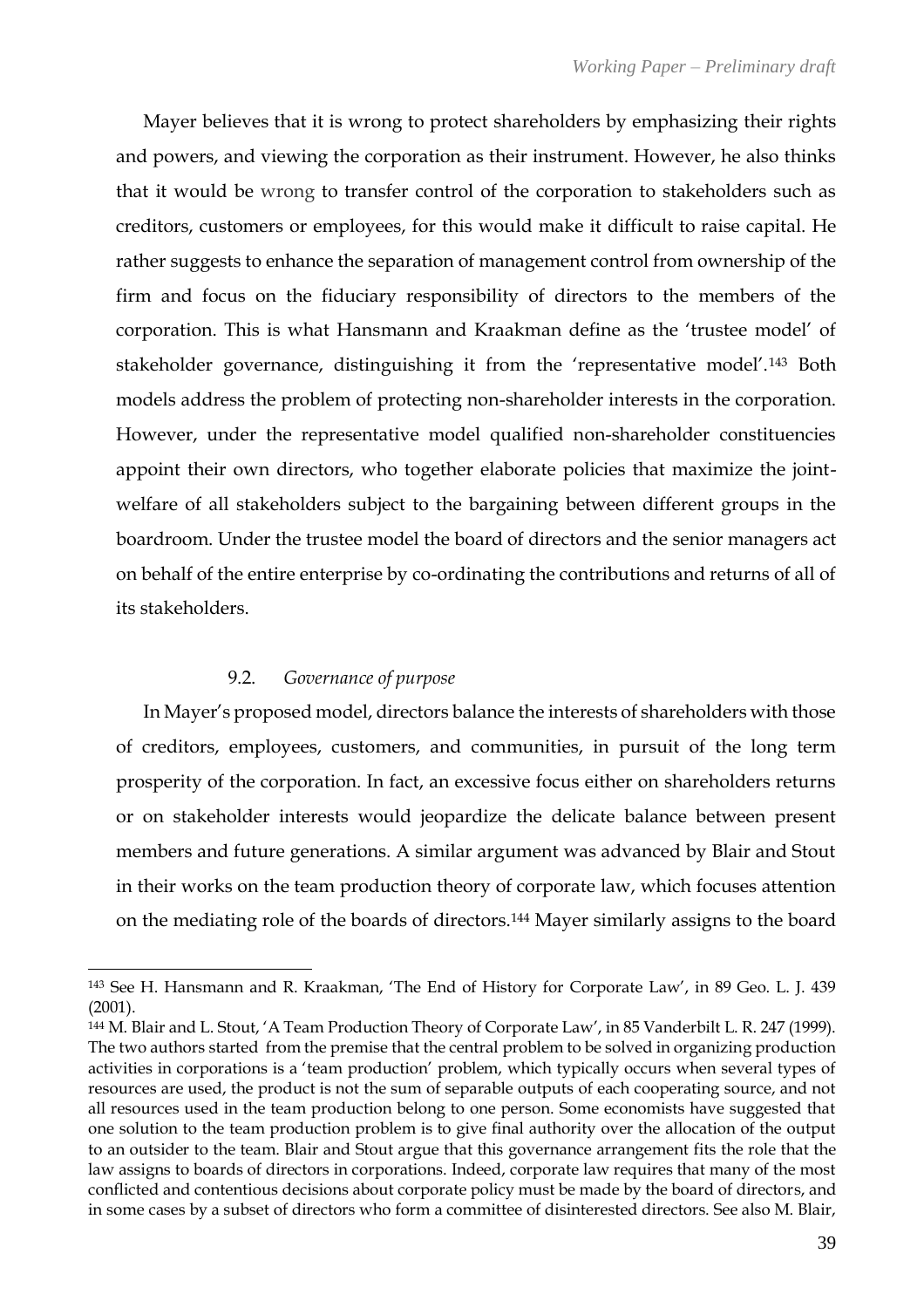the role of defining and implementing the corporate purpose and of monitoring the firm's commitment to it. In his theory, corporate purpose should be defined by contract and fiduciary duties should be based on the corporate purpose so defined. This would originate trust in the corporation by its members. The solution proposed is clearly grounded on private law. Indeed, Mayer argues that regulation has been a failure because the interests of regulators are opposed to those of shareholders. Company law should be reformed so as to replace regulation, which would require redefining corporate purpose and avoiding its identification with the pursuit of profit.

Mayer describes corporate governance as 'governance of purpose', while defining purpose as 'the reason for a company's existence'.<sup>145</sup> However, 'corporate governance is not and should not be about enhancing shareholder value'.<sup>146</sup> The correct focus of corporate governance should be about how all aspects of ownership, boards, and remuneration promote corporate purpose and the success of companies. Company's customers should comprise all of its consumers, communities, and citizens. In this way, corporate governance enhances economic growth, entrepreneurship, innovation, and value creation. It may also lead to increased shareholder value; but in an inversion of the traditional ranking 'purpose is primary and shareholder value derivative'.<sup>147</sup> This last statement reflects the widespread and well known criticism of the shareholder value philosophy. However, similar criticism is usually addressed to managerial excesses in the pursuit of corporate profits, particularly short-term profits, rather than to the practice of long-term value maximization which also takes into account stakeholders' interests.

If we take the suggested 'inversion' literally – purpose is primary and shareholder value derivative – Mayer's theory appears to be a radical version of stakeholder theory. Under the prevailing theory, stakeholders' interests are satisfied subject to long-term shareholder value maximization, whereas Mayer subordinates shareholder value maximization to the realization of corporate purpose. Therefore, shareholder wealth is not necessarily maximized when corporate purpose, as announced in the corporate

<sup>&#</sup>x27;Boards of Directors and Corporate Performance under a Team Production Model', in J. Hill and Randall Thomas, *Research Handbook on Shareholder Power*, Elgar, 2015, 249, at 257.

<sup>145</sup> Mayer, note …, 109. He also argues that companies exist to do things, not simply to make profits: 'The purpose of companies is to produce solutions to problems of people and planet and in the process to produce profits, but profits are not per se the purpose of companies'.

<sup>146</sup> Ibidem, 113.

<sup>147</sup> Ibidem, 114.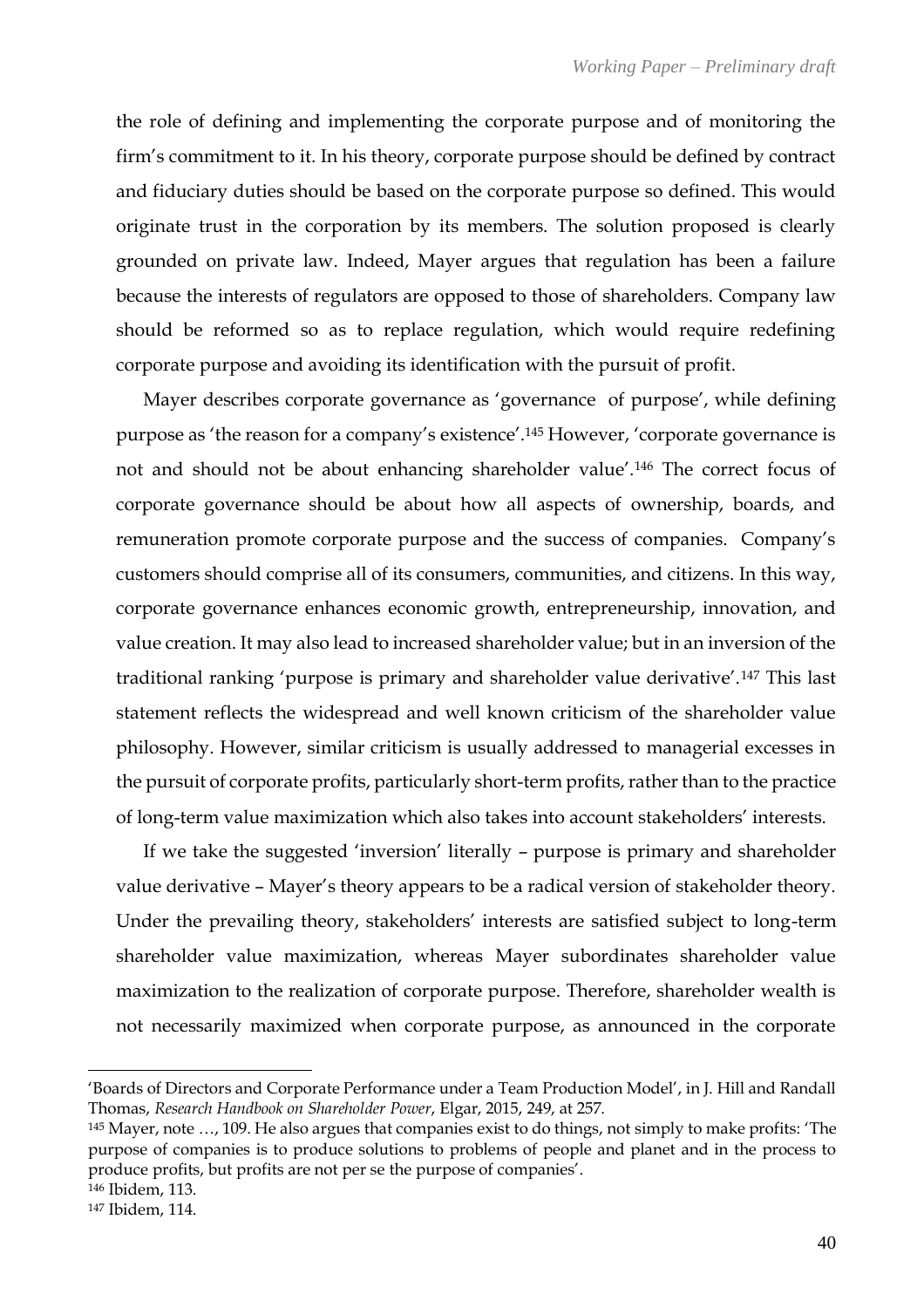charter, is fulfilled. Indeed, there might be cases in which the activities required by the commitment to corporate purpose are pursued by the managers even in the absence of a foreseeable long-term value maximization.

Mayer rejects regulation as an appropriate response to the problems of today's corporations, save for financial firms. He would mainly rely on private law and corporate governance as means to ground commitment to corporate purpose. He also suggests to specify corporate purpose in the articles of association of companies, a solution that has been recently adopted by the French legislator allowing them to define their *raison d'être* in the statute. Clearly, there are limits to this remedy, for the wording of corporate purpose will often be generic; managers will always find ways to circumvent it; shareholders will find it difficult to monitor compliance; enforcement of similar undertakings in cases of breach will be too difficult.<sup>148</sup>

## 9.3. *Our view*

I personally believe that regulation should have a greater say in disciplining corporations than Mayer suggests. We cannot expect companies to fully internalize the social costs of their externalities in areas like, for instance, climate change or corruption. Similarly, we cannot rely on corporate governance and shareholders as the main instruments to preserve the integrity of corporations. We need regulation and to some extent criminal law to obtain compliance with the legal principles protecting the environment and the social conditions within the firms. No doubt, corporate governance and ownership (including institutional investors and controlling shareholders) can contribute to effective compliance and are therefore good complements to regulation, but we should not expect them to become substitutes for regulation. Environmental and social issues are, for many aspects, similar to the stability and systemic issues generated by financial institutions, which are widely dealt with under financial regulation.

Company law is largely enabling today and leaves room for private autonomy, including the definition of corporate purpose. However, mandatory provisions for corporations are increasingly found in securities regulation, which applies to listed

<sup>148</sup> For a strong criticism of this type of solution from a legal perspective, see M. Ventoruzzo, 'Brief Remarks on "Prosperity" by Colin Mayer and the often Misunderstood Notion of Corporate Purpose' (2020) Rivista delle società, 1, 43, at 46.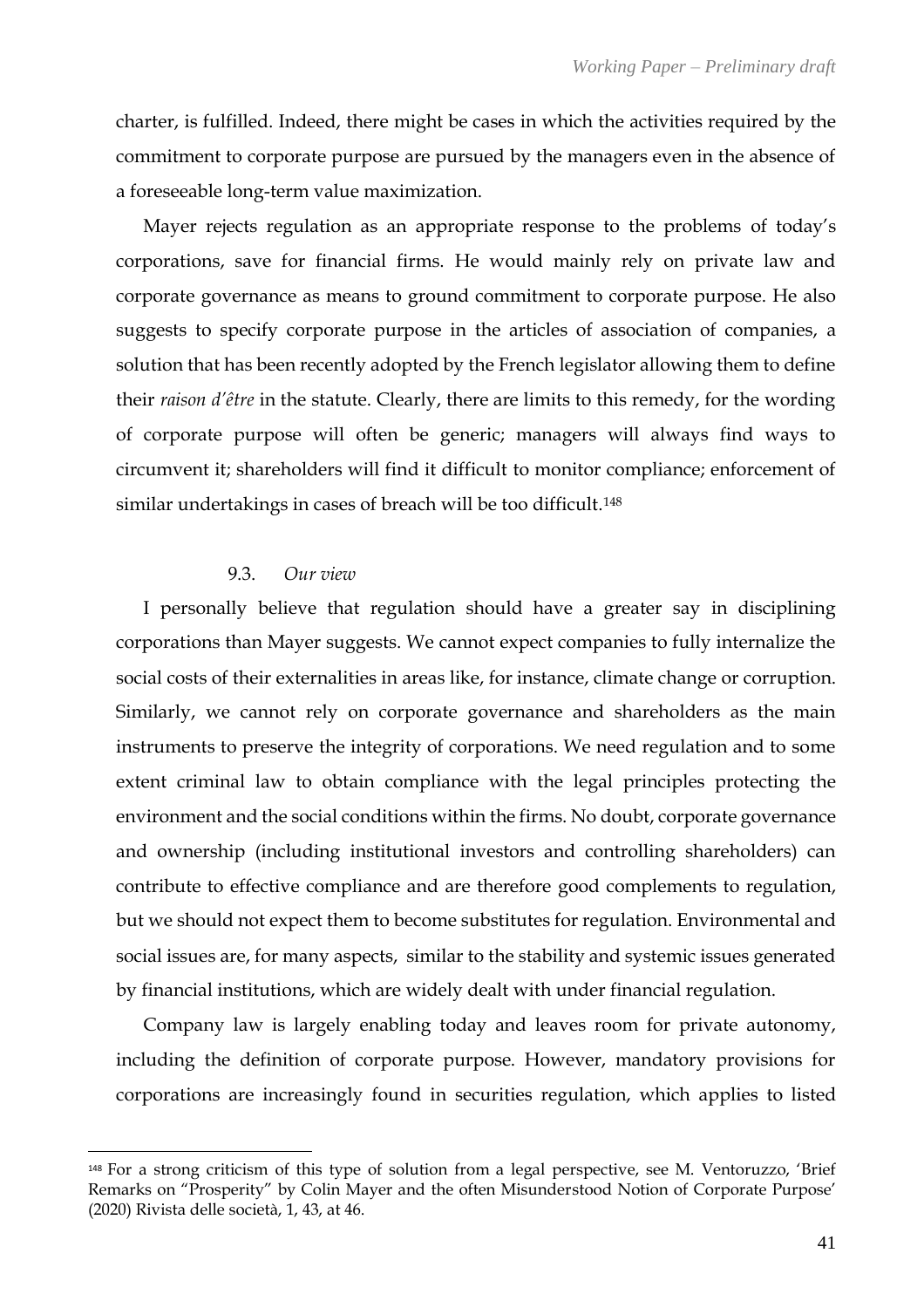companies and often works as a substitute for corporate law.<sup>149</sup> Also corporate governance is to some extent subject to regulation, the reason being that we cannot always expect corporations and their managers to take care of investor protection. Mayer rightly comments that rules protecting minorities may diminish the effectiveness of controlling shareholders in pursuing idiosyncratic value and therefore reduce the growth and prosperity of companies. However, arguments of this type highlight some serious limits of regulation, but should not substantially detract from the core reasons for it.

As argued in my review of *Prosperity*, corporate purpose should rather be seen from the intermediate perspective of the enlightened shareholder value theory, which represents a compromise between the traditional shareholder primacy theory and the stakeholder approach to the corporation.<sup>150</sup> Moreover, corporate purpose should be specified and implemented in practice mainly by the board of directors and the top managers, who should reconcile the interests of the shareholders with those of other stakeholders and the community in general.

## 10. *Alex Edman's "Pieconomics"*

Another book deals innovatively with corporate purpose and with the question whether firms should be run mainly for shareholders. In *Grow the Pie* by Alex Edmans, <sup>151</sup> a professor of finance at London Business School, the pie represents the value an enterprise creates for society. The different members of society capture different slices of the pie, depending on what strategy management chooses to adopt. They are investors, on one side; stakeholders (customers, employees, suppliers, environment, government and communities), on the other. Investors enjoy profits, but the pie includes more than profits. It includes the value that an enterprise gives to its employees, "their

<sup>149</sup> The importance of corporate law is however declining as a result of the rise of institutional investors: see Z. Goshen and S. Hannes, *The Death of Corporate Law*, ECGI Law Working Paper N° 402/2018 May 2018, arguing that the more competent shareholders become, the less important corporate law will be. Increases in shareholder competence reduce management agency costs, intensify market actors' preference for private ordering outside of courts, ultimately driving corporate law into oblivion.

<sup>150</sup> The former is well exemplified by M. Friedmann, 'The Social Responsibility of Business is to Increase its Profits', The New York Times Magazine, September 13, 1970; the latter by R. Freeman, *Strategic Management: A Stakeholder Approach*, Cambridge University Press, 2nd ed. 2010.

<sup>151</sup> A. Edmans, *Grow the Pie*. How Great Companies Deliver Both Purpose and Profit, Cambridge University Press, 2020.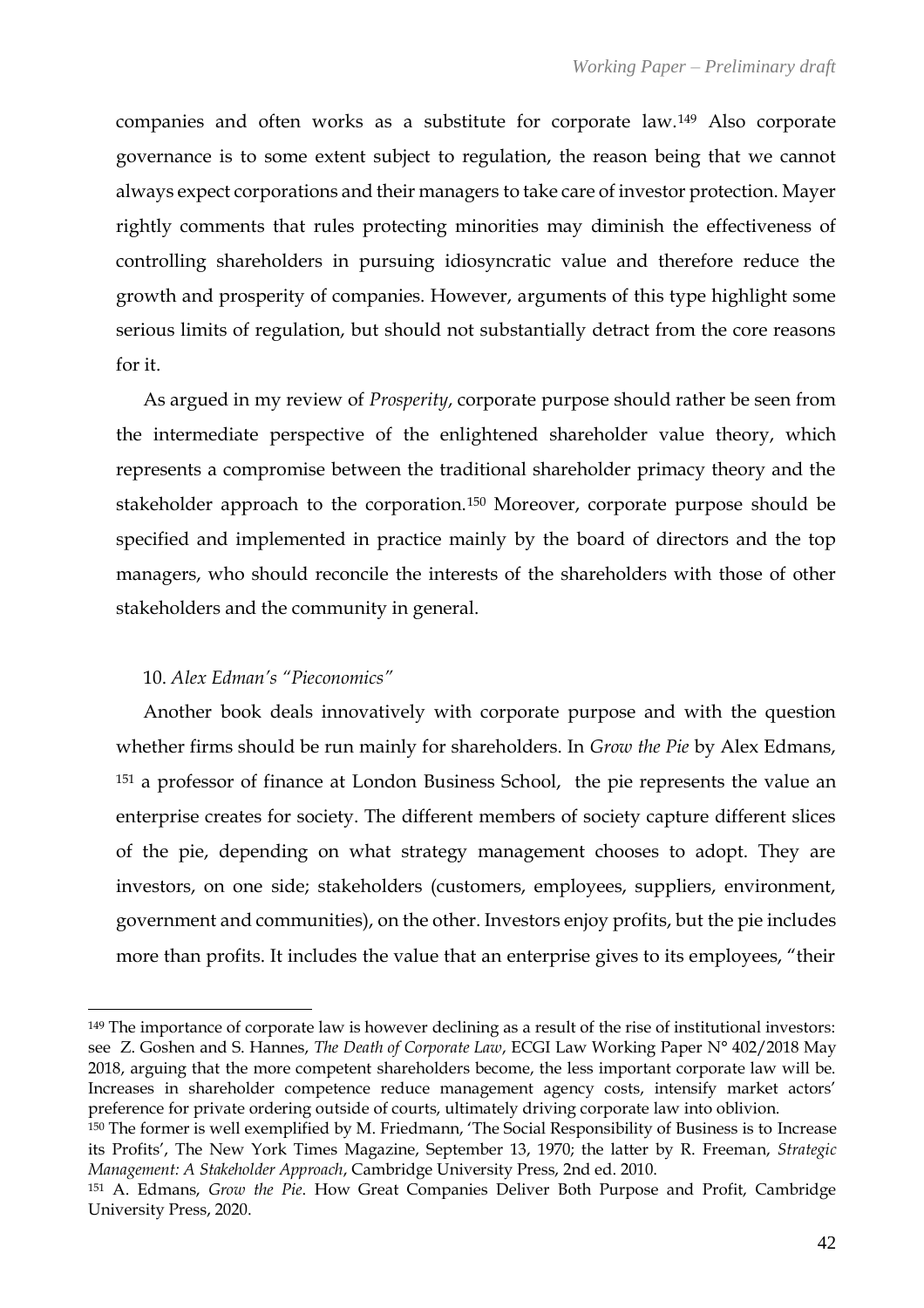pay, but also training, advancement opportunities, job security, and the ability to pursue a vocation and make a profound impact on the world".<sup>152</sup>

## 10.1. *Pie-splitting v. pie-growing*

The pie also includes the value that customers enjoy over and above the price they pay ("surplus"). Moreover, it includes the value accruing to suppliers through a stable source of revenue, i.e. the value of funding.<sup>153</sup> Furthermore, the pie includes the value provided to the environment, by reducing resource consumption and carbon emissions. In addition, it includes the value enjoyed by communities, as an enterprise provides employment opportunities, contributes to schools, donates its knowledge or products to local initiatives, etc. Lastly, the pie includes the value given to the government through tax revenues. On the whole, stakeholders enjoy value, while investors enjoy profits which are a form of value.

Edmans defines the traditional approach to his book's topic as "pie-splitting mentality." Such approach views the pie as being fixed in size, so that the only way to increase one member's share of the pie is to split it differently. Since the pie is fixed, at least in the short-term, the only way to maximise profits is by taking from stakeholders.<sup>154</sup> Pie-splitting can be done almost immediately at zero cost. Enterprises can take surplus from customers either by "price-gouging" or by pushing products that customers don't need or don't understand.<sup>155</sup> They can also exploit employees - e.g. by paying workers below the minimum wage – or squeeze suppliers by paying them as late as possible.<sup>156</sup>

The new approach suggested by Edmans – that he dubs "pie-growing mentality" sees the pie as expandable "to create value for society … Profits, then, are no longer the end goal, but instead arise as a by-product of creating value (…)."<sup>157</sup> Investors do not need to take from stakeholders, and stakeholders don't need to defend themselves from

<sup>152</sup> Ibidem, 19.

<sup>153</sup> Ibidem, arguing that "what matters is not only how much money suppliers receive, but how promptly they're paid"

<sup>154</sup> Ibidem, 20.

<sup>155</sup> Ibidem, 23, noting that from 1990 until the mid-2010s, UK banks sold payment protection insurance to customers who took out mortgages, loans and credit cards. This insurance had the potential to create value by repaying customers' debts if they lost their jobs or became ill, but it was mis-sold. <sup>156</sup> Ibidem.

<sup>157</sup> Ibidem, 26.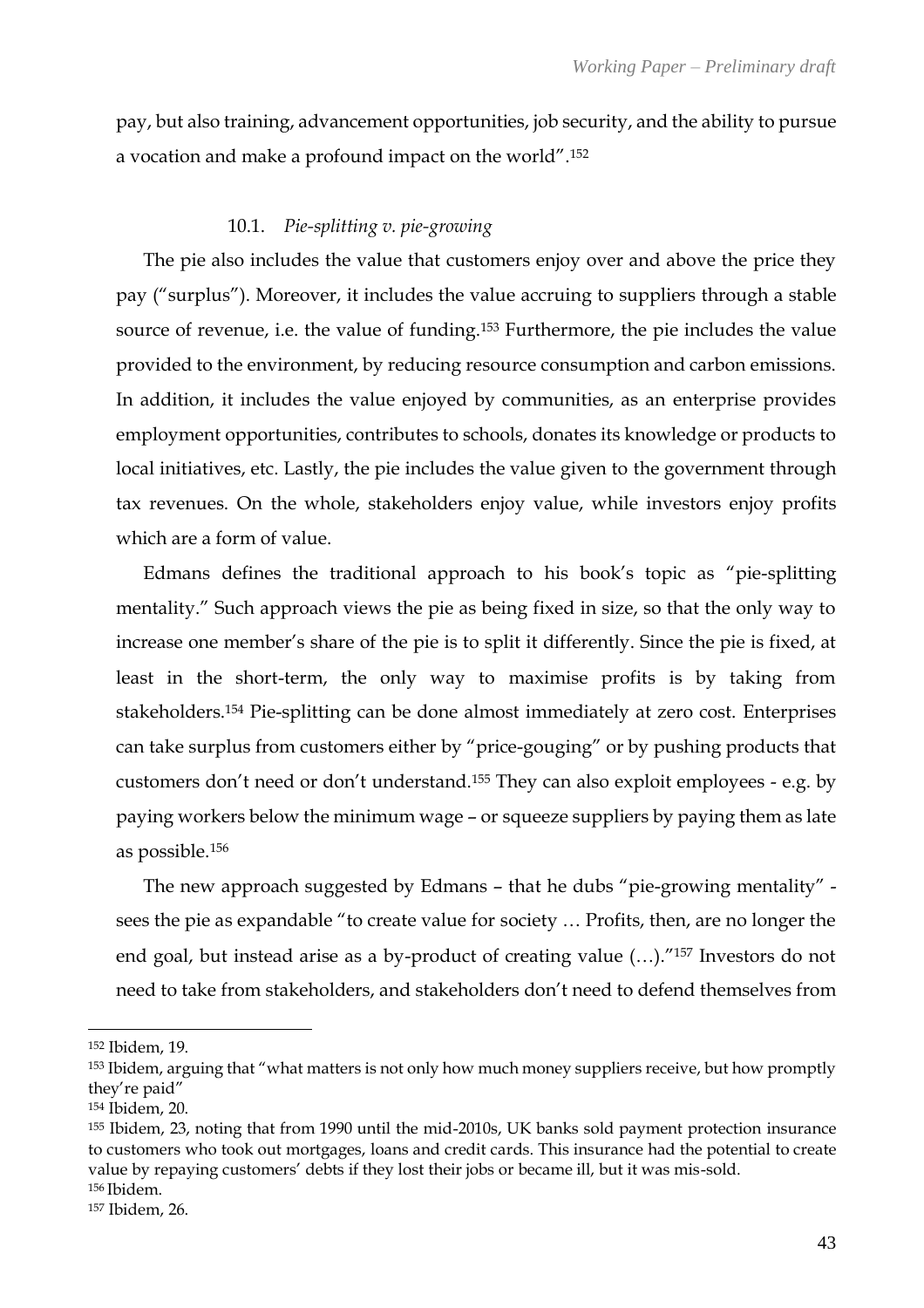investors. Edmans uses the term *Pieconomics* to capture "an approach to business that seeks to create profits only through creating value for society".<sup>158</sup> His views differ from traditional CSR which in his opinion typically refers to activities such as charitable contributions. *Pieconomics* rather ensures that the primary mission of the core business is to serve society. Being a responsible business isn't about splitting the pie differently (e.g. sacrificing profits to reduce carbon emissions), but about growing the pie by innovating and being excellent at its own business. Indeed, enterprises often fail to serve society not by giving too much to leaders or investors, but by failing to grow the pie by sticking to the status quo.<sup>159</sup>

## 10.2. *Comparison with ESV*

Edmans shows that enlightened shareholder value (ESV) agrees with the pie-splitting mentality that an enterprise's goal is to maximise profits, but recognises that doing so in the long run requires it to grow the pie and thus serve stakeholders. Therefore ESV takes a long-term approach, albeit to maximise profits rather than social value. ESV has many similarities with Pieconomics. Both highlight the criticality of companies investing in their stakeholders. Both argue that investor value and stakeholder value are highly correlated in the long run. Both stress the importance of profits. However, ESV argues that an enterprise's ultimate goal is to increase long-term profits, while Pieconomics argues that an enterprise's ultimate goal is to create value for society – and by doing so, it will increase profits as a by-product. Profits are an outcome, as in Mayer's *Prosperity*, not a goal.

Edmans concedes that ESV is better than Pieconomics under two angles. First, ESV is "concrete" having a single, clear objective: to increase long-term profit. Pieconomics has multiple objectives and therefore does not offer a clear-cut way to take decisions.<sup>160</sup> Second, ESV is "focused". A company practising ESV will only take an action if it boosts its profits. It won't spend millions on reducing emissions if they're already below the level that would lead to a fine, whereas a pie-growing enterprise might do so, simply to

<sup>158</sup> Ibidem.

<sup>159</sup> Ibidem, 27.

<sup>160</sup> Ibidem, 43:"By trying to be everything to everybody, a pie-growing enterprise can end up being nothing to nobody".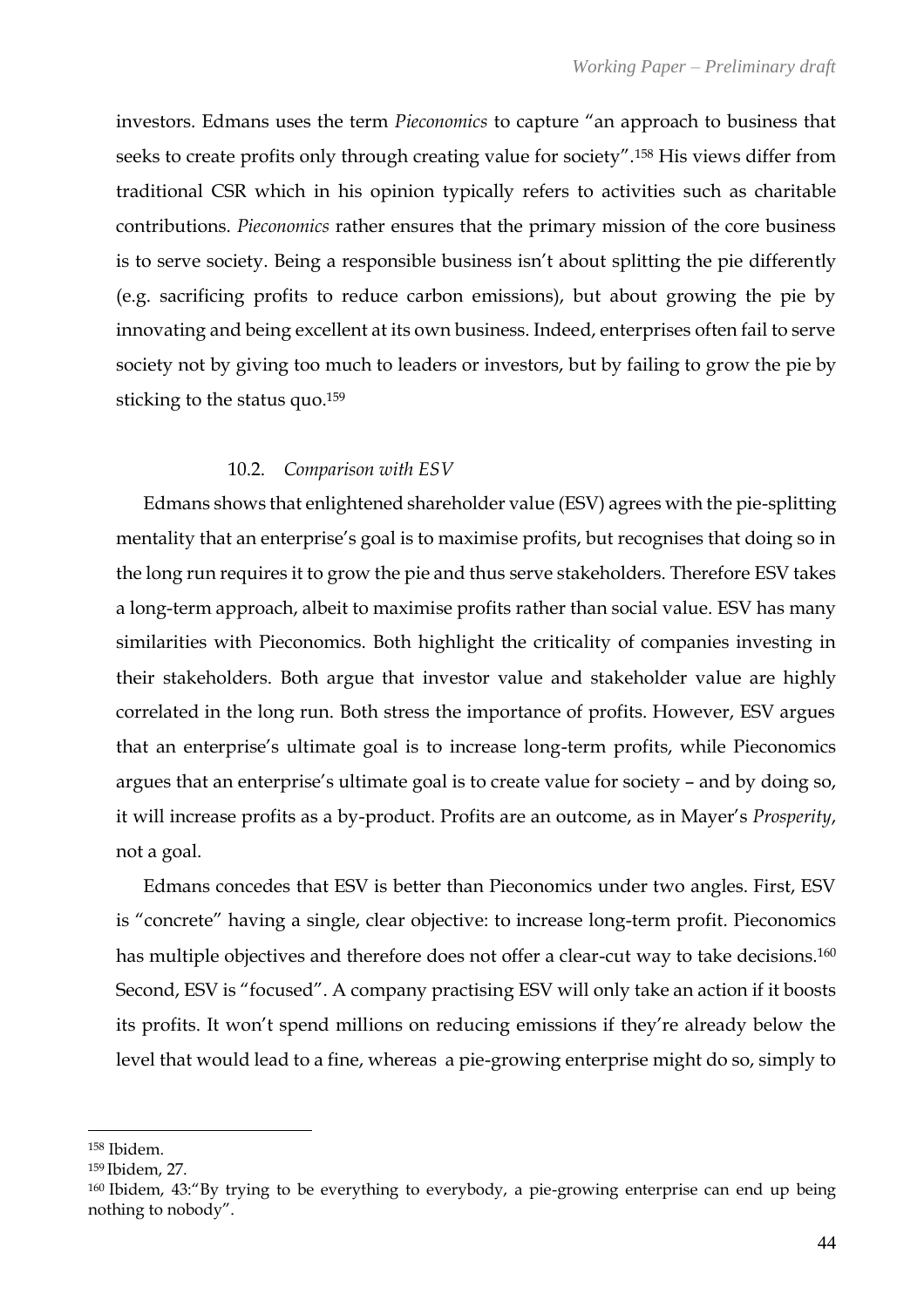help the environment and such actions may reduce profits.<sup>161</sup> Edmans argues, nonetheless, that the pie-growing mentality is preferable because it is "intrinsic" rather than "instrumental". Under ESV, a company should only create value for stakeholders if this increases profits in the long term. In other words, for ESV an enterprise should be instrumentally motivated to create profits, whereas for Pieconomics it should be intrinsically motivated to create social value.

However, the reason why "intrinsic" is better than "instrumental" is not clear, as Edmans rather focuses on the limits of the ESV approach. He objects that the idea of instrumental profit maximisation often does not work in practice, because it is very difficult to estimate the costs and benefits of most actions. When decisions are driven by the desire to achieve outcomes, they should be made on the basis of outcomes that can be quantified with some degree of accuracy, but most important outcomes cannot be quantified. He refers to "stakeholder capital" as an example, i.e. to the strength of an enterprise's relationships with its stakeholders, including the trust that customers place in a company's brand and the commitment of employees to its mission. The returns to intangibles like stakeholder capital are uncertain and distant: "even if they do arise, they will be far into the future".<sup>162</sup>

Edmans argues that Pieconomics is different. A pie-growing enterprise makes decisions for intrinsic reasons – to create value for society. Stakeholders are the end itself, rather than a means to an end. Moreover, in the long run, almost all value becomes financial value. Growing the pie provides clearer practical guidance than growing profits, and leads to more investments, because it's much easier to see how an investment will affect stakeholders than profits.<sup>163</sup>

## 10.3. *Assessment*

All this is interesting, but raises some difficulties. Why is creating social value directly better than creating it through the pursuit of profit? Who assures that the pursuit of social value will generate profits in the long run? While it is easier to see how an investment will affect stakeholders than profits, how should one choose such an

<sup>161</sup> Ibidem.

<sup>162</sup> Ibidem, 45.

<sup>163</sup> Ibidem, 47, noting that "Maximize shareholder value is a futile objective, since you can't predict how most actions will affect long-term shareholder value".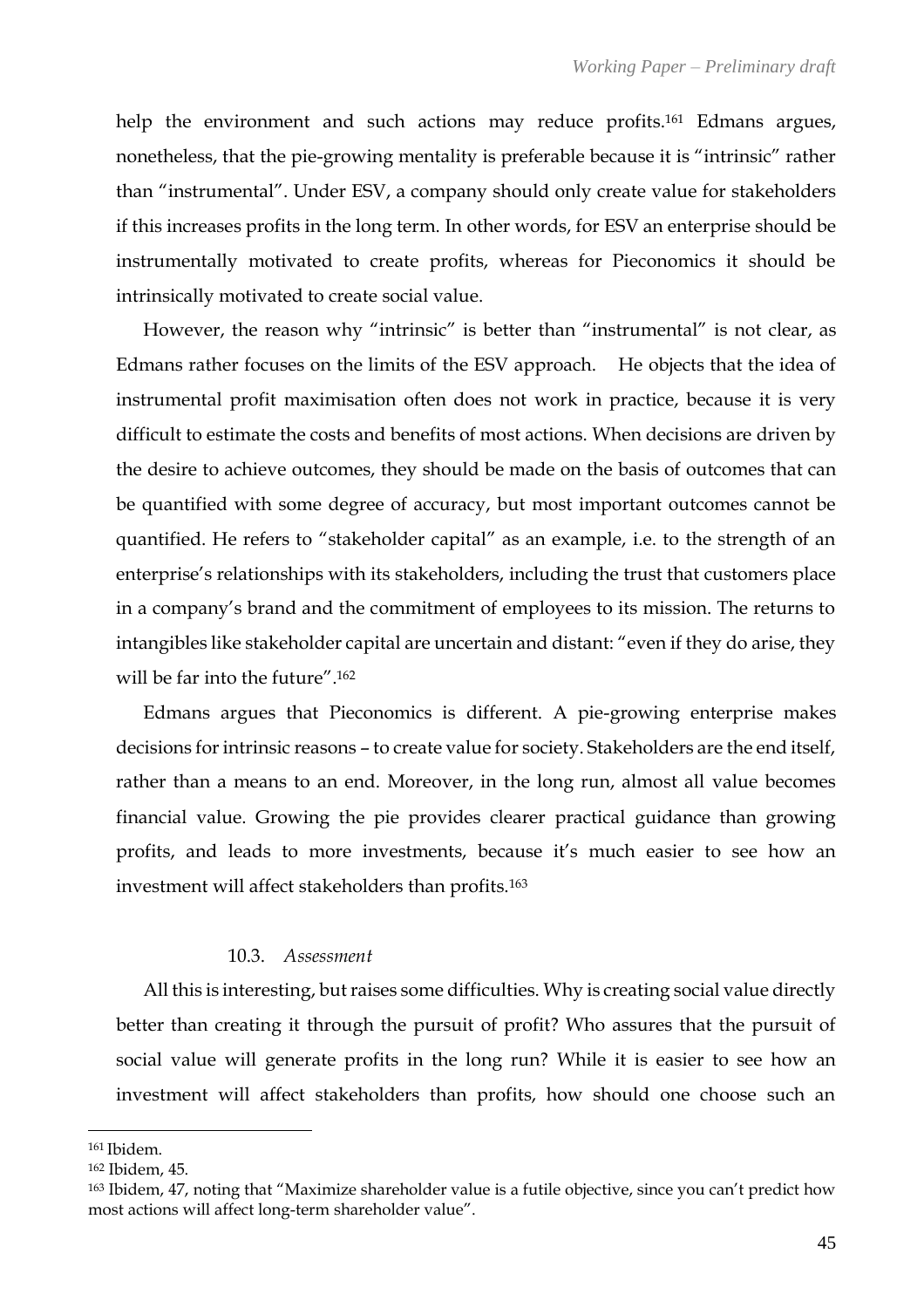investment with respect to others without having regard to profits? Here the limits of Pieconomics as a multiple-objectives approach emerge. Indeed, the criteria for choosing between different investments in favour of stakeholders are left undefined, which is hard to accept for a private enterprise which invests shareholder capital.

Edmans adds to the merits of Pieconomics that it also takes externalities into account, while ESV considers only profits. Most actions creating social value will increase longrun profits, but a few will not. Pieconomics argues that corporate leaders should go beyond their legal responsibility to shareholders and care about externalities. Also investors care about externalities not only due to being stakeholders themselves, but also for altruistic reasons. As Oliver Hart and Luigi Zingales have argued, shareholder welfare includes not only shareholder value, but also externalities (para. 6.3 above). Indeed, these externalities are becoming increasingly important to investors who largely invest under Socially Responsible Investing (SRI) strategies, which choose stocks on social rather than purely financial criteria.<sup>164</sup> Even many mainstream investors, who are not classified as 'socially responsible', take externalities very seriously.<sup>165</sup> All this is fine, but still we should better understand what motivates the "intrinsic" approach, that is to say what are the values justifying a similar approach and which are the sources of these values, a task that I will try to perform in para. 13.

## 11. *Rebecca Henderson on Reimagining Capitalism*

Another brilliant book touching upon the topics of this section and emphasizing the role of social value in the management of big business was recently published by Rebecca Henderson, an economist and University Professor at Harvard Business School. <sup>166</sup> The book is based on a successful MBA course on *Reimagining Capitalism* regularly given by the author and is considered here mainly for those parts which are connected with this chapter's topic.

<sup>164</sup> Ibidem, 53.

<sup>165</sup> Ibidem, arguing that "Across all investors, 2,372, representing \$86.3 trillion of assets, had signed the UN Principles for Responsible Investment – a commitment to incorporate environmental, social and governance (ESG) issues into investment decisions – by March 2019. That's substantially higher than the 63 investors and \$6.5 trillion of assets when the principles were founded in 2006".

<sup>166</sup> Rebecca Henderson, *Reimagining Capitalism.* How Business Can Save the World, Penguin Business, 2020.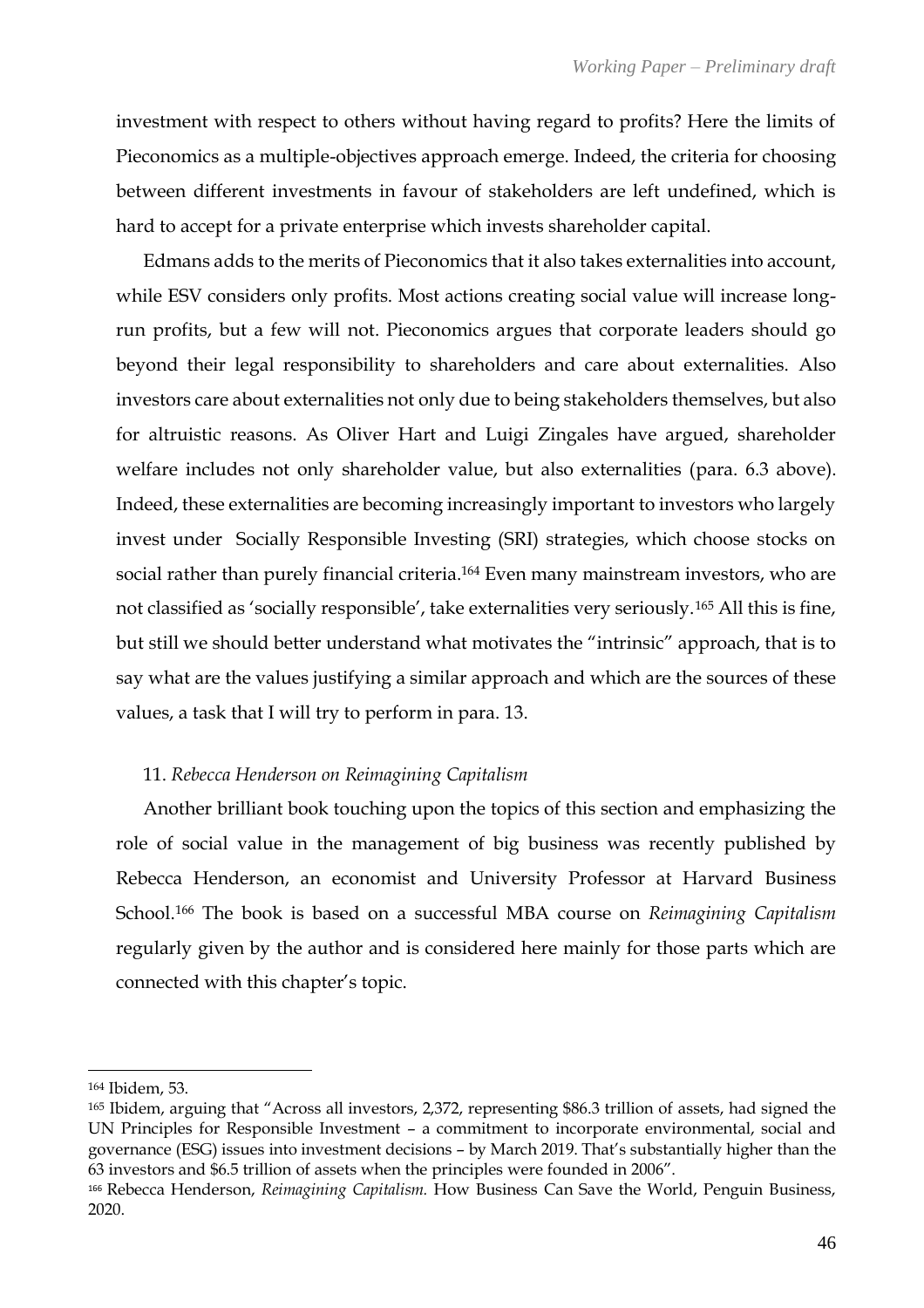#### 11.1. *The promise and limits of shared value*

Henderson starts her journey to a new conception of capitalism from shared value, a theory that we have seen championed by Porter and Kramer (para. 6.2.). She argues that the evidence supports "a business case for creating shared value or for treating people well and reducing environmental damage".<sup>167</sup> She considers particularly three cases of large companies which have shown how business and therefore capitalism can be rethought.

The first is Unilever's switching to the distribution of 100 percent sustainably grown tea under the Lipton brand, which took place after the beginning of this century and was motivated by risk management and marketing considerations. The first was that ensuring the supply of tea would reduce the firm's exposure to risk, given that the prevailing practices of growing tea – such as deforestation and large-scale application of insecticides, pesticides and fertilizers - were putting the entire viability of the supply chain at risk. <sup>168</sup> The second argument also concerned risk exposure on the supply chain, with particular regard to the grim working conditions on conventional tea plantations: tea workers were often paid less than \$1 a day and many suffered from inadequate housing and sanitation.<sup>169</sup> The third argument stated that embracing sustainability would increase consumer demand for Unilever's teas. Indeed, most consumers are not willing to pay more for sustainable products, which are seen by most of them as something "nice to have" rather than a "must have".<sup>170</sup> However, "if they find a product that they like – one that ticks all the right boxes in terms of quality, price, and functionality – then many of them will switch to the more sustainable product".<sup>171</sup> As a result of this and other initiatives, "in June 2019, Unilever announced that its 'sustainable living' brands were growing 69 percent faster that the rest of the business and generating 75 percent of the company's growth".<sup>172</sup>

The second case referred to by Henderson is that of Walmart, the gigantic retail company which over thirty years reinvented its business developing skills in logistics,

<sup>167</sup> Henderson, note 166, 49.

<sup>168</sup> Ibidem, 52.

<sup>169</sup> Ibidem, 53.

<sup>170</sup> Ibidem, 54.

<sup>171</sup> Ibidem, 59.

<sup>172</sup> Ibidem.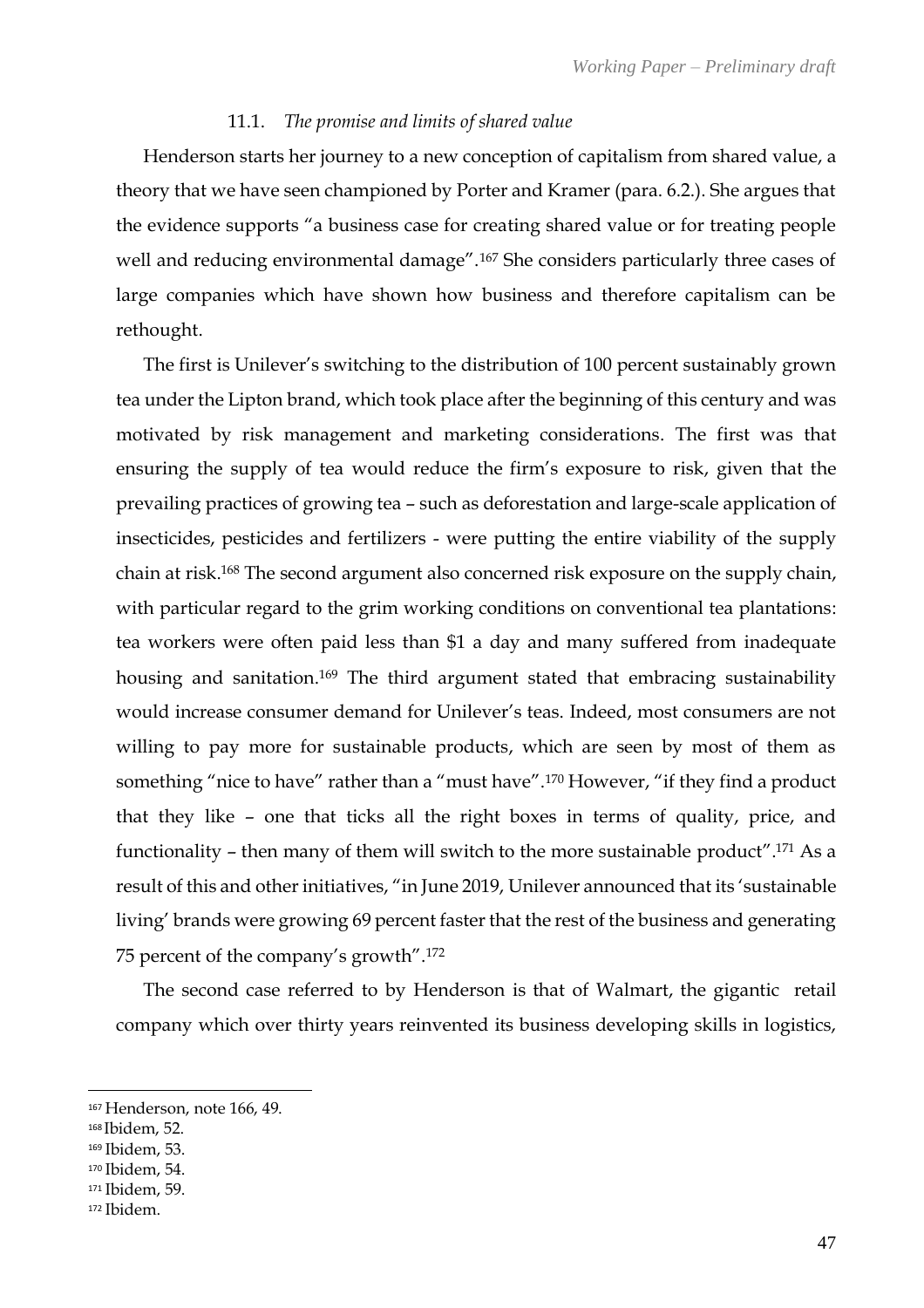purchasing and distribution that led it becoming one of the largest companies in the world.<sup>173</sup> After being increasingly under fire for anti-union activities, gender discrimination, employment of illegal immigrants, child labour etc., Walmart decided to take a strong stance on corporate responsibility.<sup>174</sup> As a result of its sustainability programs, the company found to its surprise that saving energy was making it gain a great amount of money: "By 2017 Walmart had met its goal of doubling the transportation fleet's efficiency and was saving more than a billion dollars a year in transportation costs – around 4 percent of net income".<sup>175</sup> While at Unilever building a sustainable business model meant identifying fundamental shifts in consumer behaviour, Walmart's success came from focussing on the everyday operational details of its business from the profoundly different perspective of sustainability: "In its way, Walmart's commitment was just as transformative as Lipton's."<sup>176</sup>

The third business case concerns renewable energy and in particular CLP, one of the largest investor-owned utilities in Asia. CLP announced in 2004 that 5 percent of its power would come by 2010 from renewables and in 2007 reiterated that 20 percent of its generating capacity would be carbon free by 2020.<sup>177</sup> In 2013 the CEO of CLP explained the company's strategy by saying: "We see carbon as a long-term threat to any business. In 2050, if you are a carbon-intensive business, you are in big trouble; chances are you won't be in business by then".<sup>178</sup> Henderson comments that "the flip side of risk is opportunity … moving to carbon-free energy ahead of the competition was potentially an exceedingly attractive business opportunity".<sup>179</sup> Subsequent events have proven this assumption to be correct, as alternative energies like solar and wind are already in some places cheaper than coal.

Henderson concludes the case studies just summarized by noting that there is enormous opportunity to create shared value.<sup>180</sup> By addressing environmental and social problems firms can build successful new businesses (CLP), reduce their costs (Walmart),

<sup>174</sup> Ibidem, 62.

- <sup>177</sup> Ibidem, 65.
- <sup>178</sup> Ibidem, 69.

<sup>173</sup> Ibidem, 60.

<sup>175</sup> Ibidem, 64.

<sup>176</sup> Ibidem, 64-65.

<sup>179</sup> Ibidem.

<sup>180</sup> Ibidem, 82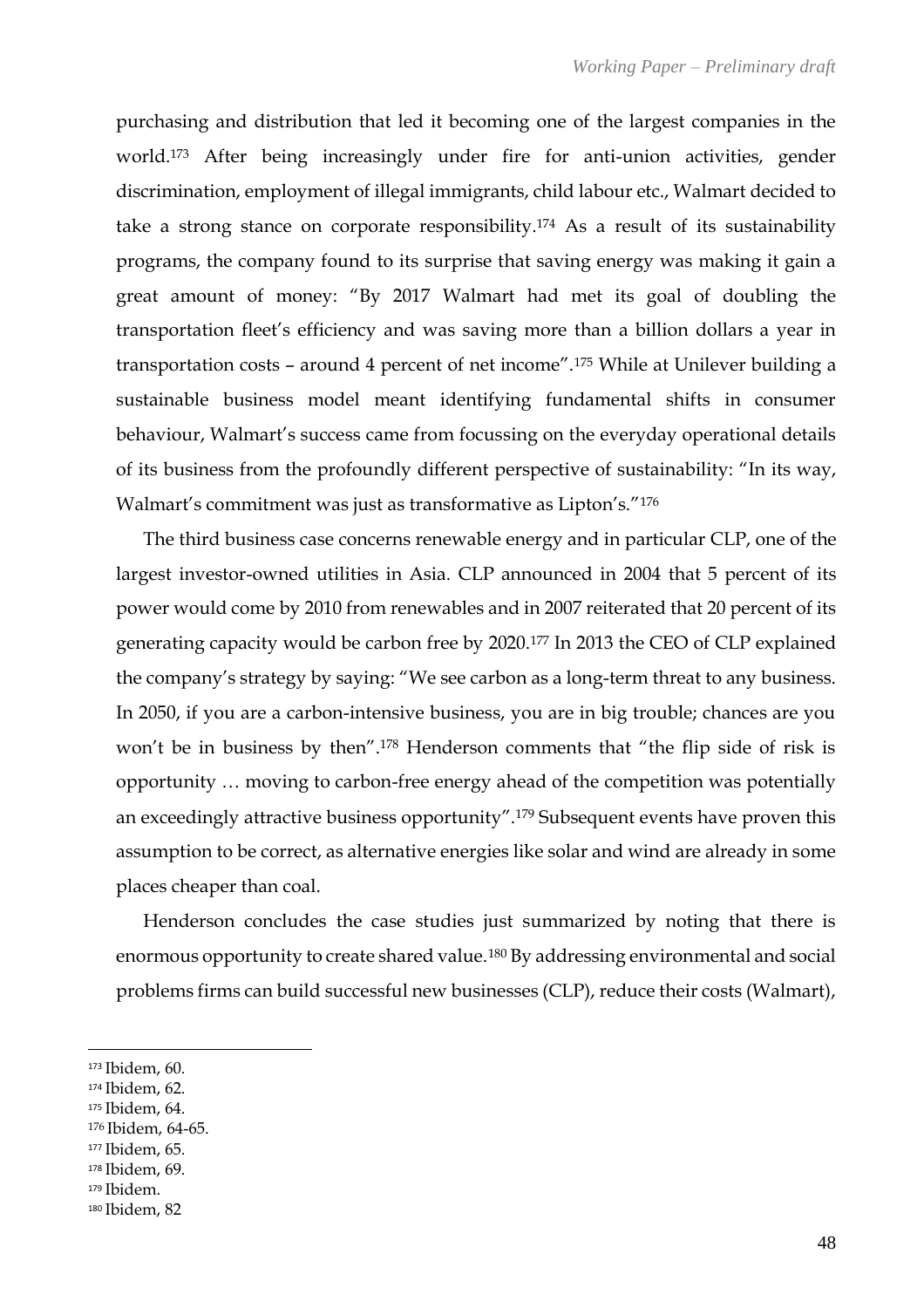and ensure long term sustainability of their supply chains while increasing demand for their products (Unilever).181 This is in line with what already argued by Porter and Kramer who showed that companies can create economic value by generating societal value in at least three possible ways (para. 6.2.). Firstly, by reconceiving products and markets in response to the growing demand for products and services that meet societal needs (CLP and alternative energy; Unilever and sustainable tea). Secondly, by redefining productivity in the value chain, where societal problems can create internal costs to the firm (Walmart and the reorganization of its logistics to save on energy and transportation costs). Thirdly, by building supportive industry clusters at the company's locations, improving company productivity while addressing gaps or failures in the framework conditions surrounding the cluster (Unilever and the tea industry).

## 11.2. *Organizational purpose as key to change*

Henderson argues that, in addition to shared value, organizational purpose is key to change. <sup>182</sup> The reasons for it are grounded on organizational psychology more than anything else. Purpose "aligns everyone in the organization around a common mission"; "it gives everyone a reason to work toward the goals of the organization as a whole"; "it unleashes … creativity, trust and sheer excitement".<sup>183</sup> Henderson acknowledges the importance of "extrinsic" motivation – such as that deriving from money, status and power – but argues that "intrinsic" motivation is often more powerful.<sup>184</sup> "Shared purpose" makes people in the organization feel that their work has "meaning", "creates a strong sense of identity" and enhances "positive emotions".<sup>185</sup>

This is the language of behavioural science and motivational theory. We know that human motivation has at least three drivers: autonomy, mastery and purpose.<sup>186</sup> As argued by Daniel Pink, the prolific writer on business and human behaviour, "autonomous people working toward mastery perform at very high levels. But those who do so in the service of some greater objective can achieve even more. The most

<sup>184</sup> Ibidem.

<sup>181</sup> Ibidem.

<sup>182</sup> Ibidem, 83.

<sup>183</sup> Ibidem, 92.

<sup>185</sup> Ibidem, 93.

<sup>186</sup> See D. Pink, *Drive*, Canongate, 2009, 85 ff.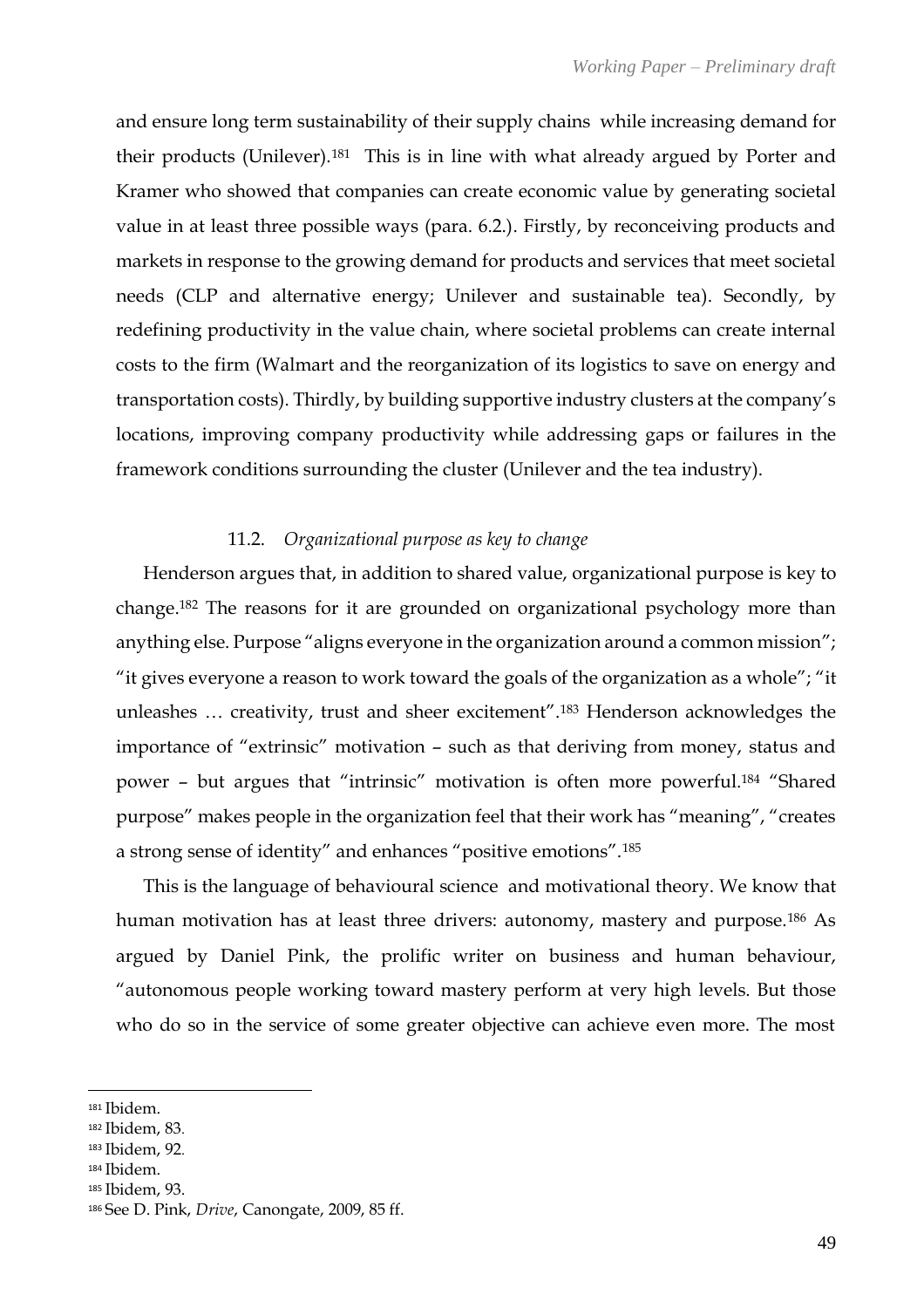motivated people … hitch their desires to a cause larger than themselves."<sup>187</sup> Mihaly Csikszentmihaly, the great psychologist, similarly remarked: "In the lives of many people it is possible to find a unifying purpose that justifies the things they do day in, day out – a goal that like a magnetic field attracts their psychic energy, a goal upon which all lesser goals depend."<sup>188</sup>

If we translate these concepts into the language of business, we recognise that "the profit motive, potent though it is, can be an insufficient impetus for both individuals and organizations".<sup>189</sup> To illustrate it, Gary Hamel, the influential business thinker, makes reference to Whole Food Market, a company with a game changing business model and the following corporate purpose: "to reverse the industrialization of the world's food supply and give people better things to eat".<sup>190</sup> Its CEO "sees profits as a means to the end of realizing Whole Foods' social goals."<sup>191</sup> In 2005 he wrote: "We want to improve the health and well-being of everyone on the planet through higher quality food and better nutrition"; but also specified: "We cant' fulfil this mission unless we are very profitable."<sup>192</sup> Hamel acutely posits: "At Whole Foods, profits are the score, not the game".<sup>193</sup>

## 11.3. *Comparative assessment*

If we compare Henderson's work with the other ones examined in this section, two main differences are worth noticing beyond the obvious commonalities. Firstly, Henderson explicitly adheres to the shared value approach highlighting its potential contribution to the promotion of sustainability in business. True, it is not always easy to create shared value, which often requires technological innovation, investment of large amounts of money and management foresight, as documented by the business cases referred to by the author. However, the shared value approach is a good candidate to explain many of the situations in which Mayer and Edmans see the need for social value to prevail over corporate profit or at least for corporate profit to play a balancing role in

<sup>193</sup> Ibidem.

<sup>187</sup> Ibidem, 133.

<sup>188</sup> See. M. Csikszentmihalyi, *Flow.* The Psychology of Optimal Experience, HarperCollins, 1990, 218.

<sup>189</sup> Pink, note 187, 134.

<sup>190</sup> See G. Hamel, *The Future of Management*, Harvard Business Review Press, 2007, 76.

<sup>191</sup> Ibidem, 77.

<sup>192</sup> Ibidem.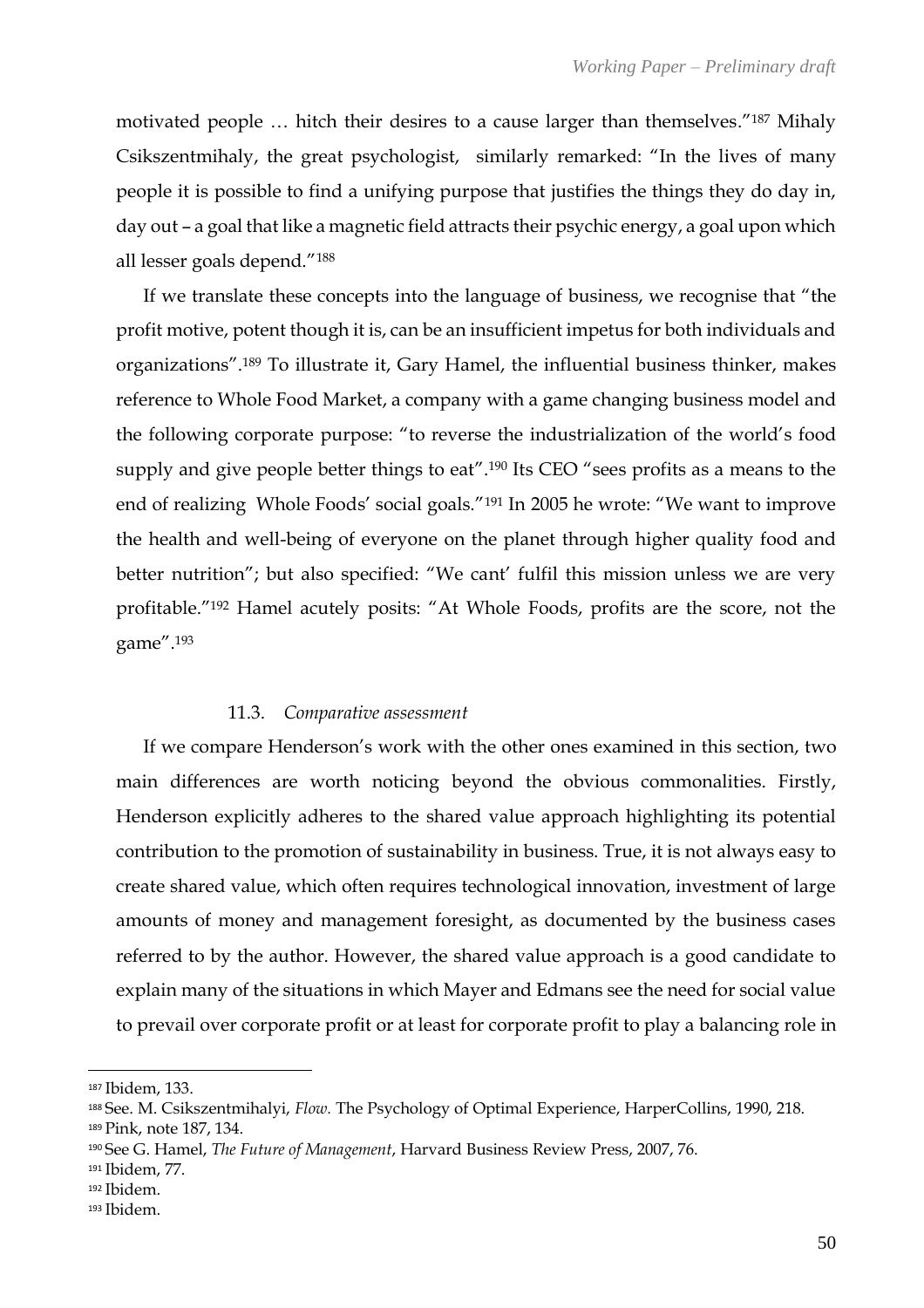corporate actions directed to the pursuit of social value. Secondly, Henderson follows a conception of corporate purpose which is mainly grounded on organizational theory and behavioural science, helping to explain the role of corporate purpose as a motivator beyond profit. This allows the author to keep both profit and social value in her reference framework, possibly configuring profit as an intermediate step in the way to produce social benefits through business activities.

## 12. *Lucian Bebchuk and Roberto Tallarita on stakeholderism*

Departing from the theoretical approach just examined, which highlights the importance of social value in business firms, a recent paper by two Harvard law and economics scholars, Lucian Bebchuk and Roberto Tallarita, takes issue with the views indicated in sec. I of this chapter and warns against the growing acceptance of stakeholderism.<sup>194</sup> Their opposition to this rising trend in corporate governance is unconditional. Stakeholderism should not be expected to benefit stakeholders; to the contrary, it would impose substantial costs on them and society, as well as on shareholders.<sup>195</sup>

## 12.1. *Is ESV different to traditional shareholder value?*

The two authors argue that corporate leaders have strong incentives to enhance shareholder value, but little incentive to treat stakeholder interest as an end in itself. Corporations will pursue stakeholder interests only to the extent that it is beneficial to shareholders. In addition, stakeholderism makes corporate leaders less accountable by insulating them from shareholder pressures: "Indeed, (…) the support of corporate leaders and their advisors for stakeholderism is motivated, at least in part, by a desire to obtain insulation form hedge fund activists and institutional investors".<sup>196</sup>

<sup>194</sup> L. Bebchuk and R. Tallarita, 'The Illusory Promise of Stakeholder Governance' (February 26, 2020), forthcoming, Cornell Law Review, December 2020, available at [https:/ssrn.com/abstract=3544978.](https://ssrn.com/abstract=3544978) See also, in a similar direction, Matteo Gatti and Chrystin Ondersma, 'Can a Broader Corporate Purpose Redress Inequality? The Stakeholder Approach Chimera' forthcoming The journal of Corporation Law, November 2020, available at [https://papers.ssrn.com/sol3/papers.cfm?abstract\\_id=3547791,](https://papers.ssrn.com/sol3/papers.cfm?abstract_id=3547791) focussing however on stakeholderism's incapacity to redress inequality. Gatti and Ondersma aim to demonstrate that a stakeholder approach can do nothing to ameliorate inequality concerns and suggest a multidisciplinary framework to evaluate policies inside and outside corporate governance. <sup>195</sup> Ibidem, 2.

<sup>196</sup> Ibidem, 5.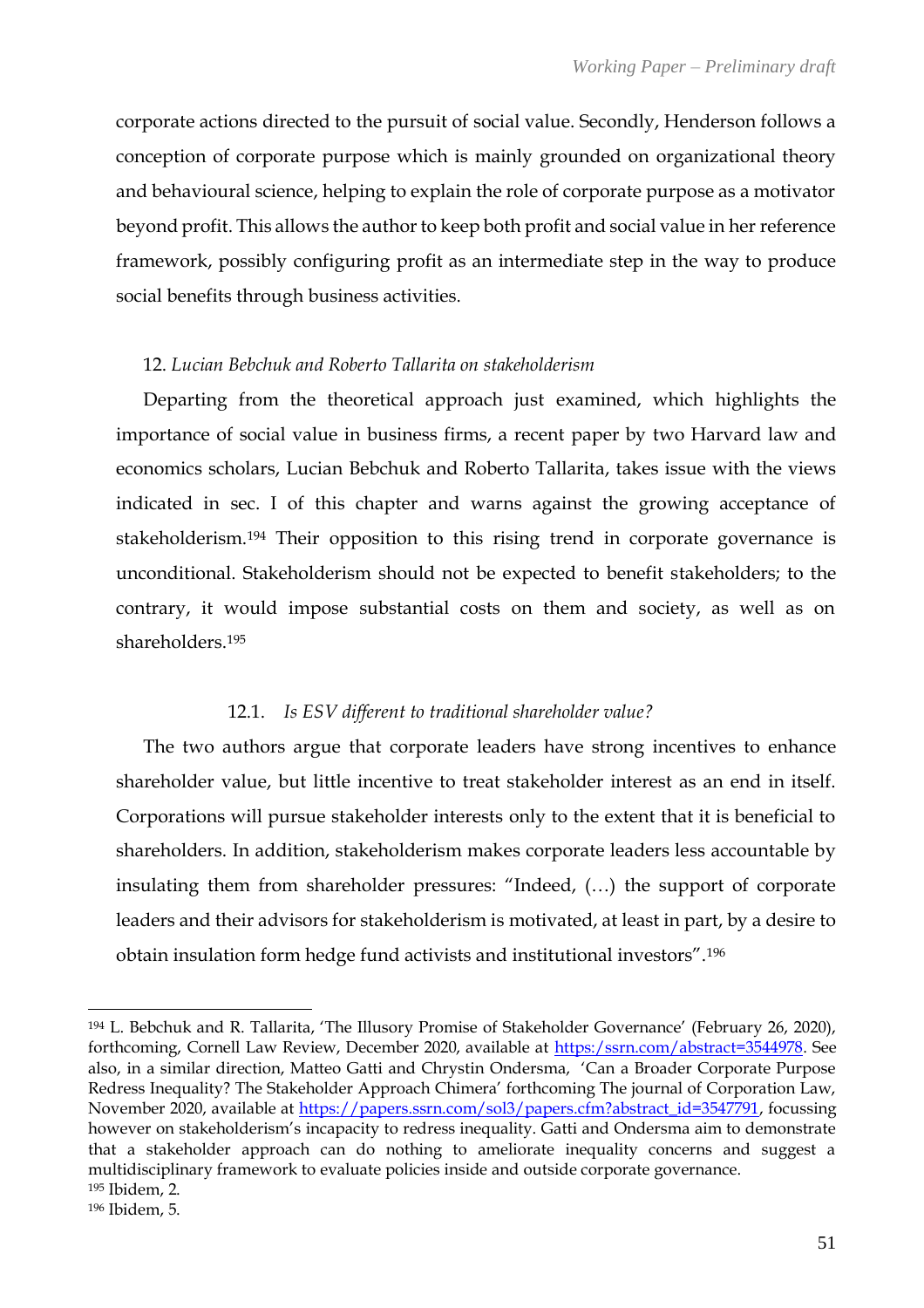Bebchuk and Tallarita distinguish between two different versions of stakeholderism: the "enlightened shareholder value" (ESV) approach and the "pluralistic approach". Under the ESV, corporate directors and top executives take stakeholder interests into account as a means to maximize long-term shareholder value. The two authors call it "instrumental stakeholderism", but suggest that it is not different to shareholder value *tout court*. In their opinion, whenever treating stakeholders well in a given way is useful for long-term shareholder value maximization, such treatment would be called for under either ESV or shareholder value.<sup>197</sup>

The two authors ask what could be the reason for switching to ESV and offer three possible reasons. The first is that referring to stakeholder effects has "informational and educational value" for the board and management of corporations.<sup>198</sup> However, they argue that there is no evidence that corporate leaders have systematically underestimated the stakeholders' effects on shareholder value maximization, finding therefore no reason for educating the same. The second reason is that ESV provides "moral support and practical coverage for directors who wish to offer some benefit to stakeholders at the expense of shareholders".199 They object nonetheless that also under "old-fashioned" shareholder value directors would be able to justify a stakeholderfriendly decision on the basis that it would contribute to long-term value maximization. The third reason is that the move to ESV would improve the way in which corporations are perceived by outsiders and therefore produce positive reputational effects.<sup>200</sup> Nevertheless, they argue that the move could have significant adverse effects by reducing demand for meaningful legal and regulatory reforms that could effectively protect stakeholders.

In my opinion, none of these objections is decisive. Firstly, the fact that directors and managers already consider stakeholder interests that are instrumental to long term shareholder value maximization does not deprive ESV of educational value. In fact, reiterating the benefits of similar behaviour is not costly and may be beneficial in some cases. Secondly, the fact that not only ESV, but also "old fashioned" shareholder value

<sup>197</sup> Ibidem, 12.

<sup>198</sup> Ibidem, 13.

<sup>199</sup> Ibidem.

<sup>200</sup> Ibidem, 14.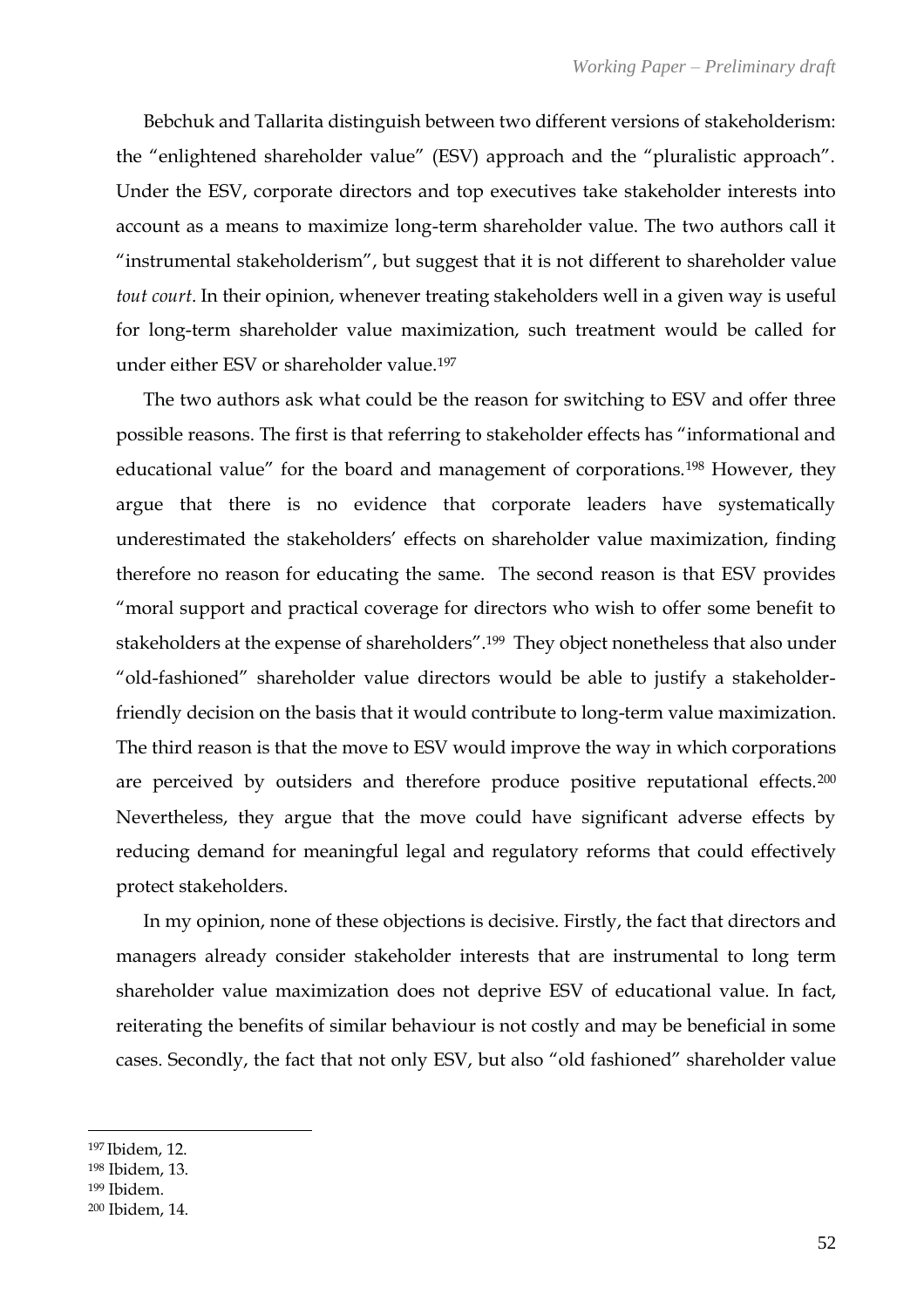allows directors and managers to act in the interest of selected stakeholders when their actions are in the long-term interest of shareholders, is insufficient to discard ESV, which is different to shareholder value exactly for its emphasis on the long-term, enlightened view of the corporation. Thirdly, there are no doubt reputational advantages from the corporations' acting in the interest of selected stakeholders, which however should not necessarily lead to the legislator's excluding or limiting their protection. A similar outcome will mainly occur when the incentives for corporations to further the interest of given stakeholders at the expense of shareholders' short-term interest are too low.

## 12.2. *Limits of the pluralistic approach*

Bebchuk and Tallarita describe the second version of stakeholderism as one treating "stakeholder welfare as an end in itself rather than a mere means". It is a "pluralistic approach" because it requires directors to weigh and balance a plurality of autonomous ends. They see several conceptual problems arising in this respect. The first is to identify the stakeholder groups whose interests should be taken into account. The term "stakeholders" usually refers to individuals who are affected by corporate decisions; however "for many companies, the set of individuals who are directly or indirectly affected by the activities of the corporation is very large indeed".<sup>201</sup> Deciding which stakeholders should be especially considered is difficult and the criteria for taking this type of determinations are often impossible to establish *ex ante*. As a result, much discretion is left to directors who are therefore free to choose which interests should be prioritized and for what reasons. Moreover, the two authors note that "potential tradeoffs between shareholders and stakeholders are ubiquitous", and that the criteria for solving them are often left unexplored by stakeholderists.<sup>202</sup>

I agree on this critique of stakeholderism for reasons already explained in the two preceding paragraphs, given the risk that the interests of stakeholders will prevail over those of shareholders even on a long-term view, if the decision criteria are not specified ex ante and the corporate decision makers want to advantage selected stakeholders. This would be clearly against ESV, which remains my preferred choice subject to the qualification that I further explain below.

<sup>201</sup> Ibidem, 18.

<sup>202</sup> Ibidem, 20.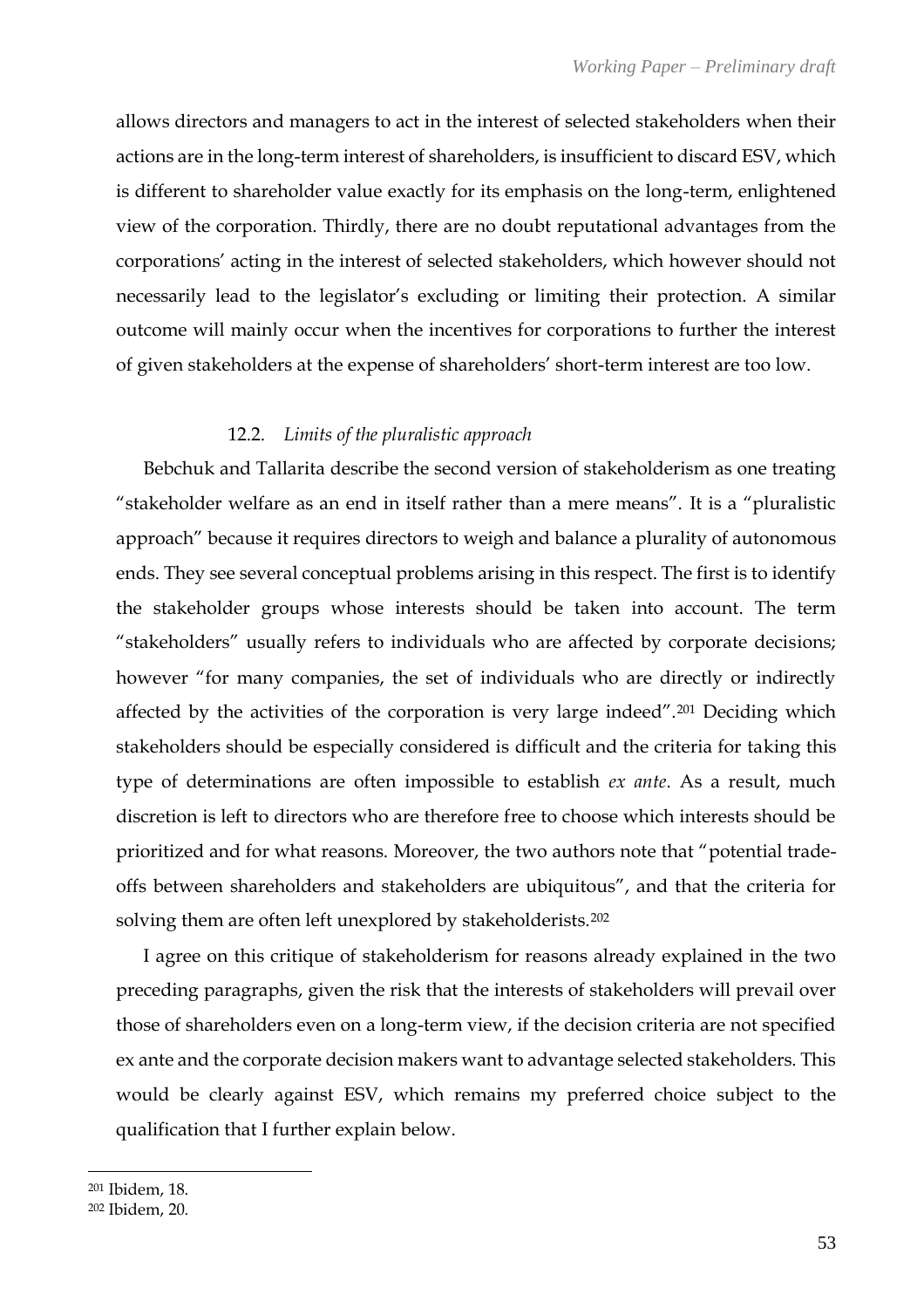#### **V. REDEFINING CORPORATE PURPOSE**

In the preceding sections, I have critically reviewed the main theories and the current trends concerning corporate purpose and tried to understand the role played by sustainability inside this concept. A more general question to ask in the light of similar theories and trends is to what extent corporations can effectively contribute to the enhancement of sustainability goals in practice, complementing government regulation of environmental and social issues. To this end, one should explore what are (or should be) the respective domains of public regulation, soft law – including international guidelines and national codes of best practice - and corporate governance in facing the urgent issues that the environment and society pose to mankind on a global scale.<sup>203</sup> No doubt, answering these questions comprehensively would require another paper addressing the suitability of the corporate governance framework to deal with sustainability issues. Given the limits of the present chapter, I will confine my comments to a research agenda on "repurposing" the corporation and ask whether and to what extent a redefinition of corporate purpose could help in the policy discussion concerning sustainable governance.

#### 13. *A holistic view of corporate purpose*

For the proposed aim, I shall adopt a holistic view of corporate purpose – rather than a sectoral one, such as those found either in law or in economics and finance - and test it on the policy issues presently debated at international level as to sustainable governance. I shall then submit my own view on the role of sustainability in the analysis of corporate purpose.

#### 13.1. *The multiple uses of corporate purpose*

<sup>203</sup> See the fundamental work by J. Sachs, *The Age of Sustainable Development,* Columbia University Press, 2015, 42, where the pathways to sustainable development are examined, including the good governance of firms.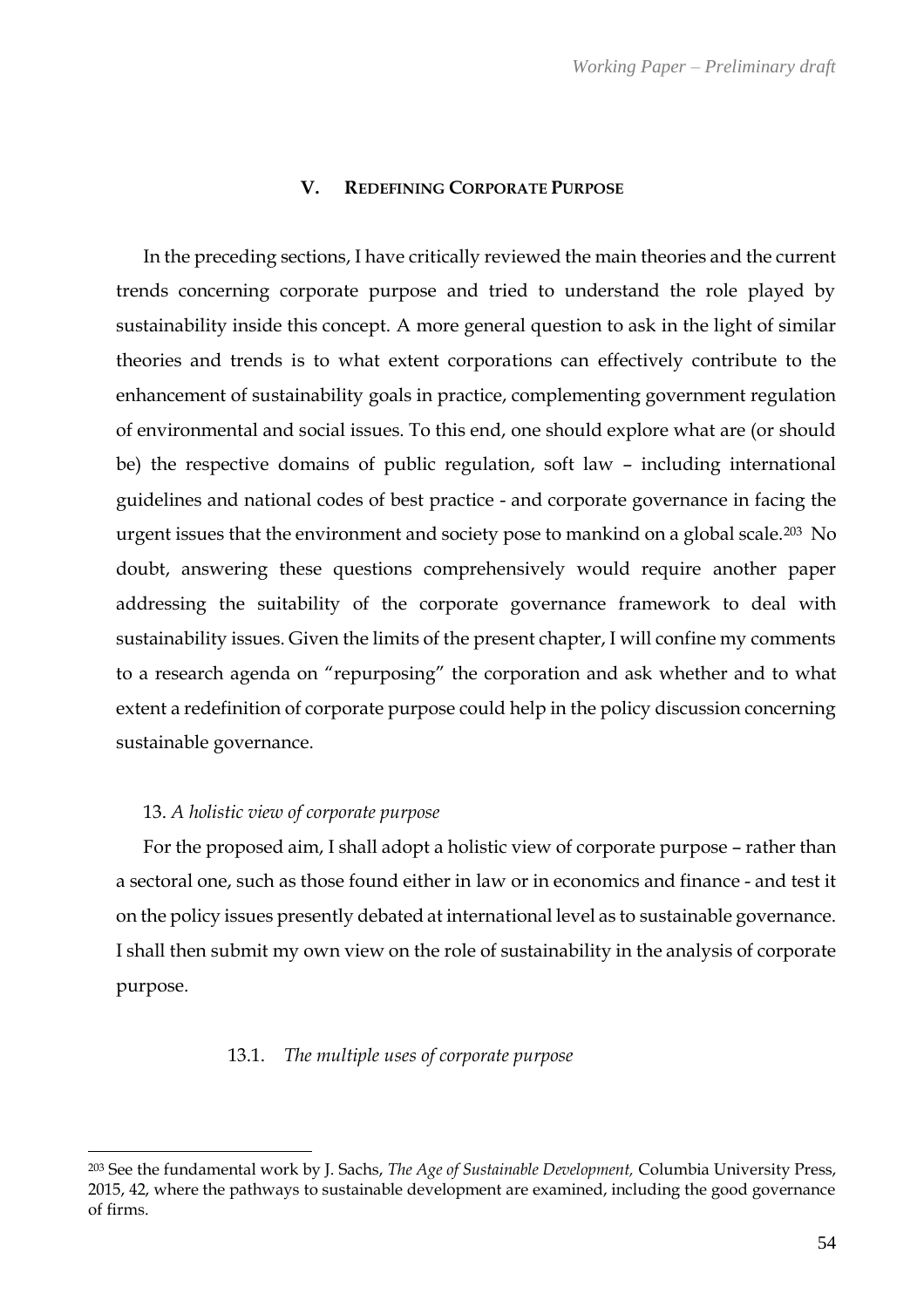As shown throughout the chapter, corporate purpose has been analysed from different perspectives with different aims in mind.<sup>204</sup> Lawyers look at corporate purpose mainly to establish for whom the corporation is run and what are the duties of directors.<sup>205</sup> The legal systems examined diverge on definitions, but not very much on substance, given the limited relevance of corporate purpose in the practice of law. Moreover, the discussion on corporate purpose generally extends to the definition of the company's interest, which grounds the duty of loyalty of directors and the rules on conflicts of interest.<sup>206</sup>

Economists focus on corporate purpose to define the role of firms in a market economy and the incentives – including the pursuit of profit - through which business corporations efficiently serve their productive function.<sup>207</sup> Finance scholars are especially interested in valuation issues and mainly think of corporate purpose in terms of either shareholder value or firm value maximization. Recent works by finance and management scholars argue, however, that the value to maximize is not only shareholder value (or firm value), but also (and for some predominantly) social value.<sup>208</sup> Similar works implicitly vindicate the importance of CSR and stakeholder management, which have been largely neglected by economists and finance scholars until the beginning of this century.<sup>209</sup>

Management studies in general show how corporate purpose and its derivatives (like corporate mission, vision and values) can be resorted to in orienting the corporate organization towards the goals that the directors and managers choose to follow in the strategy and activities of their firm. Clearly these goals are not identified exclusively with the pursuit of profit, but extend to social responsibility issues. Moreover, the definition of purpose in detail depends on management style, corporate culture and the specificities of the industry concerned.

<sup>204</sup> See Rock, note 2, 6, arguing that there are four separate debates over corporate purpose: the legal, academic finance and economics, management and political debates.

<sup>205</sup> Ibidem and section III above. On the goals of corporate law, see in general J. Armour, H. Hansmann, R. Kraakman and M. Pargendler, 'What is Corporate Law?', in R. Kraakman et al., *The Anatomy of Corporate Law: A Comparative and Functional Approach*, Oxford University Press, 3rd ed., 2017, 28.

<sup>206</sup> J. Armour, H. Hansmann and R. Kraakman, 'Agency Problems and Legal Strategies', in R. Kraakman et al., note 169.

<sup>&</sup>lt;sup>207</sup> See section II above and particularly the references to M. Friedman and M. Jensen's works.

<sup>208</sup> See section IV, para. 9 and 10.

<sup>209</sup> See section II, para. 5.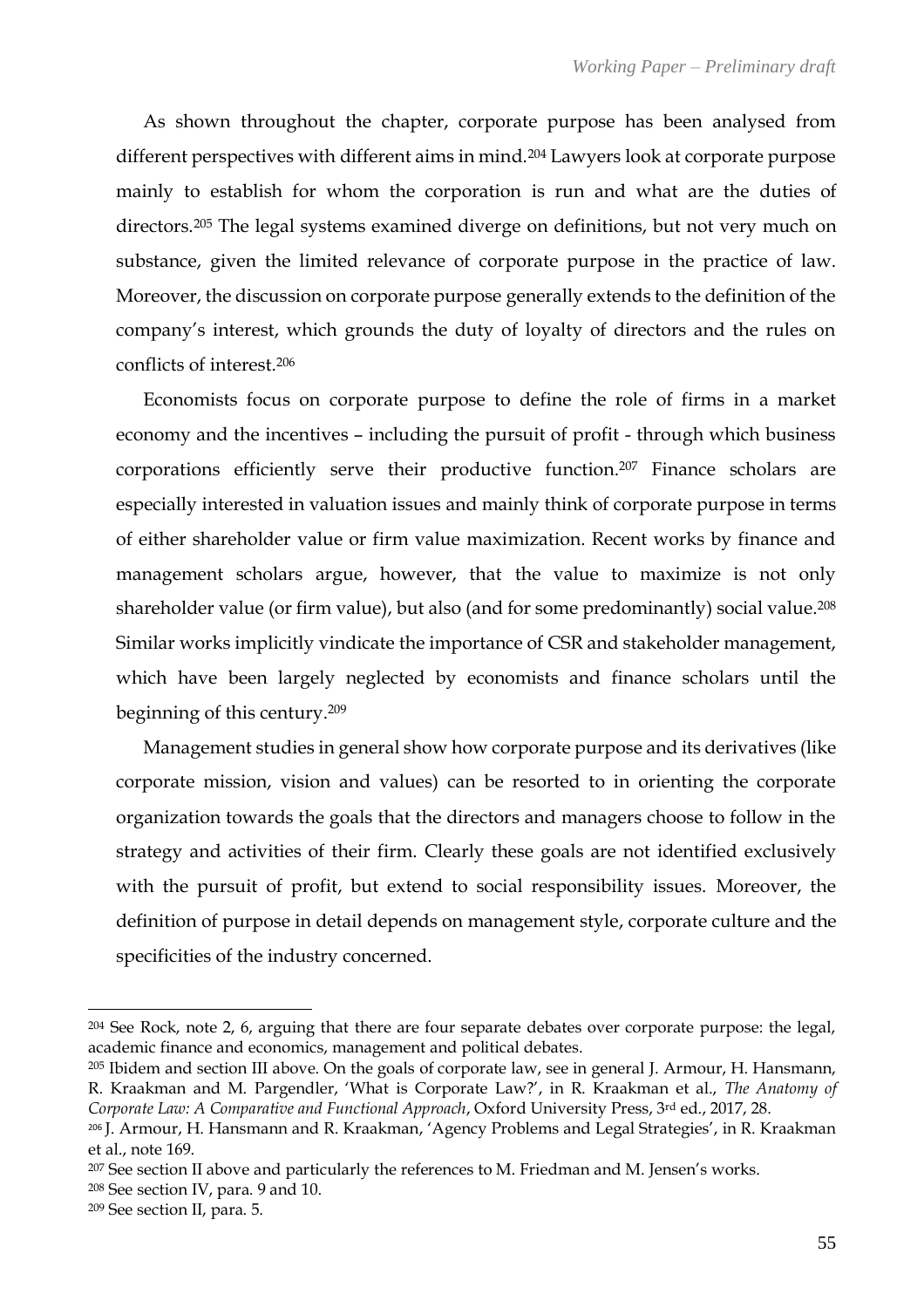I have already expressed my preference for an approach to corporate purpose based on ESV, which requires stakeholder interests to be satisfied subject to firm value maximization. This approach essentially moves from a law and finance perspective, but also concerns other disciplines concerning the management of corporations. Indeed, after being suggested by economics and finance scholars, ESV has been accepted – explicitly or implicitly - by a good number of legal systems and is widely adopted in policy discussions and in corporate practice, possibly with variations such as those suggested by the theory of shared value (para. 6.2.). However, ESV needs refinement today to take account of some of the criticisms and insights found in the scholarly works analysed in para. 9 above, as I argue below.

#### 13.2. *Enhancing economic value under environmental and social constraints*

To start with, stakeholder protection in corporate governance should not be seen exclusively as instrumental to long-term value maximization – as narrowly suggested by ESV - but also as an outcome of the compliance with legal rules and ethical standards, which apply to different types of firms and aim at controlling externalities that either directly or indirectly derive from their activities. In a rising number of situations firms internalize externalities not only because they find it profitable in the long-run or at least suitable to reduce their risk exposures, but also to comply with the regulatory or ethical standards that protect given stakeholders. In such cases, social value is created as a result of the firms' compliance with legal requirements, soft standards and moral obligations, which are either binding on the individual firms or voluntarily accepted by them, their directors and managers.

The role of regulation in constraining firm value maximization is easily understood. Environmental protection, to make an obvious example, largely depends on government regulation, which is binding on firms and models their actions. No doubt, firms comply with this type of regulation not only for ethical reasons, but also to avoid the administrative and criminal sanctions which would derive from violations of the relevant rules and would negatively affect their economic value. Stakeholder protection in similar cases cannot be seen as directly instrumental to firm value maximization, for it is primarily required by regulation. No matter what the corporate managers think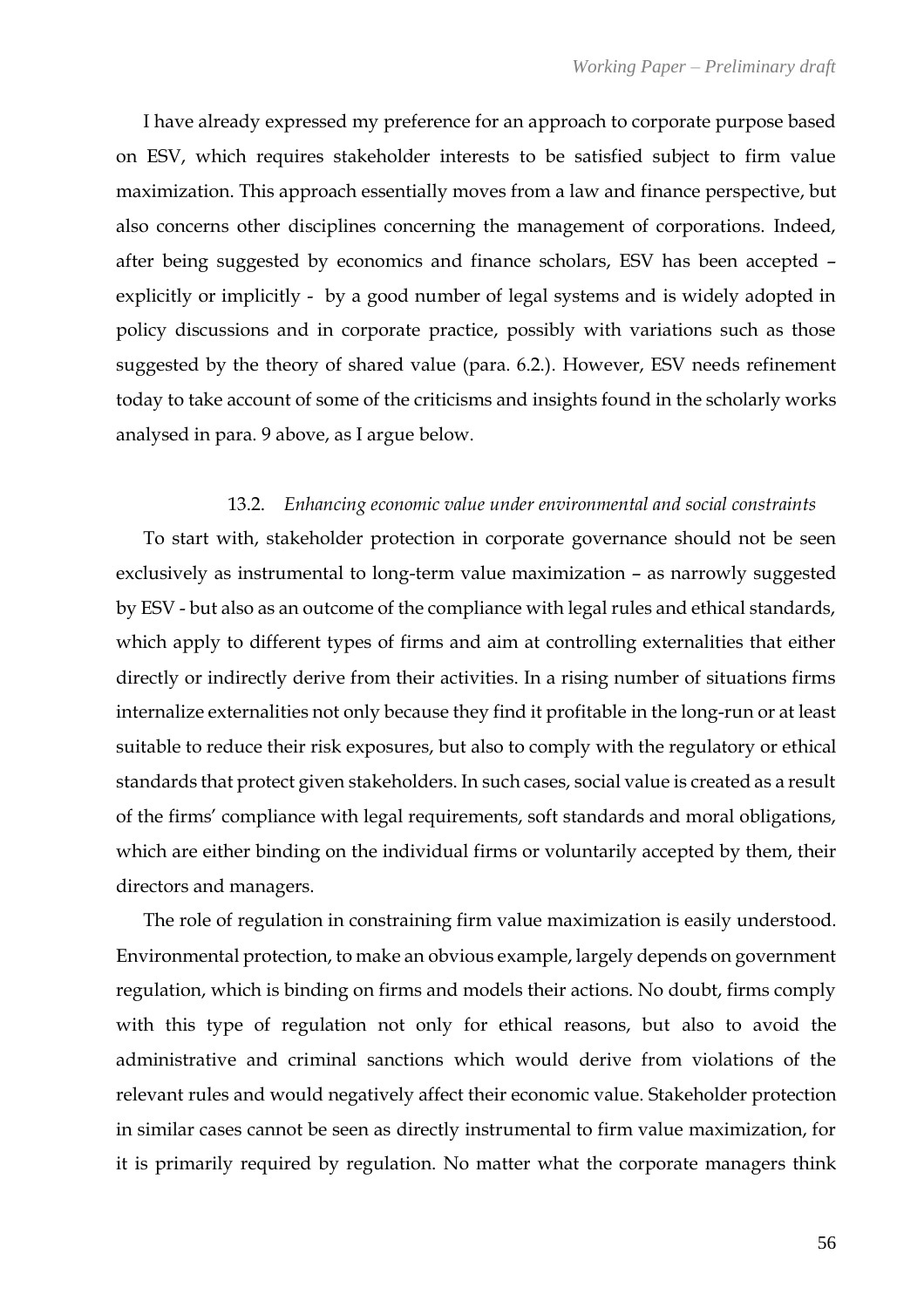about the merits of regulation and its effectiveness in protecting the relevant stakeholders, they have to comply with the prescriptions in question.

Moreover, many actions are performed by firms, particularly the largest ones, in compliance with ethical standards that are globally recognized in statements and guidelines issued by international organizations and subscribed by firms for the protection of given stakeholders. Prominent examples are the documents either published or referred to by the UN Global Compact<sup>210</sup> and the Guidelines for Multinational Corporations published by the OECD.<sup>211</sup> These documents are not binding per se, but their principles are often reflected in the applicable national laws and for the rest may be followed voluntarily by the corporations concerned, especially when their managers are officially committed to respect the relevant standards.

The voluntary application of international standards might be motivated by reputational concerns, but also by the personal conviction of the managers about the morality of the actions undertaken. Therefore, like in the case of regulation, the calculus of instrumentalism may be "indirect" in similar cases and the protection of stakeholders may simply derive from the compliance with the relevant standards. As a result, the managers do not compare the shareholders' interests with those of given stakeholders, nor ask to what extent protecting the latter will enhance the long term value of the firm – as theoretically required under the ESV approach – given that their action is required per se under the international standards.

Of course, to the extent that discretion is left to the managers under the individual standard – particularly if the latter is broadly formulated and there are no implementing provisions – the managers will also refer to the impact of their actions on the long-term value of the firm. But they may also decide on similar actions on purely moral grounds,

<sup>210</sup> See the Ten Principles of the UN Global Compact [\(https://www.unglobalcompact.org/what-is](https://www.unglobalcompact.org/what-is-gc/mission/principles)[gc/mission/principles\)](https://www.unglobalcompact.org/what-is-gc/mission/principles), which are derived from the Universal Declaration of Human Rights [\(https://archives.un.org/sites/archives.un.org/files/UDHR/udhr.pdf\)](https://archives.un.org/sites/archives.un.org/files/UDHR/udhr.pdf), the ILO Declaration on Fundamental Principles and Rights at Work [\(http://www.ilo.org/wcmsp5/groups/public/--](http://www.ilo.org/wcmsp5/groups/public/---ed_norm/---declaration/documents/normativeinstrument/wcms_716594.pdf) [ed\\_norm/---declaration/documents/normativeinstrument/wcms\\_716594.pdf\)](http://www.ilo.org/wcmsp5/groups/public/---ed_norm/---declaration/documents/normativeinstrument/wcms_716594.pdf), the Rio Declaration on Environment and Development and Development and Development and Development and Development and Development and Development and Development and Development and Development and Development and Development and Development an [\(https://www.un.org/ga/search/view\\_doc.asp?symbol=A/RES/66/288&Lang=E\)](https://www.un.org/ga/search/view_doc.asp?symbol=A/RES/66/288&Lang=E) and the United Nations Convention against Corruption [\(https://www.unodc.org/documents/treaties/UNCAC/Publications/Convention/08-50026\\_E.pdf\)](https://www.unodc.org/documents/treaties/UNCAC/Publications/Convention/08-50026_E.pdf). <sup>211</sup> See the OECD Guidelines for Multinational Enterprises, 2011, at [http://mneguidelines.oecd.org/guidelines/.](http://mneguidelines.oecd.org/guidelines/)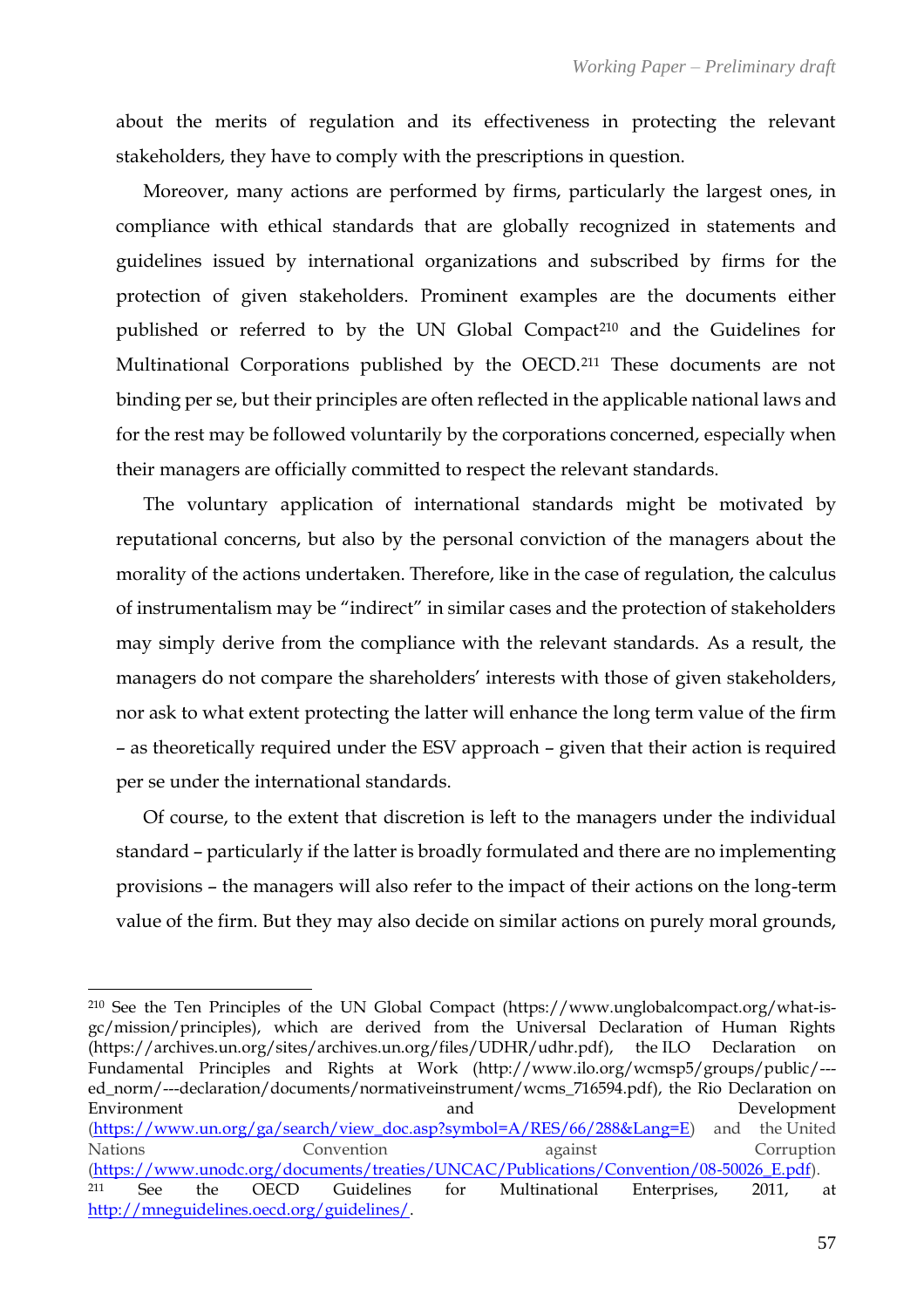filling their discretion in a way that they deem consistent with the content and spirit of the standard to apply. Once more, reputational concerns will also be at play, in addition to the ethical beliefs of the managers, to the extent that either the consumers or the investors monitor the firm's compliance with the relevant standards.

## 13.3. *Sustainability as a game changer*

The increasing importance of sustainability multiplies this type of situations, given that not all aspects of sustainable growth are specifically dealt with by regulation, while the urgency of the problems involved requires the active cooperation of corporations, which increasingly follow (or simply declare to follow) the international guidelines and standards both in environmental and social matters. Sustainability can therefore be seen as a game changer, to the extent that not only regulation, but also conduct guidelines and ethical standards operate as constraints on the behaviour of enterprises and their pursuit of profits.

These regulatory and ethical constraints on firm behaviour do not necessarily determine a reduction of firm value. Some empirical studies on the relationship between CSR and economic performance rather prove the opposite. A. Ferrell, H. Liang and L. Renneboog in particular find that well governed firms that suffer less from agency concerns engage more in CSR and have higher CSR ratings. <sup>212</sup> They also find that a positive relation exists between CSR and value, suggesting that CSR in general is not inconsistent with shareholder value maximization. <sup>213</sup> Their general argument is interesting for present purposes: "Corporate social responsibility need not to be inevitably induced by agency problems but can be consistent with a core value of capitalism, generating more returns to investors, through enhancing firm value and shareholder wealth".<sup>214</sup>

These conclusions support the thesis advanced by some scholars that "doing good does also well".<sup>215</sup> However, we should not forget that behaving badly is often

<sup>212</sup> Ferrell, Liang and Renneboog, note 92, 585. These authors consider well governed firms as represented by lower cash hoarding and capital spending, higher pay-out and leverage ratio and stronger pay-forperformance.

<sup>213</sup> Ibidem, 602.

<sup>214</sup> Ibidem, 605.

<sup>215</sup> See Mayer, note 140, 116.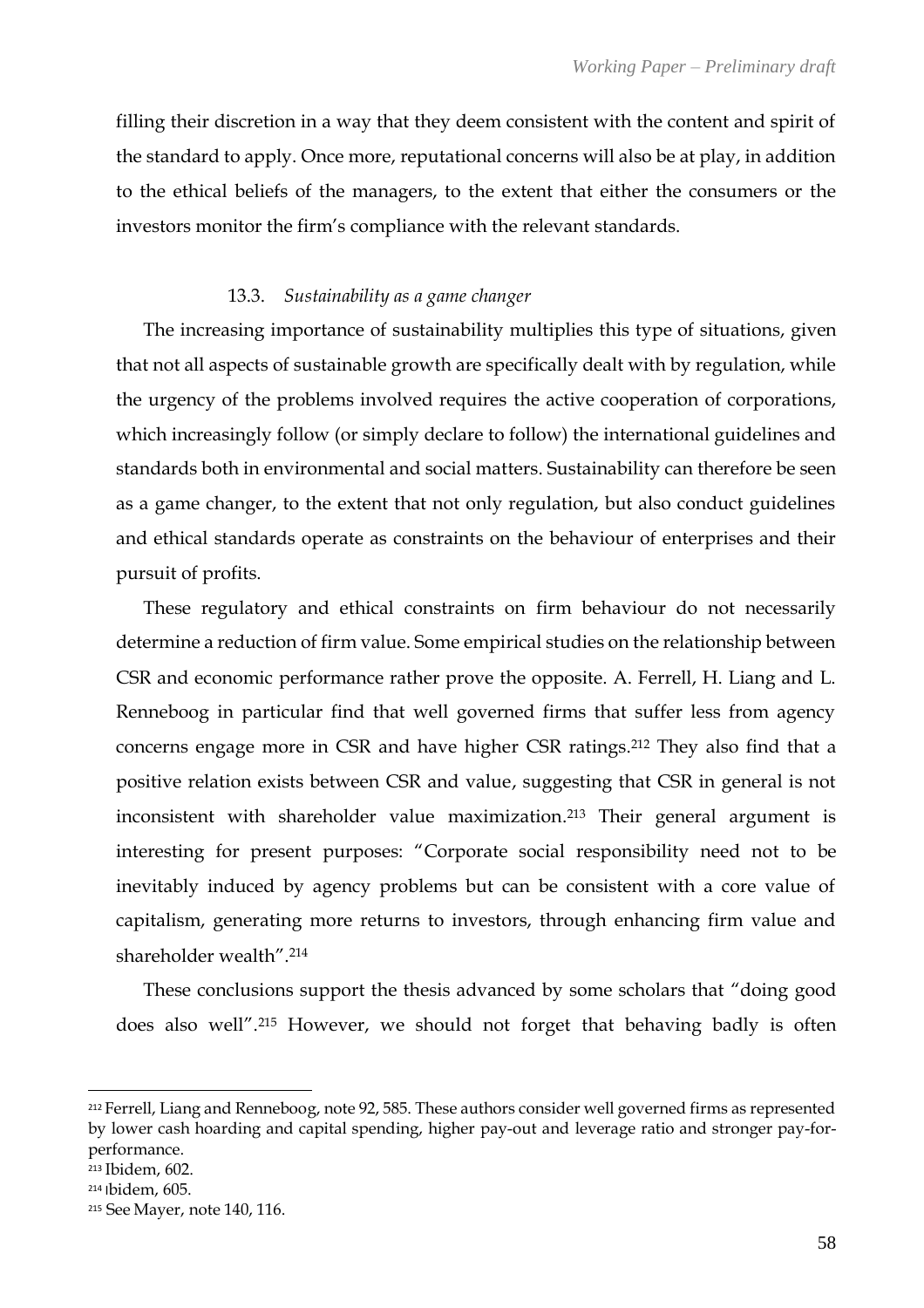profitable, at least in the short-term. As shown by Nobel laureates George Akerlof and Robert Shiller,<sup>216</sup> markets have no morals and economic and commercial conduct often succeeds by deceit and manipulation. Therefore, as argued by Colin Mayer, doing well by doing good is a management innovation as challenging as technological innovation.<sup>217</sup> In addition, while it may be easy to measure profits, social performance is difficult to measure, which makes it difficult to establish whether a CEO is doing well by doing good.<sup>218</sup> Also excellent empirical works, like that by A. Ferrell et al. quoted above, are based on CSR indices which may present limits in their design and effectiveness.

## 14. *Towards a sustainable corporate purpose*

Both scholars and practitioners often ask whether corporate purpose can be an useful tool in practice and whether the recourse to it should be promoted as suggested particularly by the supporters of social value and stakeholder capitalism. In this section, I briefly examine three aspects of this question concerning respectively the credibility of the official statements of CEOs on corporate purpose; the proposals directed to specify corporate purpose in the corporate charter; and the proposals directed to reform company law as to corporate purpose and directors' duties.

## 14.1. *Are firms and CEOs credible?*

The first question concerns the practical impact of statements on corporate purpose such as those issued either by national trade bodies (like the BRT in the US) or international private organizations (like the WEF) and briefly analysed in para. 2 above. This topic has been expressly considered by Bebchuk and Tallarita in the paper commented upon in para. 9.3, where the two authors question the credibility in practice of the BRT statement.<sup>219</sup> To this end, they examine whether the firms' decision to join the statement was approved by each company's board of directors as required for the most

<sup>216</sup> G. Akerlof and R. Shiller, *Phishing for Phools. The Economics of Manipulation and Deception,* Princeton University Press, 2015.

<sup>217</sup> Mayer, note 140, 119.

<sup>218</sup> Ibidem.

<sup>219</sup> On the BRT statement, see note 7.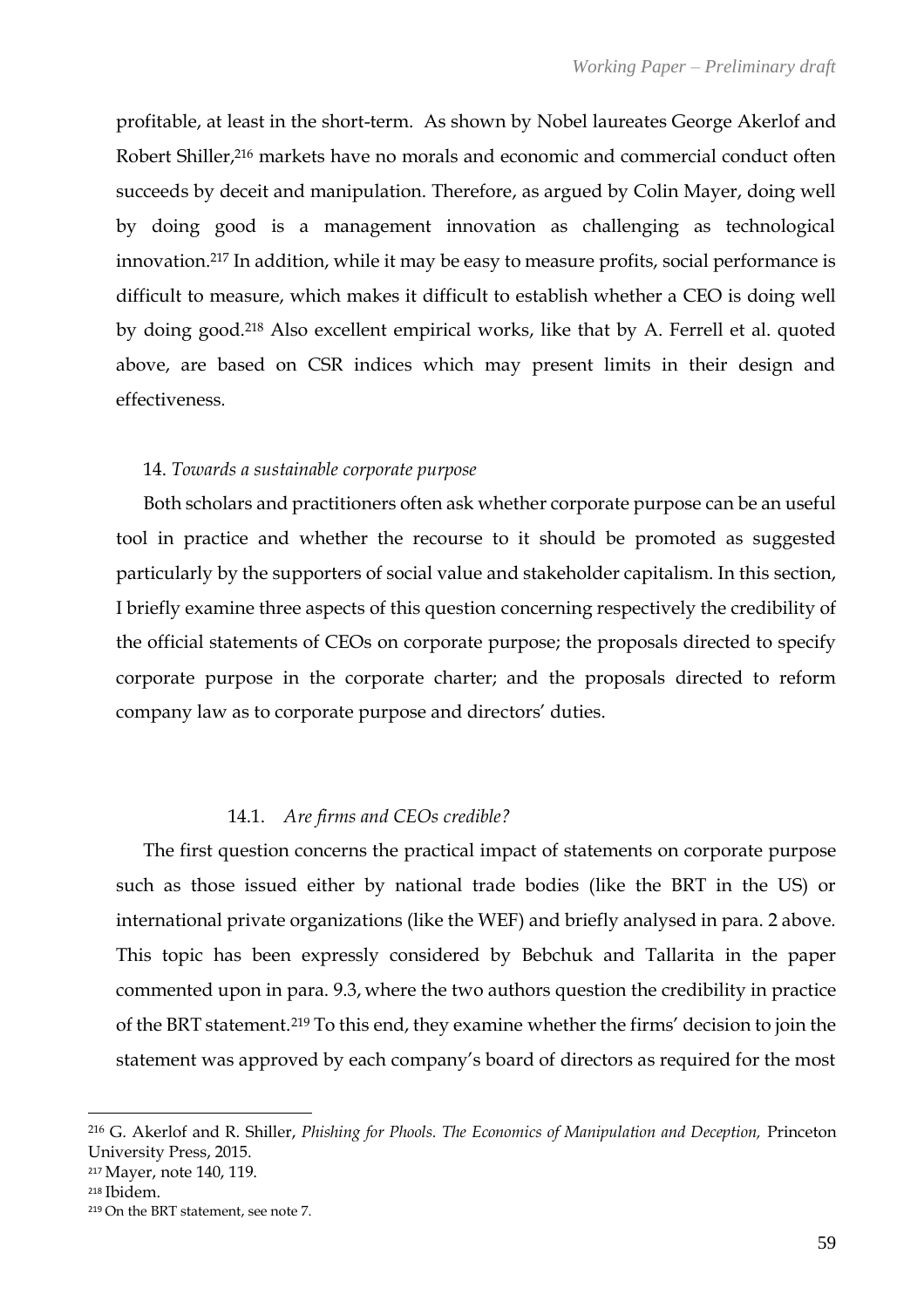important corporate decisions. Of the 48 companies that responded to their enquiry, 47 said that the decision was approved by the CEO but not by the board of directors.<sup>220</sup> Two companies further specified that their best practices were already consistent with the BRT principles, so that they did not expect to make major changes in their treatment of stakeholders in the future.

Bebchuk and Tallarita comment that this could explain why the decision to join the BRT statement was commonly not approved by the company's board of directors. However, they also remark that in this case "the BRT statement merely reflected the CEO's positive assessment of how their companies have been treating stakeholders thus far, as well as the CEOs' expectation that the statement will not lead to substantial changes in how stakeholders are treated".<sup>221</sup> Another test that the two authors apply is asking whether companies whose CEOs signed the BRT statement amended their corporate governance guidelines following the BRT statement. They report that "none of the twenty companies reviewed amended its corporate governance guidelines to incorporate stakeholder welfare as an independent end of the corporation".<sup>222</sup> Interestingly, they also indicate that many of the companies reviewed "contain a strong statement of the shareholder primacy principle" contrary to what is foreseen by the BRT statement.<sup>223</sup>

We should therefore conclude that the impact of the BRT statement in practice will be modest and will mainly depend on the reputation of individual CEOs and corporations that have subscribed to it. Still, one could ask for what reason the BRT has taken the initiative to modify its traditional position on shareholder primacy by issuing a statement which emphasizes the role of stakeholders in the management of corporations. According to Mark Roe, two forces help to explain why the BRT felt that it needed to say something now. <sup>224</sup> First, activist investors: "US corporate leaders are building a coalition against activist shareholders, and want employees, customers, and those demanding more ethical sourcing to support them. Freeing boards and executives

<sup>223</sup> Ibidem.

<sup>220</sup> Bebchuk and Tallarita, note 166, 25.

<sup>221</sup> Ibidem.

<sup>222</sup> Ibidem, 26.

<sup>224</sup> M. Roe, 'Why America's CEOs Are Talking About Stakeholder Capitalism', Project Syndicate, Nov. 4, 2019, [https://www.project-syndicate.org/commentary/america-business-roundtable-ceos-corporate-purpose-by-mark-roe-](https://www.project-syndicate.org/commentary/america-business-roundtable-ceos-corporate-purpose-by-mark-roe-2019-11?barrier=accesspaylog)[2019-11?barrier=accesspaylog.](https://www.project-syndicate.org/commentary/america-business-roundtable-ceos-corporate-purpose-by-mark-roe-2019-11?barrier=accesspaylog)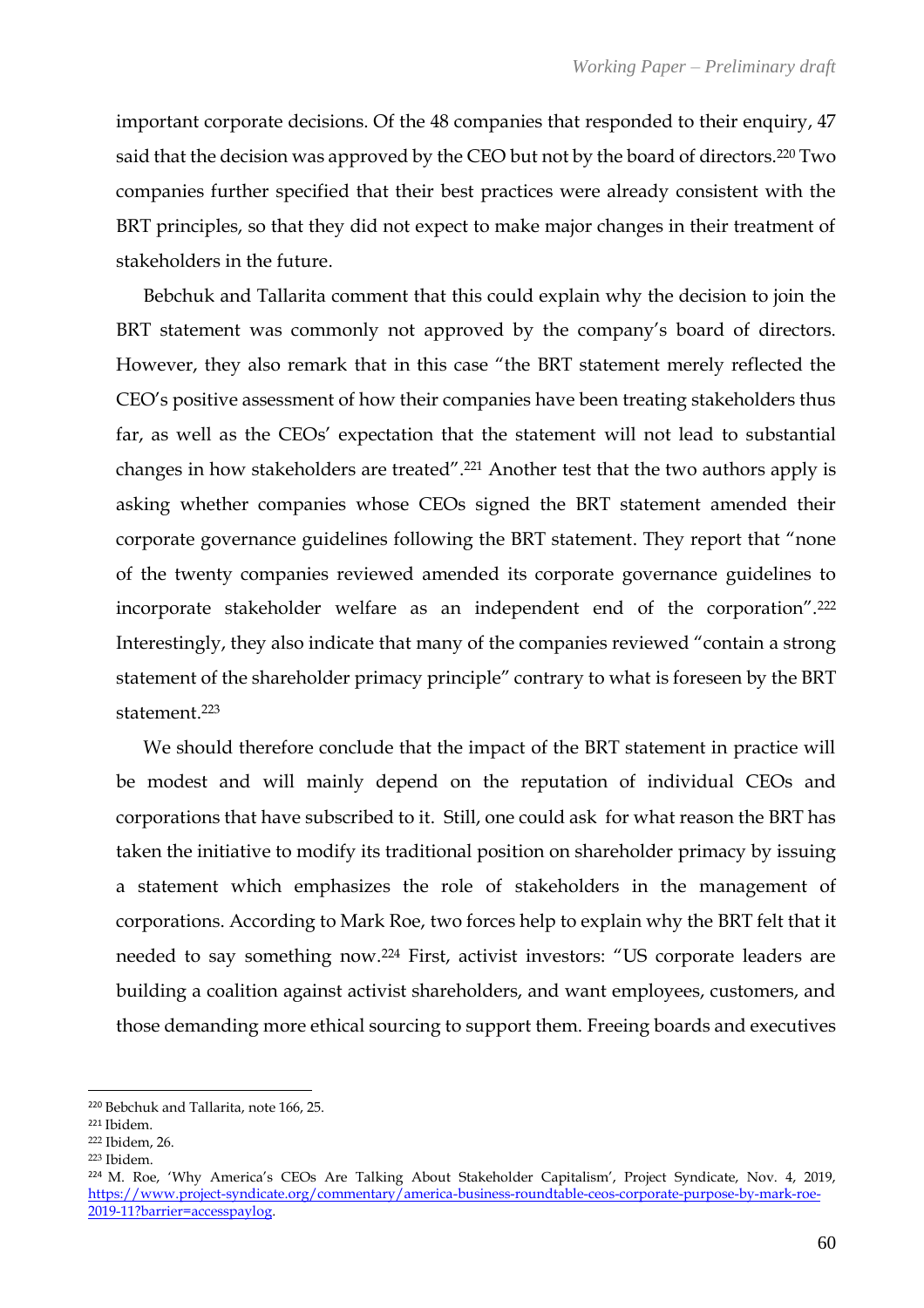from shareholder influence, the statement implies, will enable corporate America to treat employees, the environment, and communities better". Second, public opinion: "Anticorporate ideas are in the air, and they do not originate from the political leaders who are expressing them". Moreover, any politician pursuing a similar agenda would need allies to implement policies targeting large corporations: "If their potential allies are more or less satisfied with corporate America's new statement of purpose – especially if CEOs act on it in a media-visible way – then populist anti-business measures will lose traction". 225

## 14.2. *Should corporate purpose be specified in the charter?*

If the official statements of trade bodies have limited credibility, other ways are available to give force to the new concept of corporate purpose that corporations seem to be ready to follow. Mayer's *Prosperit*y suggests that corporate purpose should be defined by contract and that fiduciary duties should be based on the corporate purpose so defined (para. 9 above). This would generate trust in the corporation by its members. The solution proposed shows a preference for private law. Indeed, Mayer argues that regulation has failed because the interests of regulators are opposed to those of shareholders. Company law should be reformed so as to replace regulation, which would require redefining corporate purpose and avoiding its identification with the pursuit of profit. Interestingly, French law was recently reformed along similar lines by the PACTE law which allows corporations to specify their corporate purpose (*raison d'être*) in their statute (para. 6.2. above).

I do not believe that a contractarian approach, such as that proposed by Mayer, would lead to efficient outcomes in practice and that regulation should be replaced by company law. As argued already (para. 9), we cannot expect companies to fully internalize the social costs of their externalities. Similarly, we cannot rely on corporate governance and shareholders as the main instruments to preserve the integrity of corporations. We need regulation and to some extent criminal law to obtain compliance with the legal principles protecting the environment and the social conditions within the firms. No doubt, corporate governance and ownership can contribute to effective

<sup>225</sup> Ibidem.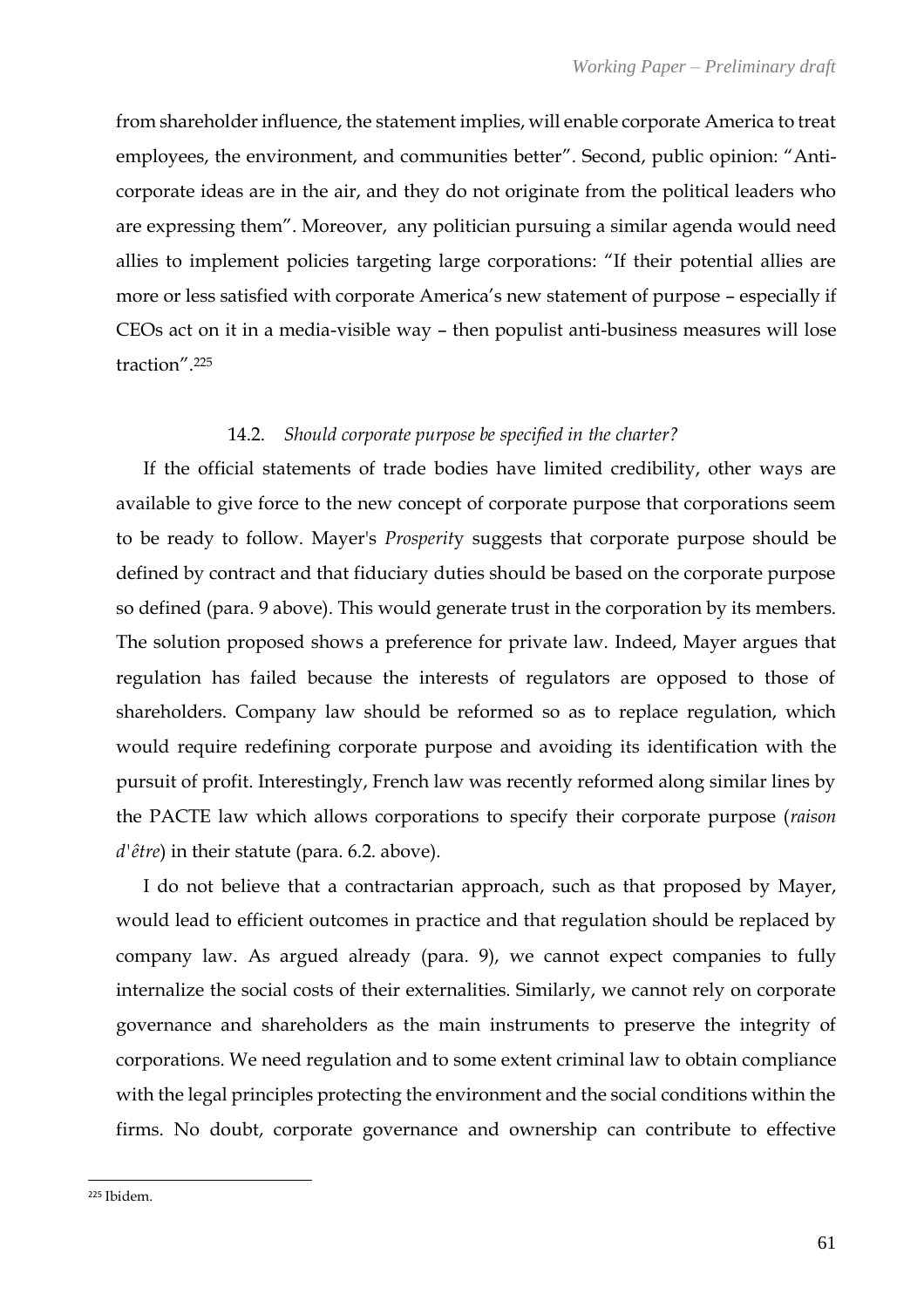compliance and are therefore good complements to regulation, but we should not expect them to become substitutes for regulation.

In any case, I do not expect corporations to meaningfully exploit the possibility of specifying corporate purpose in their charter. It is unclear why corporate leaders would propose shareholders to define corporate purpose in the charter in terms other than the pursuit of profit. Leaders are rather incentivized to stick to the pursuit of profits by the corporation, given that their variable pay is based on financial performance. It is also uncertain that shareholders would accept a similar proposal, unless the relevant clause in the charter were sufficiently generic simply adding other purposes to profit.

However, the managers would likely pay lip service to similar undertakings and possibly circumvent the same, while shareholders would find it difficult to monitor compliance by the managers with the agreed definition of purpose. Most corporate actions in this regard would not be easily observable and the managers could justify their behaviour even when departing from corporate purpose as defined in the charter. In any case, the managers' duties as to corporate purpose would be difficult to enforce, given that most of their actions in this regard would fall under the business judgement rule.<sup>226</sup>

Moreover, there is no need to specify the purpose of the corporation in its charter, even without considering the difficulties of such a definition and of its enforcement in practice. Several documents are periodically approved by the board which clarify the purpose pursued by the company and its management, such as the strategic plans, the financial statements and non-financial disclosure. Plenty of information is already published by corporations explaining their goals and the ways in which managers implement them, including statements on purpose, mission, vision and values that are published on the companies' websites and circulated amongst stakeholders. No doubt, corporations could do more, however no further stipulations are generally needed to specify their purpose. This is a task that the managers should perform, under the board's monitoring and in compliance with their fiduciary duties, while running the company.<sup>227</sup>

<sup>226</sup> See Ron Gilson's remarks at the Columbia Law School Symposium on Corporate Governance "Counter-Narratives", note 4, at 19.

<sup>227</sup> See Stout, note 23, 115.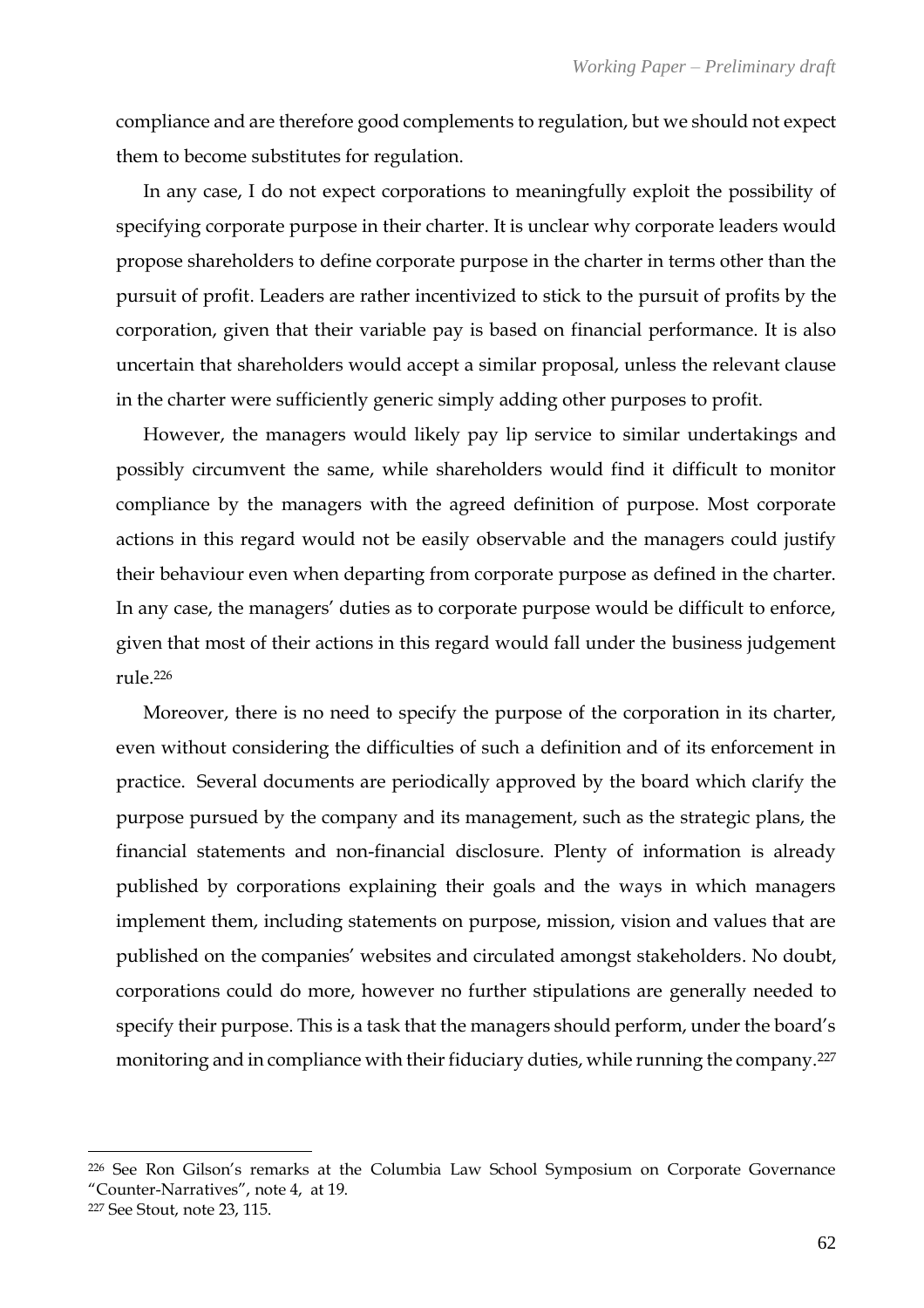## 14.3. *Should company law serve sustainability goals?*

Assuming that a private law solution based on contract is not likely to assure that firms shall adopt an effective definition of corporate purpose including both corporate profit and sustainability constraints, policy makers should consider whether a similar definition should be given by company law along the lines already followed in the UK and France. The discussion is intertwined with that on fiduciary duties, which in the opinion of some policy makers should be clarified and include the compliance with sustainability standards as a condition for the performance of the directors' duty of care along the British model considered above (para. 8.1.).

In a recent document,<sup>228</sup> the European Commission considers preliminary legislative proposals on director duties and sustainability which could indirectly affect the concept of corporate purpose. The Commission refers to its communication on "The European Green Deal" stating amongst others that "sustainability should further be embedded into the corporate governance framework, as many companies still focus too much on short-term financial performance compared to their long-term development and sustainability aspects".<sup>229</sup> The Commission also grounds its proposals on a new Study on directors' duties and sustainable corporate governance, <sup>230</sup> which aims to show that many listed companies in Europe "focus on generating financial returns in a short timeframe and redistribute a large part of the income generated to shareholders, which may be to the detriment of the long-term development of the company, as well as of sustainability".<sup>231</sup>

Yet, the data on short-termism in European listed companies used by the Study are open to discussion, particularly considering that many UK companies are included in

<sup>228</sup> European Commission (DG Justice, A3 Company law unit), Inception Impact Assessment, Sustainable corporate governance, available at [https://ec.europa.eu/info/law/better-regulation/have-your](https://ec.europa.eu/info/law/better-regulation/have-your-say/initiatives/12228-Carbon-Border-Adjustment-Mechanism)[say/initiatives/12228-Carbon-Border-Adjustment-Mechanism.](https://ec.europa.eu/info/law/better-regulation/have-your-say/initiatives/12228-Carbon-Border-Adjustment-Mechanism)

<sup>&</sup>lt;sup>229</sup> European Commission, Communication on The European Green Deal, Brussels, 11.12.2019, COM(2019) 640 final, available at [https://ec.europa.eu/info/strategy/priorities-2019-2024/european](https://ec.europa.eu/info/strategy/priorities-2019-2024/european-green-deal_en#actions)[green-deal\\_en#actions.](https://ec.europa.eu/info/strategy/priorities-2019-2024/european-green-deal_en#actions)

<sup>&</sup>lt;sup>230</sup> Study on directors' duties and sustainable corporate governance. Final report prepared by EY for the European Commission DG Justice and Consumers, July 2020,

[https://ec.europa.eu/info/business-economy-euro/doing-business-eu/company-law-and-corporate](https://ec.europa.eu/info/business-economy-euro/doing-business-eu/company-law-and-corporate-governance_en#studies)[governance\\_en#studies](https://ec.europa.eu/info/business-economy-euro/doing-business-eu/company-law-and-corporate-governance_en#studies)

<sup>231</sup> European Commission (DG Justice, A3 Company law unit), note 193, 1.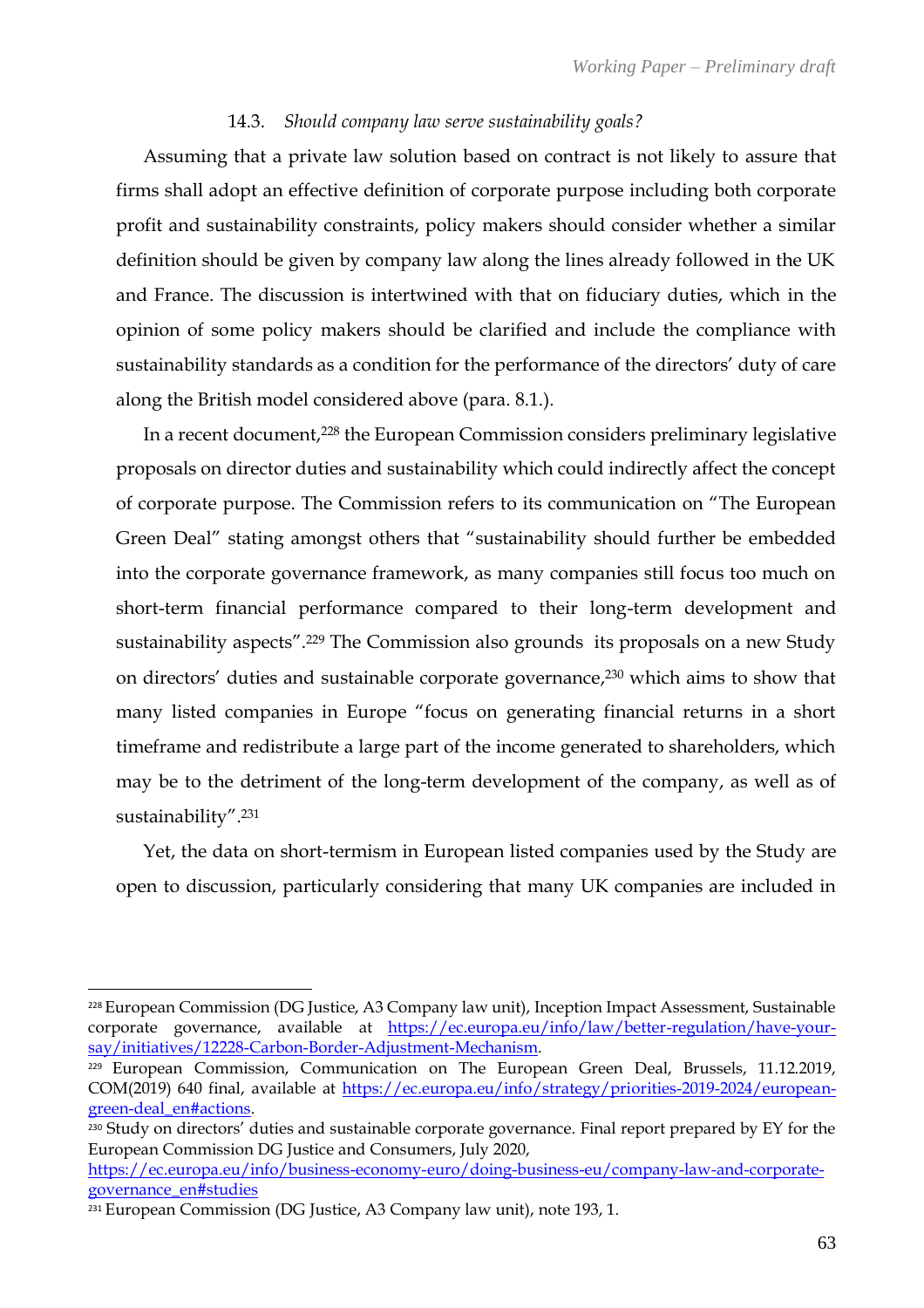the relevant dataset despite Brexit.<sup>232</sup> Moreover, the issue of short-termism and its negative impact on companies and markets are widely debated internationally, also with respect to US financial markets,<sup>233</sup> so that policy conclusions cannot be drawn too hastily.<sup>234</sup> Furthermore, the causal link between managerial short-termism and the neglect of sustainability matters by corporations is unclear, as the focus on short-term financial performance does not necessarily exclude the engagement of a corporation in either environmental or social issues, also considering that some of these issues need to be dealt within a short timeframe given their urgency and impact on firm value.<sup>235</sup>

Nonetheless, the Commission identifies a connection between what it defines as a narrow interpretation of company laws – particularly of the rules on the company's interest and directors' duties – which would favour short-term financial value and the fact that companies, in the Commission's opinion, do not adequately address sustainability problems. As a result, it proposes to modify the codified company law Directive (2017/1132) and the consolidated Shareholder Rights Directive (2007/36). The Commission's initiative aims to ensure that sustainability is further embedded into the corporate governance framework with a view to better align the long-term interest of managers, shareholders, stakeholders and society.<sup>236</sup> Two specific areas of intervention are suggested. The first concerns the measures that companies should take to address their adverse sustainability impacts, such as climate change and human rights harm, in their own operations and in their value chain, by identifying and preventing relevant risks and mitigating their impact (due diligence duty). The second concerns the duties of directors who should take into account all stakeholders interests which are relevant

<sup>&</sup>lt;sup>232</sup> See Consultation on Sustainable Corporate Governance: Feedback from European Company Law Experts (ECLE), 28 September 2020, [https://ec.europa.eu/info/law/better-regulation/have-your](https://ec.europa.eu/info/law/better-regulation/have-your-say/initiatives/12548-Sustainable-corporate-governance/feedback?p_id=8270916&page=10)[say/initiatives/12548-Sustainable-corporate-governance/feedback?p\\_id=8270916&page=10;](https://ec.europa.eu/info/law/better-regulation/have-your-say/initiatives/12548-Sustainable-corporate-governance/feedback?p_id=8270916&page=10) Feedback from Assonime, 8 October 2020 [https://ec.europa.eu/info/law/better-regulation/have-your](https://ec.europa.eu/info/law/better-regulation/have-your-say/initiatives/12548-Sustainable-corporate-governance/F594565)[say/initiatives/12548-Sustainable-corporate-governance/F594565.](https://ec.europa.eu/info/law/better-regulation/have-your-say/initiatives/12548-Sustainable-corporate-governance/F594565)

<sup>233</sup> See Mark Roe, 'Stock Market Short-Termism's impact', ECGI Law Working Paper N. 426/2018, [https://papers.ssrn.com/sol3/papers.cfm?abstract\\_id=3171090.](https://papers.ssrn.com/sol3/papers.cfm?abstract_id=3171090)

<sup>234</sup> See Mark Roe, Holger Spamann, Jessie Fried and Charles Wang, The European Commission's Sustainable Corporate Governance Report: A Critique, October 14, 2020, [https://papers.ssrn.com/sol3/papers.cfm?abstract\\_id=3711652;](https://papers.ssrn.com/sol3/papers.cfm?abstract_id=3711652) Jessie Fried and Charles Wang, Shorttermism, Shareholder Payouts, and Investment in the EU, ECGI Law Working Paper 544/2020, [https://papers.ssrn.com/sol3/papers.cfm?abstract\\_id=3706499.](https://papers.ssrn.com/sol3/papers.cfm?abstract_id=3706499)

<sup>235</sup> See Mark Roe et al., note 206, who object that the Commission's Report conflates time-horizon problems (short-termism) with externalities and distributional concerns.

<sup>236</sup> European Commission (DG Justice, A3 Company law unit), note 193, 2.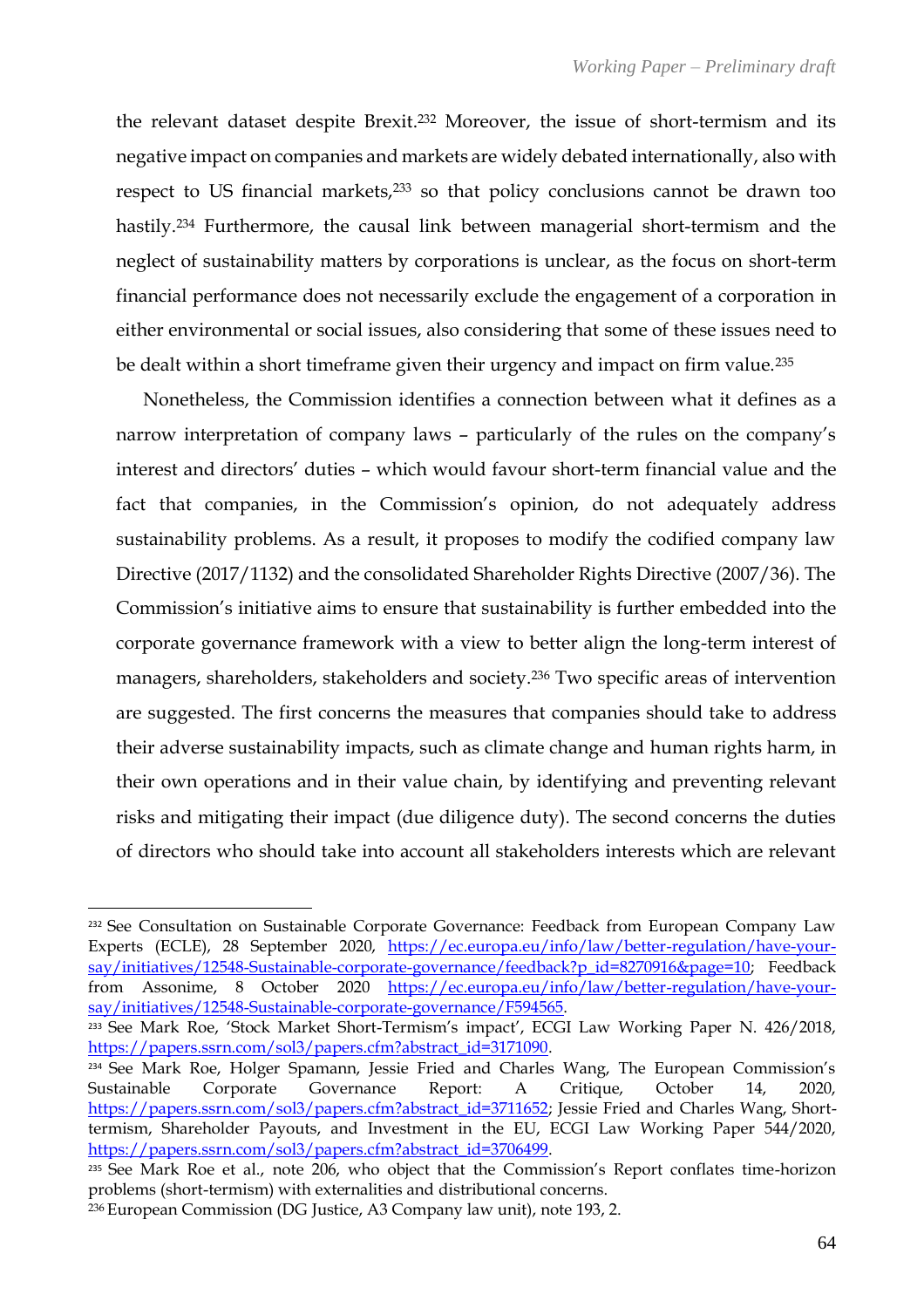for the long-term sustainability of the firm, as part of their duty of care to promote the interests of the company and pursue its objectives.

These two types of intervention appear to be aligned with international standards, but need better refining. The first appears to be grounded on risk management concepts and on international guidelines, such as those issued by the OECD on due diligence requirements in responsible business conduct. <sup>237</sup> The second proposed intervention implicitly refers to those legislative solutions that have been adopted in the UK and in France, which require directors to pursue the company's interest subject to due consideration being given to the interest of stakeholders and/or to environmental and social sustainability. However, the Commission's proposals are still too generic to allow conclusions to be drawn in this regard and may develop in different directions depending on the detail of the relevant provisions and on the type of enforcement of fiduciary duties that a future directive may foresee.

In any case, it is doubtful that a directive is needed to pursue similar goals. On one side, it is not sure that company law should be modified to host an enlarged concept of corporate purpose, given that most legal systems allow for sufficient flexibility in this respect, as already shown in section III from a comparative law perspective. On the other side, it is still to be proven that member States cannot reach similar outcomes on their own, either through soft law measures – such as codes of corporate governance and stewardship codes – or national legislation, so as to justify a directive at EU level under the subsidiarity principle. Indeed, national corporate governance codes not only apply under comply or explain provisions, which reinforce their practical value, but already take sustainability into account either in the definition of corporate purpose or in the principles that apply to the organization and functioning of boards.<sup>238</sup>

<sup>237</sup> See OECD Due Diligence Guidance for Responsible Business Conduct, 2018, [https://www.oecd.org/investment/due-diligence-guidance-for-responsible-business-conduct.htm;](https://www.oecd.org/investment/due-diligence-guidance-for-responsible-business-conduct.htm) OECD Due Diligence Guidance for Responsible Supply Chains of Minerals from Conflict-Affected and High- Risk Areas, [https://www.oecd.org/daf/inv/mne/mining.htm.](https://www.oecd.org/daf/inv/mne/mining.htm)

<sup>238</sup> See Shanshan Zhu and Michele Siri, 'Integrating sustainability in EU Corporate Governance Codes', in this volume.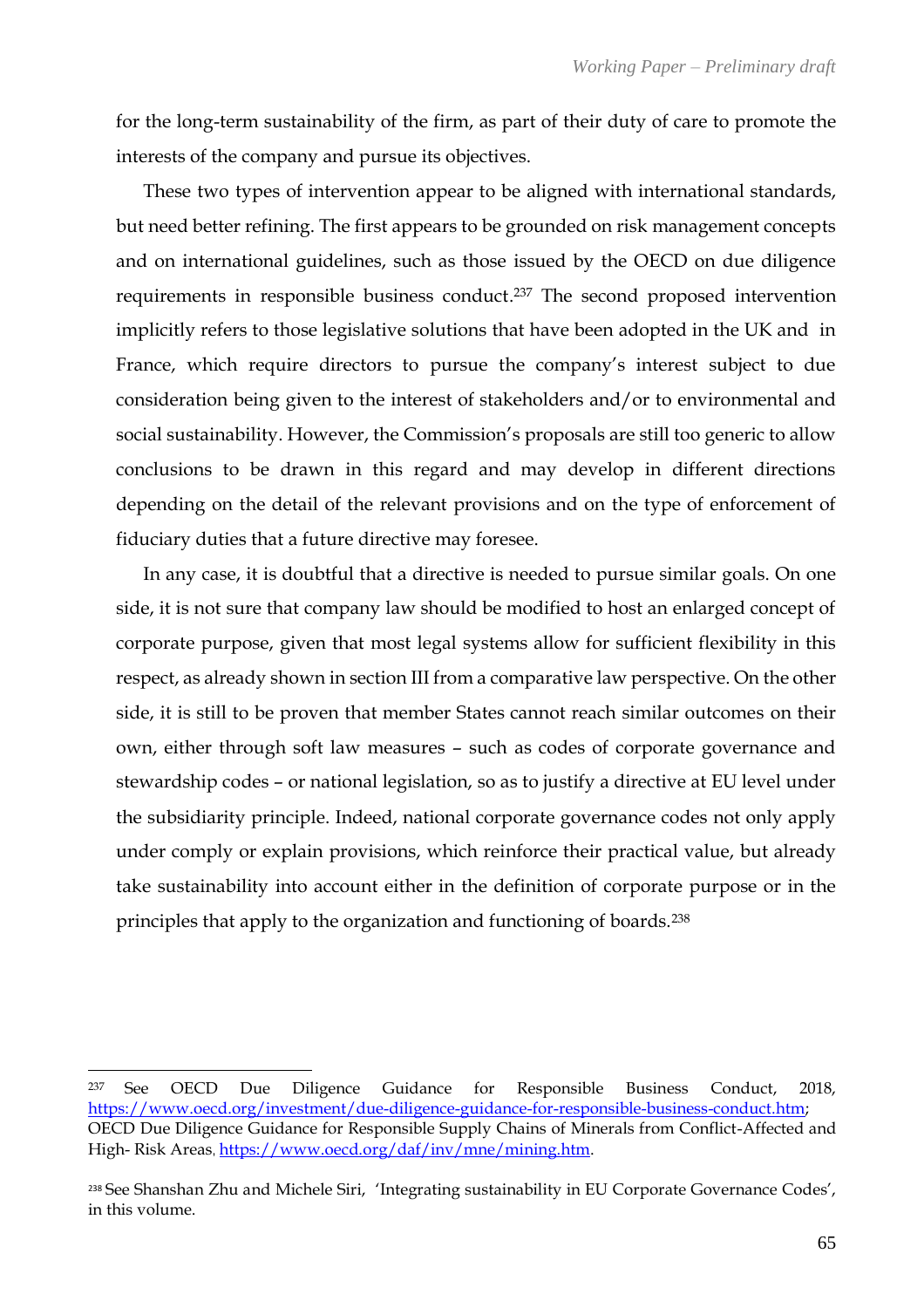#### 15. *Concluding remarks*

This chapter has shown that corporate purpose is an evolving concept, which has been analysed from different perspectives and has been periodically updated in the light of developments in practice. Since the '80s, sustainability has been increasingly taken into consideration and has influenced the academic discussion particularly in the field of management studies which have focused on CSR and stakeholder theory. At the beginning of this century, sustainability concerns entered into the area of finance studies through the theory of enlightened shareholder value and its homologues (like shared value and shareholder welfare). Company law has offered little resistance to this evolution, given the relative flexibility and adaptability of corporate purpose and similar concepts, including company's interest. However, company law reforms have been adopted in some European States touching upon corporate purpose and fiduciary duties in ways that reflect the increasing importance of environmental and social sustainability, and the enhanced focus on stakeholders in corporate governance.

The mounting pressure on businesses to comply with sustainability standards in crucial areas like climate change, corruption and child labour, and the raising awareness of public opinion and politicians about the gravity and urgency of these and other problems, are causing shock waves which invest both corporations and governments calling for immediate action. No doubt, government regulation is predominantly needed to give adequate responses to these calls, but corporations should also play their part within the constraints of their economic purpose and productive function. Recent economics and management studies argue that corporate purpose should be modified to reflect the prevalence of social value over shareholder value, and that the latter should be pursued by managers only derivatively, as a result of pro-stakeholders actions directed to increase the "total pie".

In the present chapter, I objected to this recent scholarship and showed my preference for keeping the sustainability discussion within the confines of ESV theory. At the same time, I suggested to emphasize the mounting role of regulatory and ethical constraints to business conduct deriving from sustainability concerns. These constraints go beyond the mere calculus required by ESV, which asks management to compare stakeholder interests with those of shareholders and pursue the former only to the extent that this increases the long-term value of the firm. Indeed, ethical considerations as reflected by